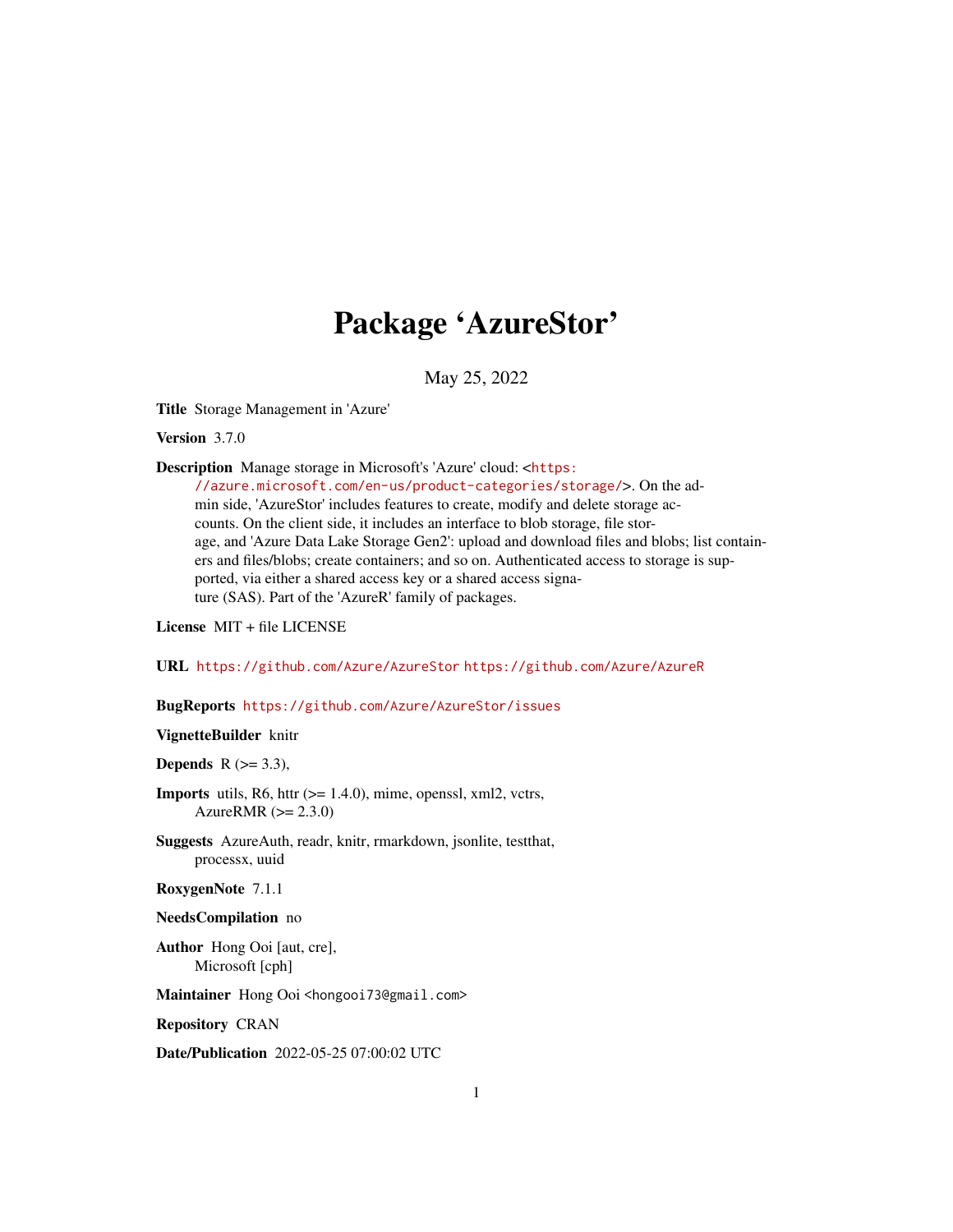# <span id="page-1-0"></span>R topics documented:

|                                                                                                                 | $\overline{2}$ |
|-----------------------------------------------------------------------------------------------------------------|----------------|
|                                                                                                                 | 3              |
|                                                                                                                 | 6              |
|                                                                                                                 | -8             |
|                                                                                                                 | -11            |
|                                                                                                                 | -12            |
|                                                                                                                 |                |
|                                                                                                                 | -16            |
|                                                                                                                 |                |
|                                                                                                                 |                |
|                                                                                                                 | 21             |
|                                                                                                                 |                |
|                                                                                                                 |                |
|                                                                                                                 |                |
|                                                                                                                 | -30            |
|                                                                                                                 | 32             |
|                                                                                                                 |                |
|                                                                                                                 | 38             |
| $list_blob_versions \ldots \ldots \ldots \ldots \ldots \ldots \ldots \ldots \ldots \ldots \ldots \ldots \ldots$ | 43             |
|                                                                                                                 | 44             |
|                                                                                                                 | 44             |
|                                                                                                                 | 49             |
|                                                                                                                 |                |
|                                                                                                                 | 53             |
|                                                                                                                 |                |

# **Index** [55](#page-54-0)

acquire\_lease *Operations on blob leases*

# Description

Manage leases for blobs and blob containers.

# Usage

```
acquire_lease(container, blob = "", duration = 60, lease = NULL)
break_lease(container, blob = "", period = NULL)
release_lease(container, blob = "", lease)
renew_lease(container, blob = "", lease)
change_lease(container, blob = "", lease, new_lease)
```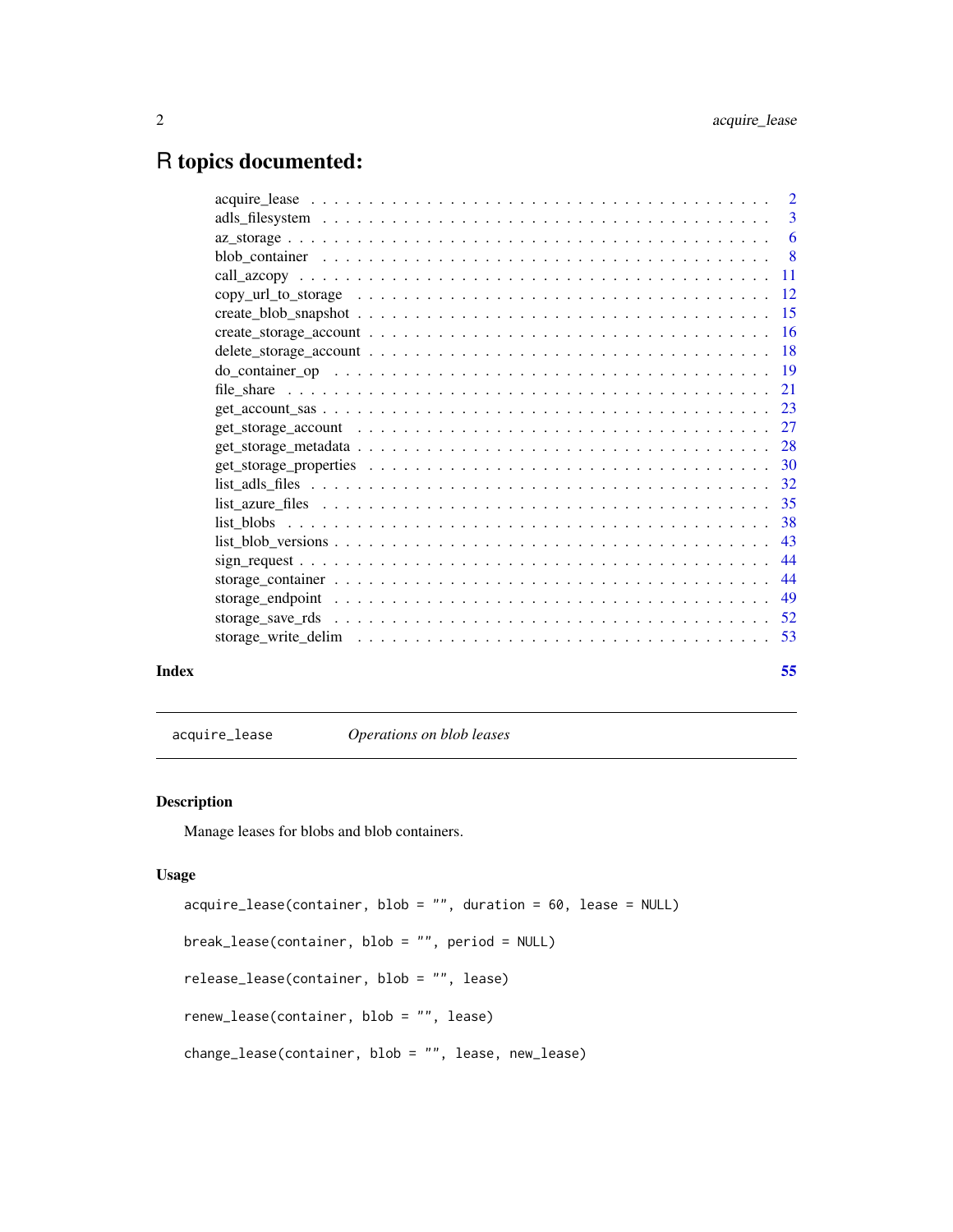# <span id="page-2-0"></span>adls\_filesystem 3

# Arguments

| container | A blob container object.                                                                                                                      |
|-----------|-----------------------------------------------------------------------------------------------------------------------------------------------|
| blob      | The name of an individual blob. If not supplied, the lease applies to the entire<br>container.                                                |
| duration  | For acquire lease, The duration of the requested lease. For an indefinite du-<br>ration, set this to -1.                                      |
| lease     | For acquire_lease an optional proposed name of the lease; for release_lease,<br>renew_lease and change_lease, the name of the existing lease. |
| period    | For break lease, the period for which to break the lease.                                                                                     |
| new_lease | For change_lease, the proposed name of the lease.                                                                                             |

# Details

Leasing is a way to prevent a blob or container from being accidentally deleted. The duration of a lease can range from 15 to 60 seconds, or be indefinite.

# Value

For acquire\_lease and change\_lease, a string containing the lease ID.

# See Also

[blob\\_container,](#page-7-1) [Leasing a blob,](https://docs.microsoft.com/en-us/rest/api/storageservices/lease-blob) [Leasing a container](https://docs.microsoft.com/en-us/rest/api/storageservices/lease-container)

<span id="page-2-1"></span>adls\_filesystem *Operations on an Azure Data Lake Storage Gen2 endpoint*

# <span id="page-2-2"></span>Description

Get, list, create, or delete ADLSgen2 filesystems.

#### Usage

```
adls_filesystem(endpoint, ...)
## S3 method for class 'character'
adls_filesystem(endpoint, key = NULL, token = NULL,
 sas = NULL, api_version = getOption("azure_storage_api_version"), ...)
## S3 method for class 'adls_endpoint'
adls_filesystem(endpoint, name, ...)
## S3 method for class 'adls_filesystem'
print(x, \ldots)
```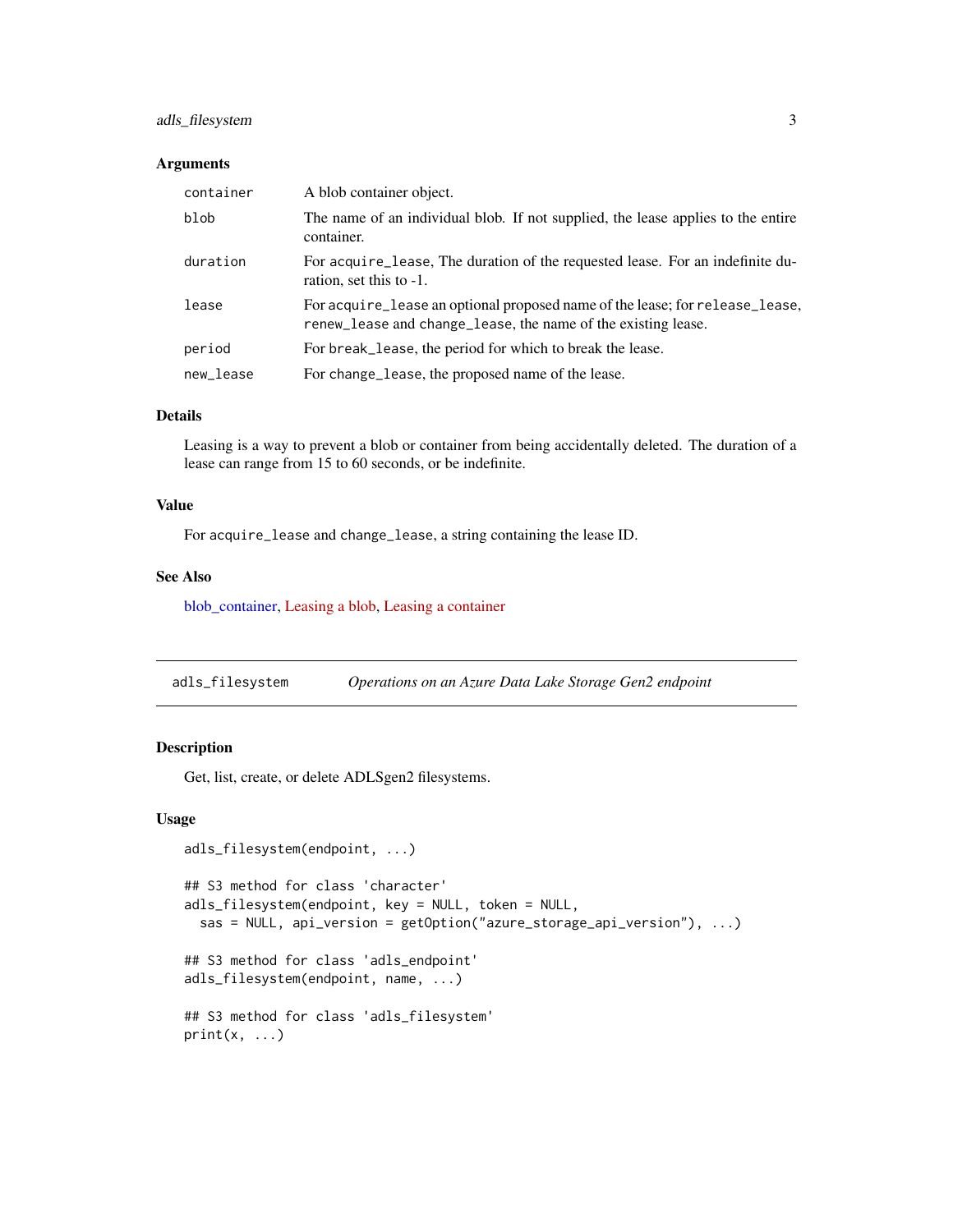```
list_adls_filesystems(endpoint, ...)
## S3 method for class 'character'
list_adls_filesystems(endpoint, key = NULL,
  token = NULL, sas = NULL,
  api_version = getOption("azure_storage_api_version"), ...)
## S3 method for class 'adls_endpoint'
list_adls_filesystems(endpoint, ...)
create_adls_filesystem(endpoint, ...)
## S3 method for class 'character'
create_adls_filesystem(endpoint, key = NULL,
  token = NULL, sas = NULL,
  api_version = getOption("azure_storage_api_version"), ...)
## S3 method for class 'adls_filesystem'
create_adls_filesystem(endpoint, ...)
## S3 method for class 'adls_endpoint'
create_adls_filesystem(endpoint, name, ...)
delete_adls_filesystem(endpoint, ...)
## S3 method for class 'character'
delete_adls_filesystem(endpoint, key = NULL,
  token = NULL, sas = NULL,
  api_version = getOption("azure_storage_api_version"), ...)
## S3 method for class 'adls_filesystem'
delete_adls_filesystem(endpoint, ...)
## S3 method for class 'adls_endpoint'
delete_adls_filesystem(endpoint, name, confirm = TRUE, ...)
```
#### Arguments

| endpoint    | Either an ADLSgen2 endpoint object as created by storage_endpoint or adls_endpoint,<br>or a character string giving the URL of the endpoint.                                                                                     |
|-------------|----------------------------------------------------------------------------------------------------------------------------------------------------------------------------------------------------------------------------------|
| $\cdot$     | Further arguments passed to lower-level functions.                                                                                                                                                                               |
|             | key, token, sas If an endpoint object is not supplied, authentication credentials: either an access<br>key, an Azure Active Directory (AAD) token, or a SAS, in that order of priority.<br>Currently the sas argument is unused. |
| api_version | If an endpoint object is not supplied, the storage API version to use when inter-<br>acting with the host. Currently defaults to "2019-07-07".                                                                                   |
| name        | The name of the filesystem to get, create, or delete.                                                                                                                                                                            |

<span id="page-3-0"></span>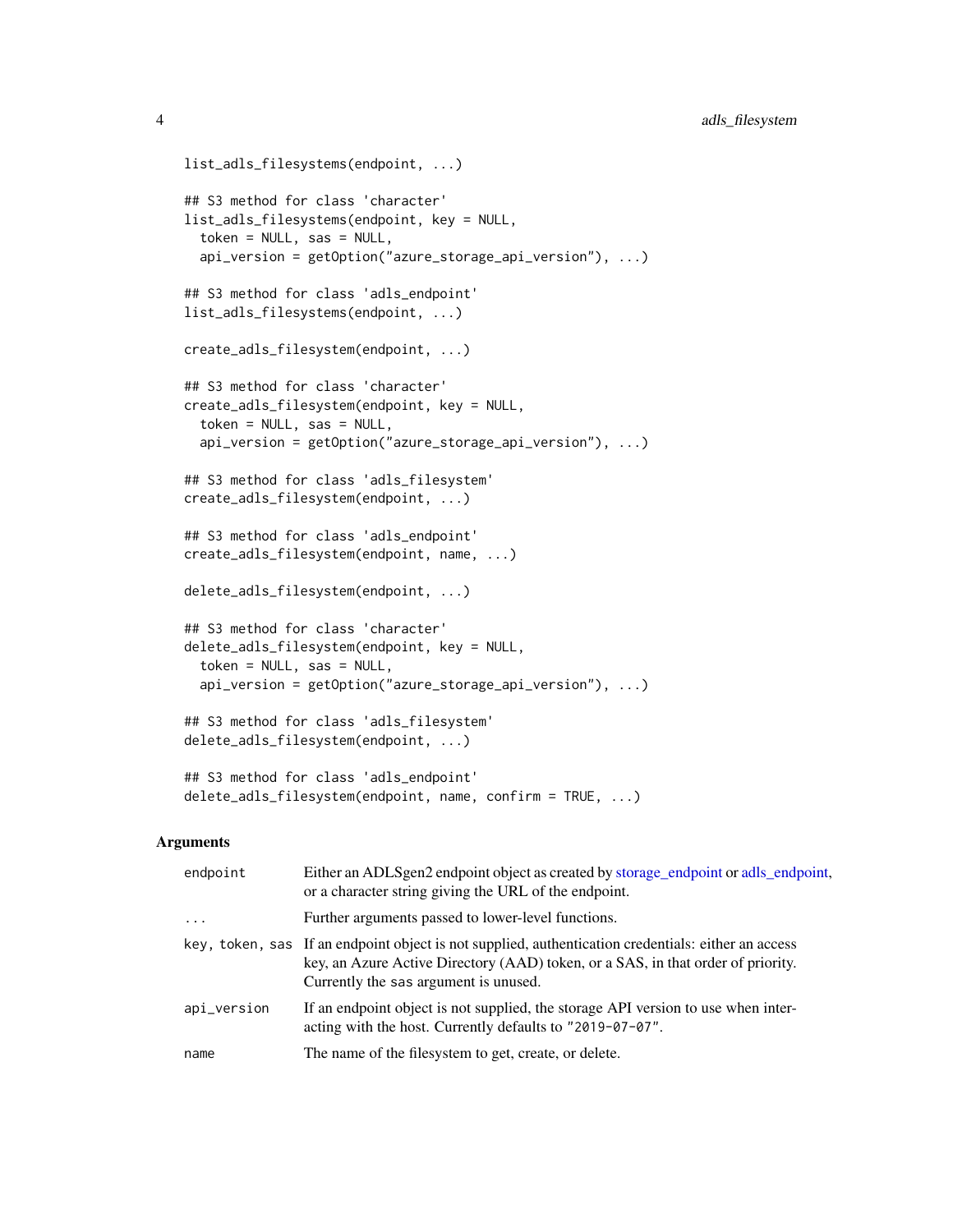<span id="page-4-0"></span>

| X       | For the print method, a filesystem object.                  |
|---------|-------------------------------------------------------------|
| confirm | For deleting a filesystem, whether to ask for confirmation. |

# Details

You can call these functions in a couple of ways: by passing the full URL of the filesystem, or by passing the endpoint object and the name of the filesystem as a string.

If authenticating via AAD, you can supply the token either as a string, or as an object of class AzureToken, created via [AzureRMR::get\\_azure\\_token.](#page-0-0) The latter is the recommended way of doing it, as it allows for automatic refreshing of expired tokens.

#### Value

For adls\_filesystem and create\_adls\_filesystem, an S3 object representing an existing or created filesystem respectively.

For list\_adls\_filesystems, a list of such objects.

# See Also

[storage\\_endpoint,](#page-48-1) [az\\_storage,](#page-5-1) [storage\\_container](#page-43-1)

# Examples

## Not run:

endp <- adls\_endpoint("https://mystorage.dfs.core.windows.net/", key="access\_key")

```
# list ADLSgen2 filesystems
list_adls_filesystems(endp)
```

```
# get, create, and delete a filesystem
adls_filesystem(endp, "myfs")
create_adls_filesystem(endp, "newfs")
delete_adls_filesystem(endp, "newfs")
```

```
# alternative way to do the same
adls_filesystem("https://mystorage.dfs.core.windows.net/myfs", key="access_key")
create_adls_filesystem("https://mystorage.dfs.core.windows.net/newfs", key="access_key")
delete_adls_filesystem("https://mystorage.dfs.core.windows.net/newfs", key="access_key")
```
## End(Not run)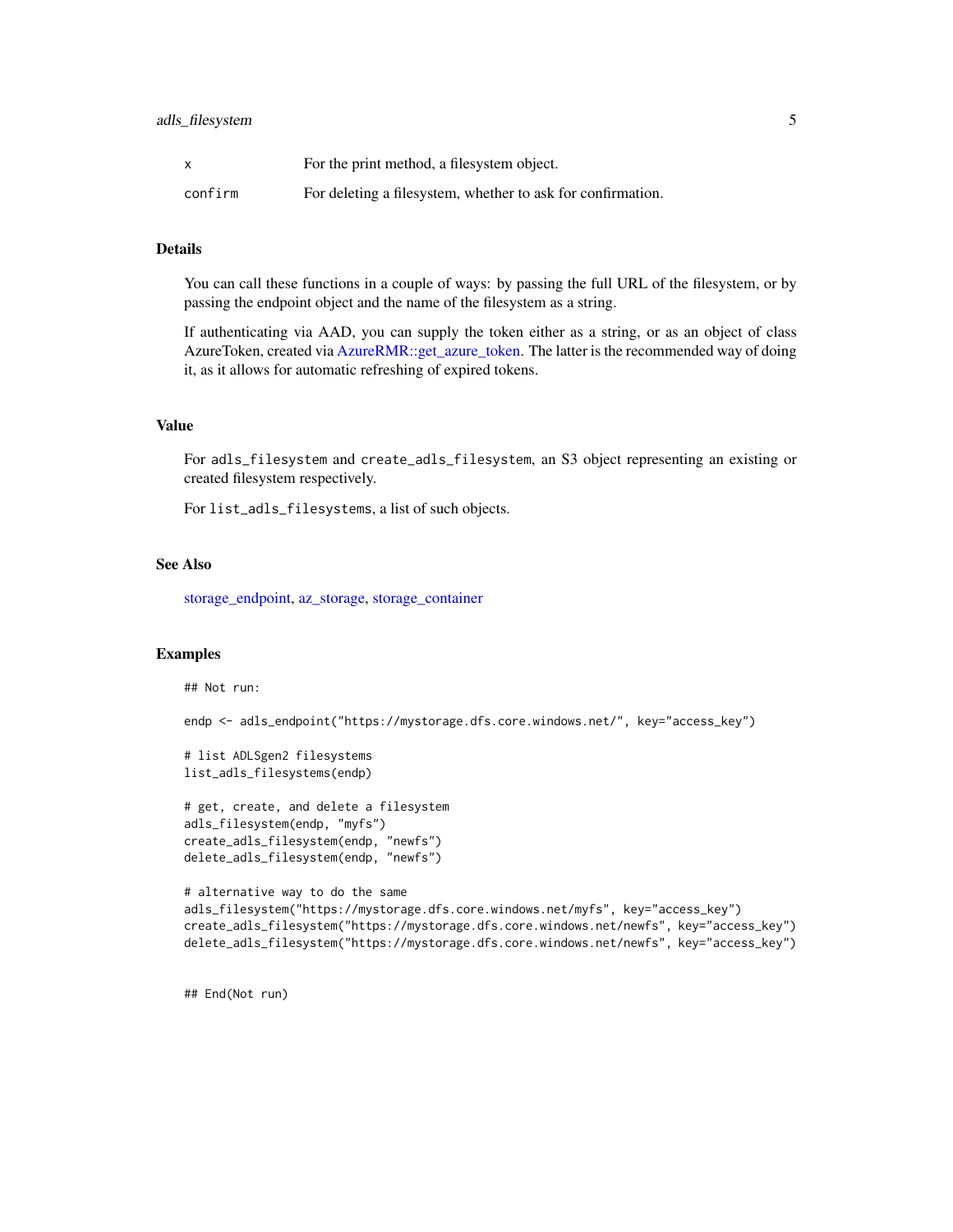<span id="page-5-1"></span><span id="page-5-0"></span>

#### Description

Class representing a storage account, exposing methods for working with it.

#### Methods

The following methods are available, in addition to those provided by the [AzureRMR::az\\_resource](#page-0-0) class:

- new(...): Initialize a new storage object. See 'Initialization'.
- list\_keys(): Return the access keys for this account.
- get\_account\_sas(...): Return an account shared access signature (SAS). See 'Creating a shared access signature' below.
- get\_user\_delegation\_key(...): Returns a key that can be used to construct a user delegation SAS.
- get\_user\_delegation\_sas(...): Return a user delegation SAS.
- revoke\_user\_delegation\_keys(): Revokes all user delegation keys for the account. This also renders all SAS's obtained via such keys invalid.
- get\_blob\_endpoint(key, sas): Return the account's blob storage endpoint, along with an access key and/or a SAS. See 'Endpoints' for more details
- get\_file\_endpoint(key, sas): Return the account's file storage endpoint.
- regen\_key(key): Regenerates (creates a new value for) an access key. The argument key can be 1 or 2.

#### Initialization

Initializing a new object of this class can either retrieve an existing storage account, or create a account on the host. Generally, the best way to initialize an object is via the get\_storage\_account, create\_storage\_account or list\_storage\_accounts methods of the [az\\_resource\\_group](#page-0-0) class, which handle the details automatically.

# Creating a shared access signature

Note that you don't need to worry about this section if you have been *given* a SAS, and only want to use it to access storage.

AzureStor supports generating three kinds of SAS: account, service and user delegation. An account SAS can be used with any type of storage. A service SAS can be used with blob and file storage, whle a user delegation SAS can be used with blob and ADLS2 storage.

To create an account SAS, call the get\_account\_sas() method. This has the following signature:

get\_account\_sas(key=self\$list\_keys()[1], start=NULL, expiry=NULL, services="bqtf", permissions="rl", resource\_types="sco", ip=NULL, protocol=NULL)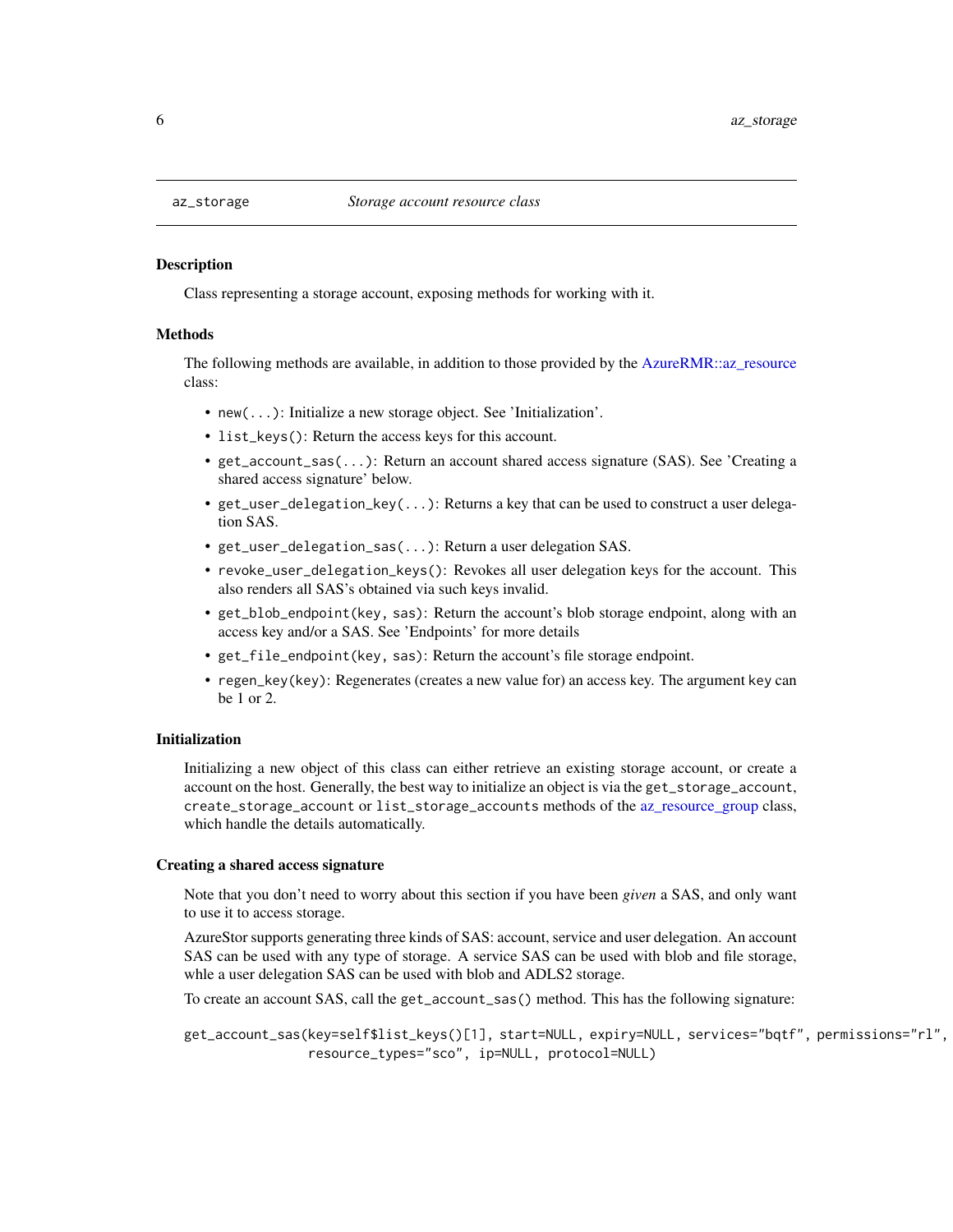# <span id="page-6-0"></span>az\_storage 7

To create a service SAS, call the get\_service\_sas() method, which has the following signature:

get\_service\_sas(key=self\$list\_keys()[1], resource, service, start=NULL, expiry=NULL, permissions="r", resource\_type=NULL, ip=NULL, protocol=NULL, policy=NULL, snapshot\_time=NULL)

To create a user delegation SAS, you must first create a user delegation *key*. This takes the place of the account's access key in generating the SAS. The get\_user\_delegation\_key() method has the following signature:

```
get_user_delegation_key(token=self$token, key_start=NULL, key_expiry=NULL)
```
Once you have a user delegation key, you can use it to obtain a user delegation sas. The get\_user\_delegation\_sas() method has the following signature:

```
get_user_delegation_sas(key, resource, start=NULL, expiry=NULL, permissions="rl",
                  resource_type="c", ip=NULL, protocol=NULL, snapshot_time=NULL)
```
(Note that the key argument for this method is the user delegation key, *not* the account key.)

To invalidate all user delegation keys, as well as the SAS's generated with them, call the revoke\_user\_delegation\_keys() method. This has the following signature:

```
revoke_user_delegation_keys()
```
See the [Shared access signatures](#page-22-1) page for more information about this topic.

#### Endpoints

The client-side interaction with a storage account is via an *endpoint*. A storage account can have several endpoints, one for each type of storage supported: blob, file, queue and table.

The client-side interface in AzureStor is implemented using S3 classes. This is for consistency with other data access packages in R, which mostly use S3. It also emphasises the distinction between Resource Manager (which is for interacting with the storage account itself) and the client (which is for accessing files and data stored in the account).

To create a storage endpoint independently of Resource Manager (for example if you are a user without admin or owner access to the account), use the [blob\\_endpoint](#page-48-2) or [file\\_endpoint](#page-48-2) functions.

If a storage endpoint is created without an access key and SAS, only public (anonymous) access is possible.

# See Also

[blob\\_endpoint,](#page-48-2) [file\\_endpoint,](#page-48-2) [create\\_storage\\_account,](#page-15-1) [get\\_storage\\_account,](#page-26-1) [delete\\_storage\\_account,](#page-17-1) [Date,](#page-0-0) [POSIXt](#page-0-0)

[Azure Storage Provider API reference,](https://docs.microsoft.com/en-us/rest/api/storagerp/) [Azure Storage Services API reference](https://docs.microsoft.com/en-us/rest/api/storageservices/)

[Create an account SAS,](https://docs.microsoft.com/en-us/rest/api/storageservices/create-account-sas) [Create a user delegation SAS,](https://docs.microsoft.com/en-us/rest/api/storageservices/create-user-delegation-sas) [Create a service SAS](https://docs.microsoft.com/en-us/rest/api/storageservices/create-service-sas)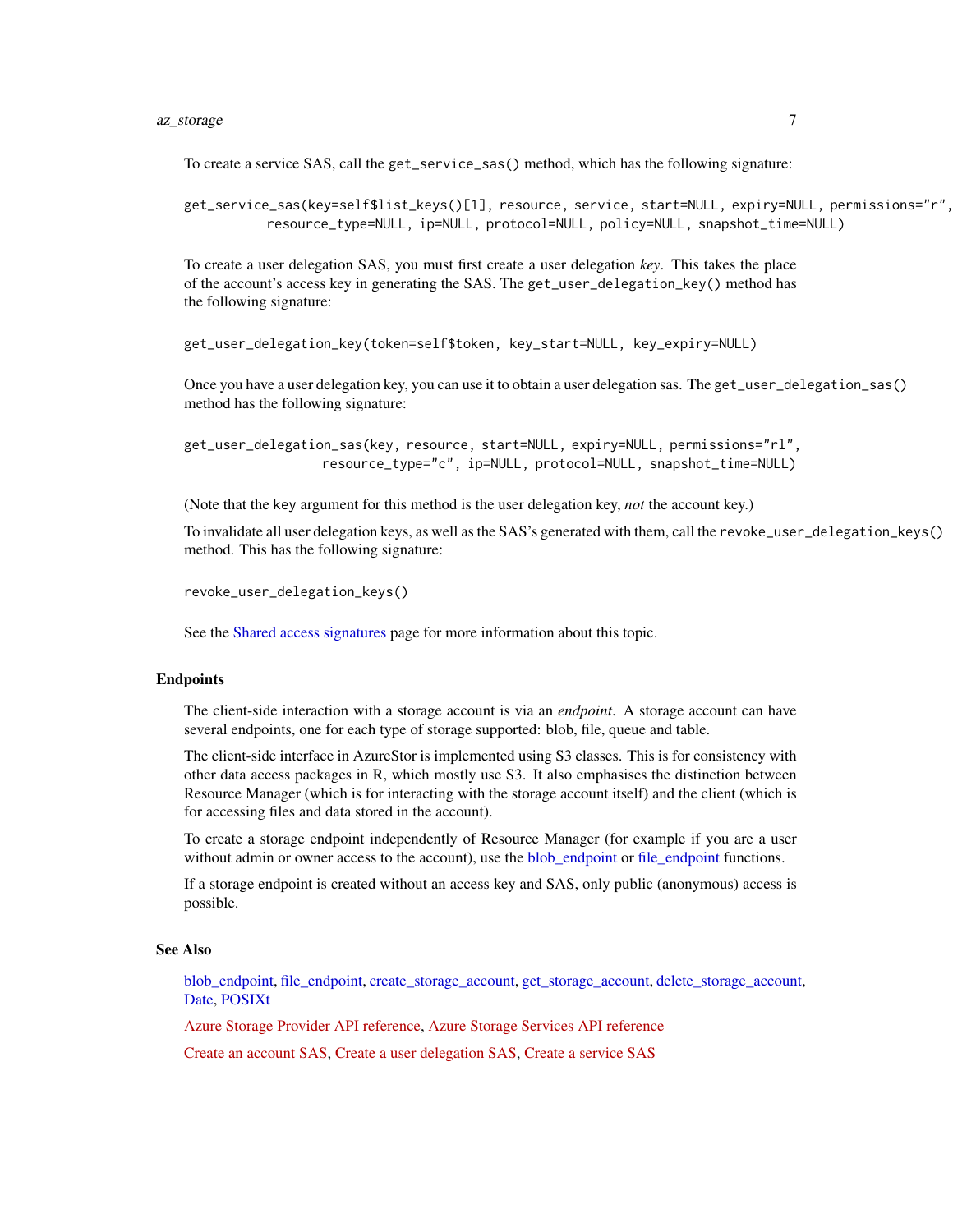# Examples

## Not run:

```
# recommended way of retrieving a resource: via a resource group object
stor <- resgroup$get_storage_account("mystorage")
# list account access keys
stor$list_keys()
# regenerate a key
stor$regen_key(1)
# storage endpoints
stor$get_blob_endpoint()
stor$get_file_endpoint()
## End(Not run)
```
<span id="page-7-1"></span>blob\_container *Operations on a blob endpoint*

# <span id="page-7-2"></span>Description

Get, list, create, or delete blob containers.

# Usage

```
blob_container(endpoint, ...)
## S3 method for class 'character'
blob_container(endpoint, key = NULL, token = NULL,
  sas = NULL, api_version = getOption("azure_storage_api_version"), ...)
## S3 method for class 'blob_endpoint'
blob_container(endpoint, name, ...)
## S3 method for class 'blob_container'
print(x, \ldots)list_blob_containers(endpoint, ...)
## S3 method for class 'character'
list_blob_containers(endpoint, key = NULL,
  token = NULL, sas = NULL,
  api_version = getOption("azure_storage_api_version"), ...)
## S3 method for class 'blob_endpoint'
```
<span id="page-7-0"></span>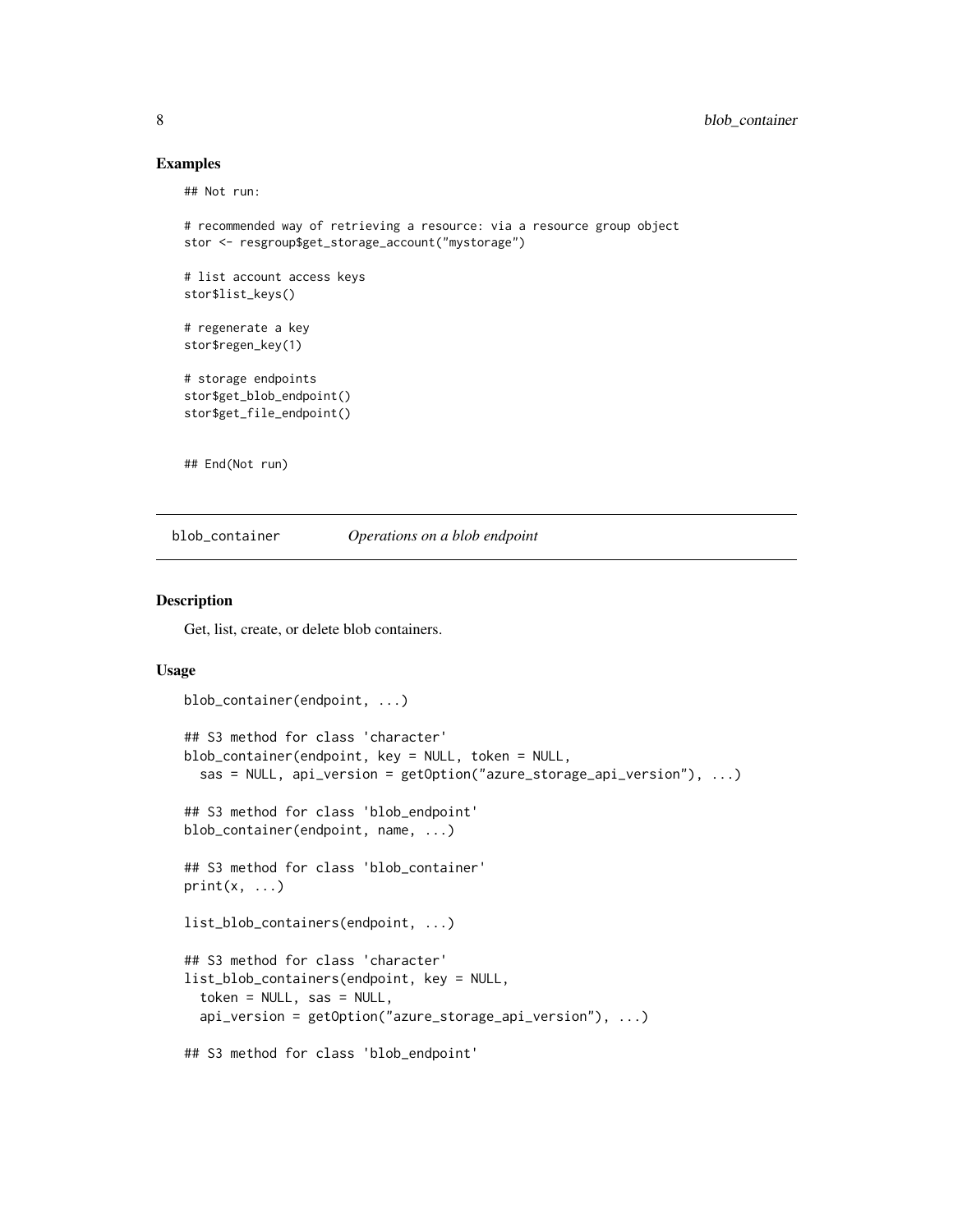```
list_blob_containers(endpoint, ...)
create_blob_container(endpoint, ...)
## S3 method for class 'character'
create_blob_container(endpoint, key = NULL,
  token = NULL, sas = NULL,
  api_version = getOption("azure_storage_api_version"), ...)
## S3 method for class 'blob_container'
create_blob_container(endpoint, ...)
## S3 method for class 'blob_endpoint'
create_blob_container(endpoint, name,
 public_access = c("none", "blob", "container"), ...)
delete_blob_container(endpoint, ...)
## S3 method for class 'character'
delete_blob_container(endpoint, key = NULL,
  token = NULL, sas = NULL,
  api_version = getOption("azure_storage_api_version"), ...)
## S3 method for class 'blob_container'
delete_blob_container(endpoint, ...)
## S3 method for class 'blob_endpoint'
delete_blob_container(endpoint, name, confirm = TRUE, lease = NULL, ...)
```
# Arguments

| endpoint      | Either a blob endpoint object as created by storage_endpoint, or a character<br>string giving the URL of the endpoint.                                                                                                                                                                                |
|---------------|-------------------------------------------------------------------------------------------------------------------------------------------------------------------------------------------------------------------------------------------------------------------------------------------------------|
| $\ddots$ .    | Further arguments passed to lower-level functions.                                                                                                                                                                                                                                                    |
|               | key, token, sas If an endpoint object is not supplied, authentication credentials: either an access<br>key, an Azure Active Directory (AAD) token, or a SAS, in that order of priority.<br>If no authentication credentials are provided, only public (anonymous) access to<br>the share is possible. |
| api_version   | If an endpoint object is not supplied, the storage API version to use when inter-<br>acting with the host. Currently defaults to "2019-07-07".                                                                                                                                                        |
| name          | The name of the blob container to get, create, or delete.                                                                                                                                                                                                                                             |
| x             | For the print method, a blob container object.                                                                                                                                                                                                                                                        |
| public_access | For creating a container, the level of public access to allow.                                                                                                                                                                                                                                        |
| confirm       | For deleting a container, whether to ask for confirmation.                                                                                                                                                                                                                                            |
| lease         | For deleting a leased container, the lease ID.                                                                                                                                                                                                                                                        |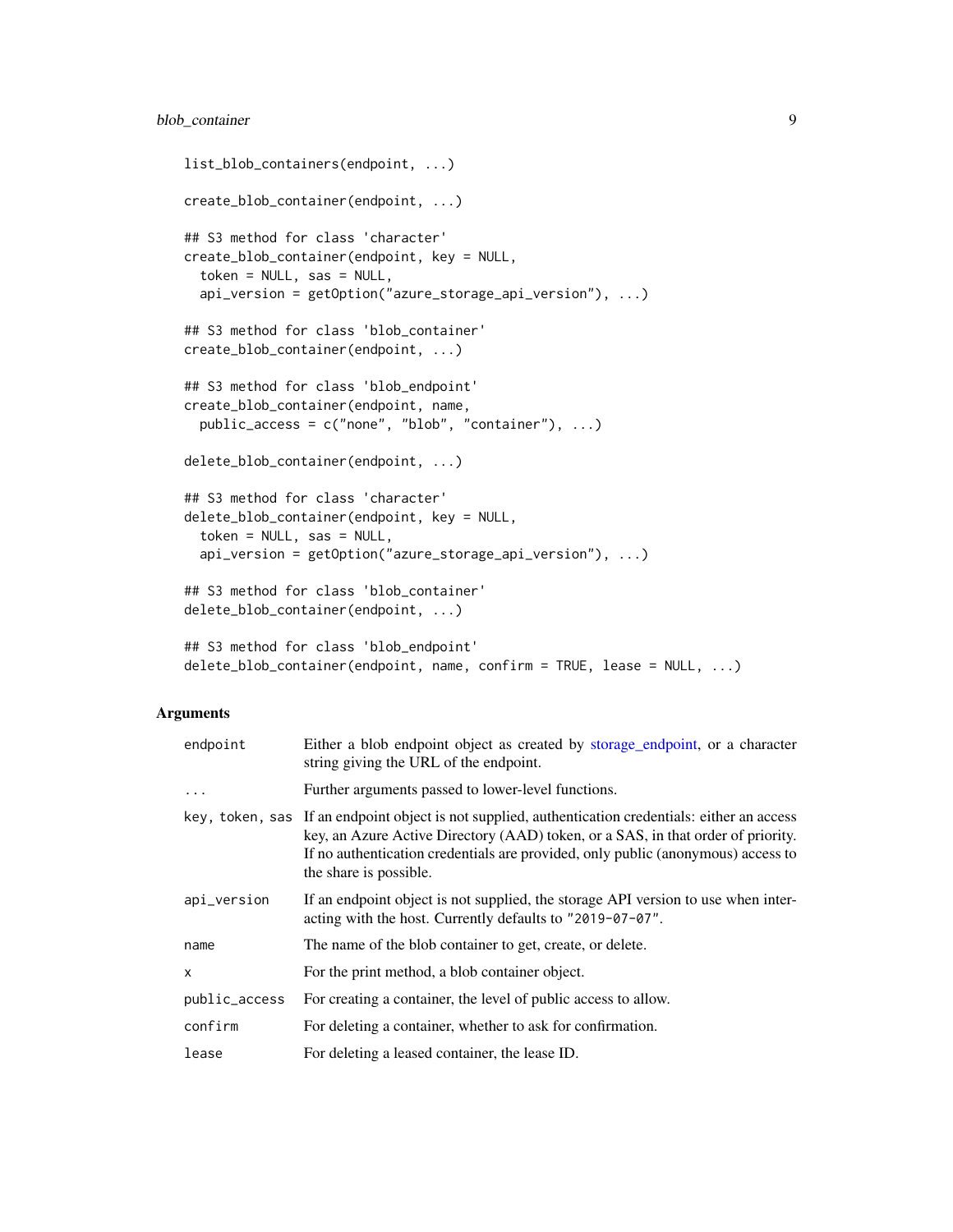# <span id="page-9-0"></span>Details

You can call these functions in a couple of ways: by passing the full URL of the share, or by passing the endpoint object and the name of the container as a string.

If authenticating via AAD, you can supply the token either as a string, or as an object of class AzureToken, created via [AzureRMR::get\\_azure\\_token.](#page-0-0) The latter is the recommended way of doing it, as it allows for automatic refreshing of expired tokens.

#### Value

For blob\_container and create\_blob\_container, an S3 object representing an existing or created container respectively.

For list\_blob\_containers, a list of such objects.

# See Also

[storage\\_endpoint,](#page-48-1) [az\\_storage,](#page-5-1) [storage\\_container](#page-43-1)

### Examples

## Not run:

endp <- blob\_endpoint("https://mystorage.blob.core.windows.net/", key="access\_key")

```
# list containers
list_blob_containers(endp)
```
# get, create, and delete a container blob\_container(endp, "mycontainer") create\_blob\_container(endp, "newcontainer") delete\_blob\_container(endp, "newcontainer")

```
# alternative way to do the same
blob_container("https://mystorage.blob.core.windows.net/mycontainer", key="access_key")
create_blob_container("https://mystorage.blob.core.windows.net/newcontainer", key="access_key")
delete_blob_container("https://mystorage.blob.core.windows.net/newcontainer", key="access_key")
```

```
# authenticating via AAD
token <- AzureRMR::get_azure_token(resource="https://storage.azure.com/",
   tenant="myaadtenant",
    app="myappid",
    password="mypassword")
blob_container("https://mystorage.blob.core.windows.net/mycontainer", token=token)
```
## End(Not run)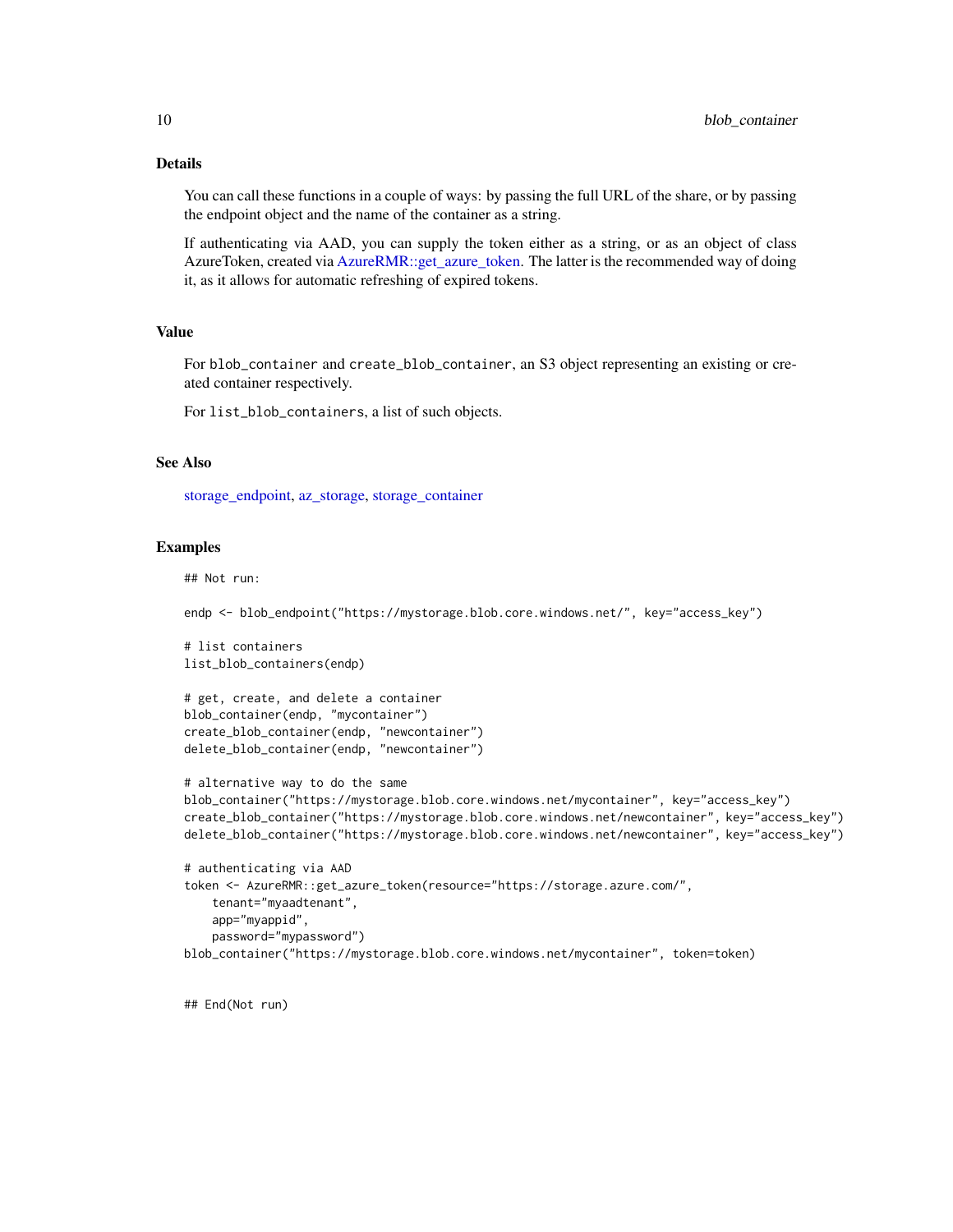<span id="page-10-1"></span><span id="page-10-0"></span>

# Description

Call the azcopy file transfer utility

# Usage

```
call_azcopy(..., env = NULL,
  silent = getOption("azure_storage_azcopy_silent", FALSE))
```
# Arguments

| $\cdots$ | Arguments to pass to AzCopy on the commandline. If no arguments are sup-<br>plied, a help screen is printed.                                                                                                                                  |
|----------|-----------------------------------------------------------------------------------------------------------------------------------------------------------------------------------------------------------------------------------------------|
| env      | A named character vector of environment variables to set for AzCopy.                                                                                                                                                                          |
| silent   | Whether to print the output from AzCopy to the screen; also sets whether an<br>error return code from AzCopy will be propagated to an R error. Defaults to the<br>value of the azure_storage_azcopy_silent option, or FALSE if this is unset. |

#### Details

AzureStor has the ability to use the Microsoft AzCopy commandline utility to transfer files. To enable this, ensure the processx package is installed and set the argument use\_azcopy=TRUE in any call to an upload or download function; AzureStor will then call AzCopy to perform the file transfer rather than relying on its own code. You can also call AzCopy directly with the call\_azcopy function.

AzureStor requires version 10 or later of AzCopy. The first time you try to run it, AzureStor will check that the version of AzCopy is correct, and throw an error if it is version 8 or earlier.

The AzCopy utility must be in your path for AzureStor to find it. Note that unlike earlier versions, Azcopy 10 is a single, self-contained binary file that can be placed in any directory.

#### Value

A list, invisibly, with the following components:

- status: The exit status of the AzCopy command. If this is NA, then the process was killed and had no exit status.
- stdout: The standard output of the command.
- stderr: The standard error of the command.
- timeout: Whether AzCopy was killed because of a timeout.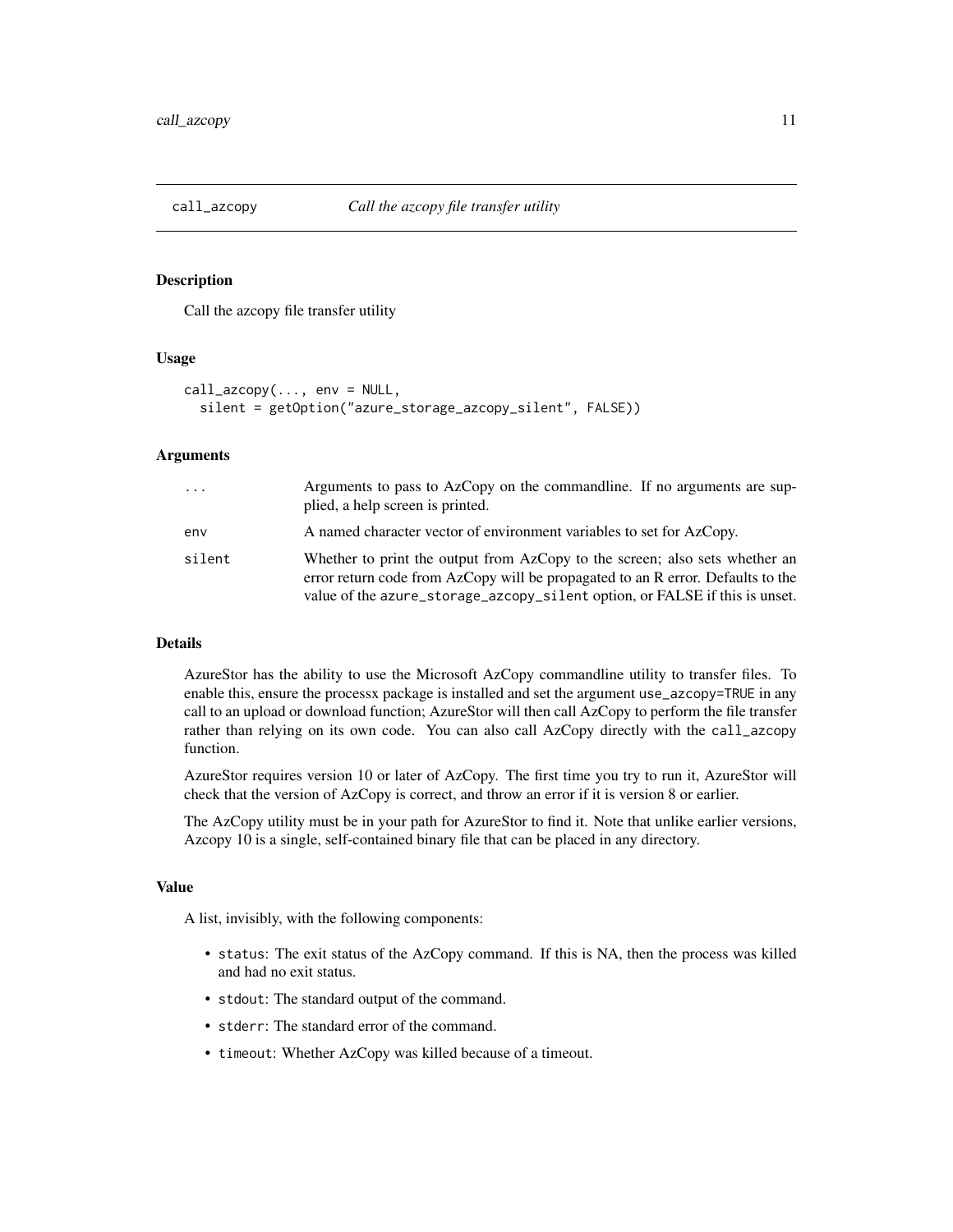# See Also

[processx::run,](#page-0-0) [download\\_blob,](#page-37-1) [download\\_azure\\_file,](#page-34-1) [download\\_adls\\_file](#page-31-1)

[AzCopy page on Microsoft Docs](https://docs.microsoft.com/en-us/azure/storage/common/storage-use-azcopy-v10)

[AzCopy GitHub repo](https://github.com/Azure/azure-storage-azcopy)

# Examples

```
## Not run:
endp <- storage_endpoint("https://mystorage.blob.core.windows.net", sas="mysas")
cont <- storage_container(endp, "mycontainer")
# print various help screens
call_azcopy("help")
call_azcopy("help", "copy")
# calling azcopy to download a blob
storage_download(cont, "myblob.csv", use_azcopy=TRUE)
# calling azcopy directly (must specify the SAS explicitly in the source URL)
call_azcopy("copy",
            "https://mystorage.blob.core.windows.net/mycontainer/myblob.csv?mysas",
            "myblob.csv")
```
## End(Not run)

copy\_url\_to\_storage *Upload and download generics*

# <span id="page-11-1"></span>Description

Upload and download generics

#### Usage

```
copy_url_to_storage(container, src, dest, ...)
multicopy_url_to_storage(container, src, dest, ...)
## S3 method for class 'blob_container'
copy_url_to_storage(container, src, dest, ...)
## S3 method for class 'blob_container'
multicopy_url_to_storage(container, src, dest, ...)
storage_upload(container, ...)
```
<span id="page-11-0"></span>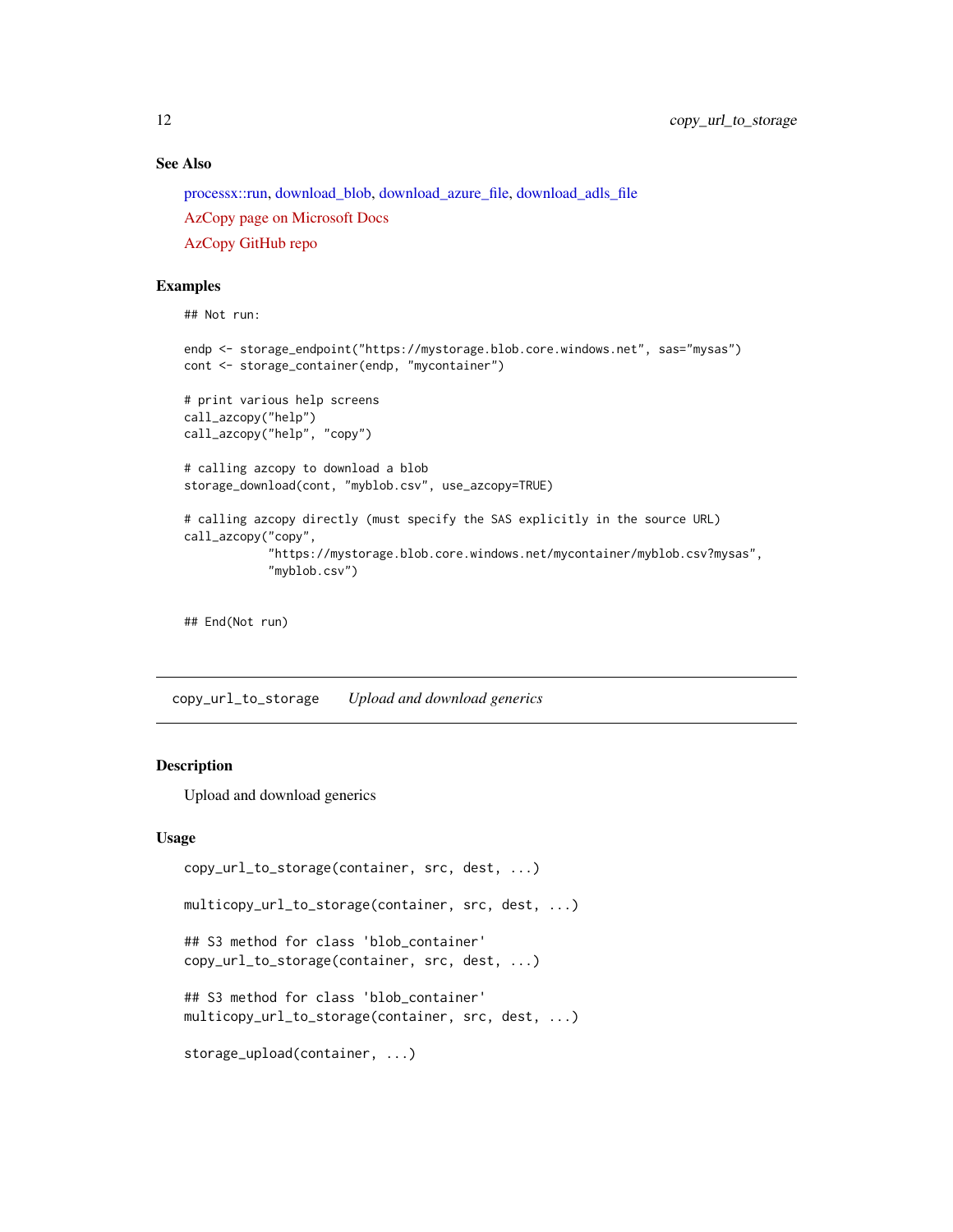```
## S3 method for class 'blob_container'
storage_upload(container, ...)
## S3 method for class 'file_share'
storage_upload(container, ...)
## S3 method for class 'adls_filesystem'
storage_upload(container, ...)
storage_multiupload(container, ...)
## S3 method for class 'blob_container'
storage_multiupload(container, ...)
## S3 method for class 'file_share'
storage_multiupload(container, ...)
## S3 method for class 'adls_filesystem'
storage_multiupload(container, ...)
storage_download(container, ...)
## S3 method for class 'blob_container'
storage_download(container, ...)
## S3 method for class 'file_share'
storage_download(container, ...)
## S3 method for class 'adls_filesystem'
storage_download(container, ...)
storage_multidownload(container, ...)
## S3 method for class 'blob_container'
storage_multidownload(container, ...)
## S3 method for class 'file_share'
storage_multidownload(container, ...)
## S3 method for class 'adls_filesystem'
storage_multidownload(container, ...)
download_from_url(src, dest, key = NULL, token = NULL, sas = NULL, ...,
  overwrite = FALSE)
upload_to_url(src, dest, key = NULL, token = NULL, sas = NULL, ...)
```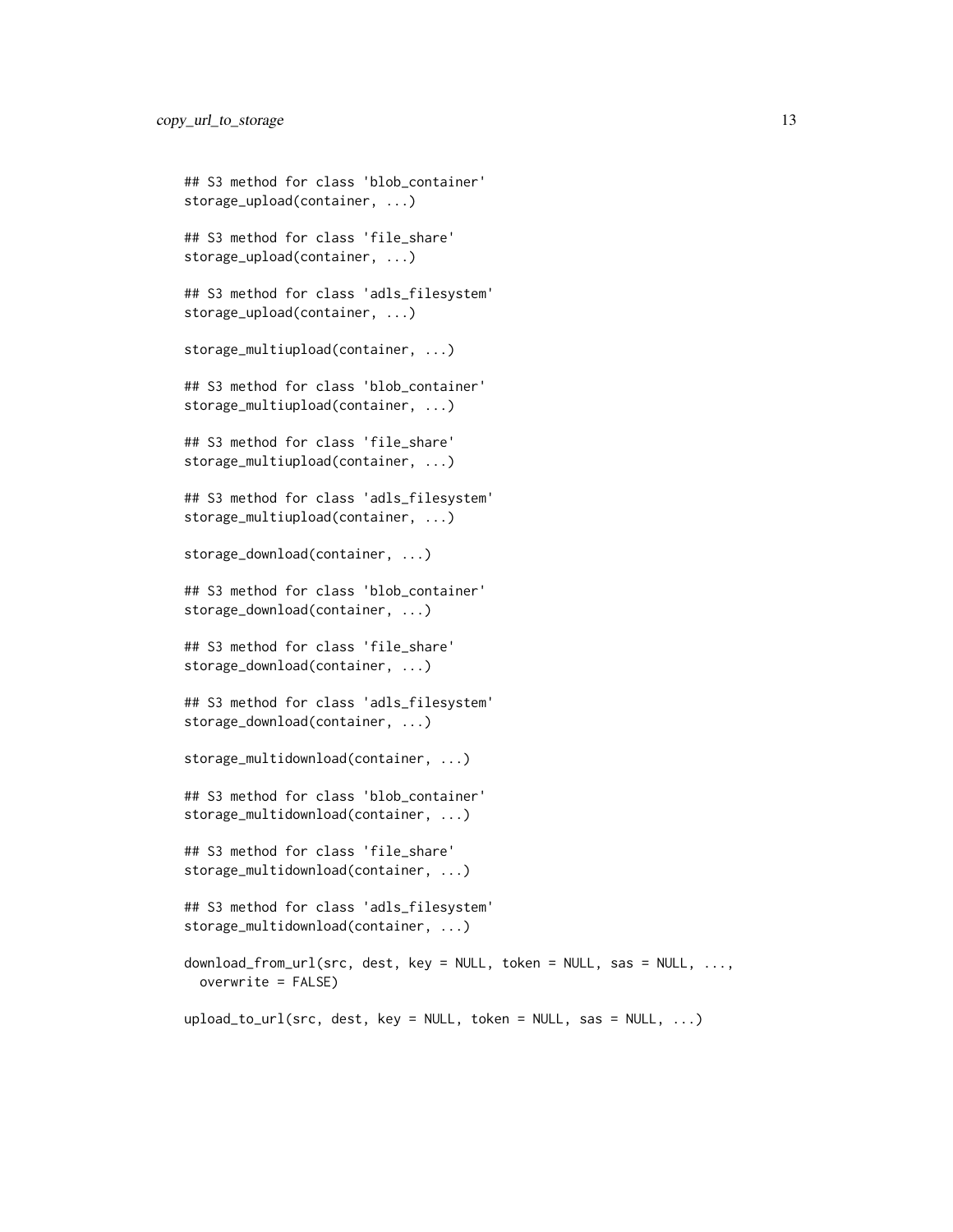# <span id="page-13-0"></span>**Arguments**

| container  | A storage container object.                                                                                                                                                                                                                                                                                                                   |
|------------|-----------------------------------------------------------------------------------------------------------------------------------------------------------------------------------------------------------------------------------------------------------------------------------------------------------------------------------------------|
| src, dest  | For upload_to_url and download_from_url, the source and destination files<br>to transfer.                                                                                                                                                                                                                                                     |
| $\ddots$ . | Further arguments to pass to lower-level functions.                                                                                                                                                                                                                                                                                           |
|            | key, token, sas Authentication arguments: an access key, Azure Active Directory (AAD) token<br>or a shared access signature (SAS). If multiple arguments are supplied, a key<br>takes priority over a token, which takes priority over a SAS. For upload_to_url<br>and download_to_url, you can also provide a SAS as part of the URL itself. |
| overwrite  | For downloading, whether to overwrite any destination files that exist.                                                                                                                                                                                                                                                                       |

#### Details

copy\_url\_to\_storage transfers the contents of the file at the specified HTTP[S] URL directly to storage, without requiring a temporary local copy to be made. multicopy\_url\_to\_storage does the same, for multiple URLs at once. Currently methods for these are only implemented for blob storage.

These functions allow you to transfer files to and from a storage account.

storage\_upload, storage\_download, storage\_multiupload and storage\_multidownload take as first argument a storage container, either for blob storage, file storage, or ADLSgen2. They dispatch to the corresponding file transfer functions for the given storage type.

upload\_to\_url and download\_to\_url allow you to transfer a file to or from Azure storage, given the URL of the source or destination. The storage details (endpoint, container name, and so on) are obtained from the URL.

By default, the upload and download functions will display a progress bar while they are downloading. To turn this off, use options(azure\_storage\_progress\_bar=FALSE). To turn the progress bar back on, use options(azure\_storage\_progress\_bar=TRUE).

# See Also

[storage\\_container,](#page-43-1) [blob\\_container,](#page-7-1) [file\\_share,](#page-20-1) [adls\\_filesystem](#page-2-1) [download\\_blob,](#page-37-1) [download\\_azure\\_file,](#page-34-1) [download\\_adls\\_file,](#page-31-1) [call\\_azcopy](#page-10-1)

# **Examples**

## Not run:

```
# download from blob storage
bl <- storage_endpoint("https://mystorage.blob.core.windows.net/", key="access_key")
cont <- storage_container(bl, "mycontainer")
storage_download(cont, "bigfile.zip", "~/bigfile.zip")
# same download but directly from the URL
```

```
download_from_url("https://mystorage.blob.core.windows.net/mycontainer/bigfile.zip",
                  "~/bigfile.zip",
                 key="access_key")
```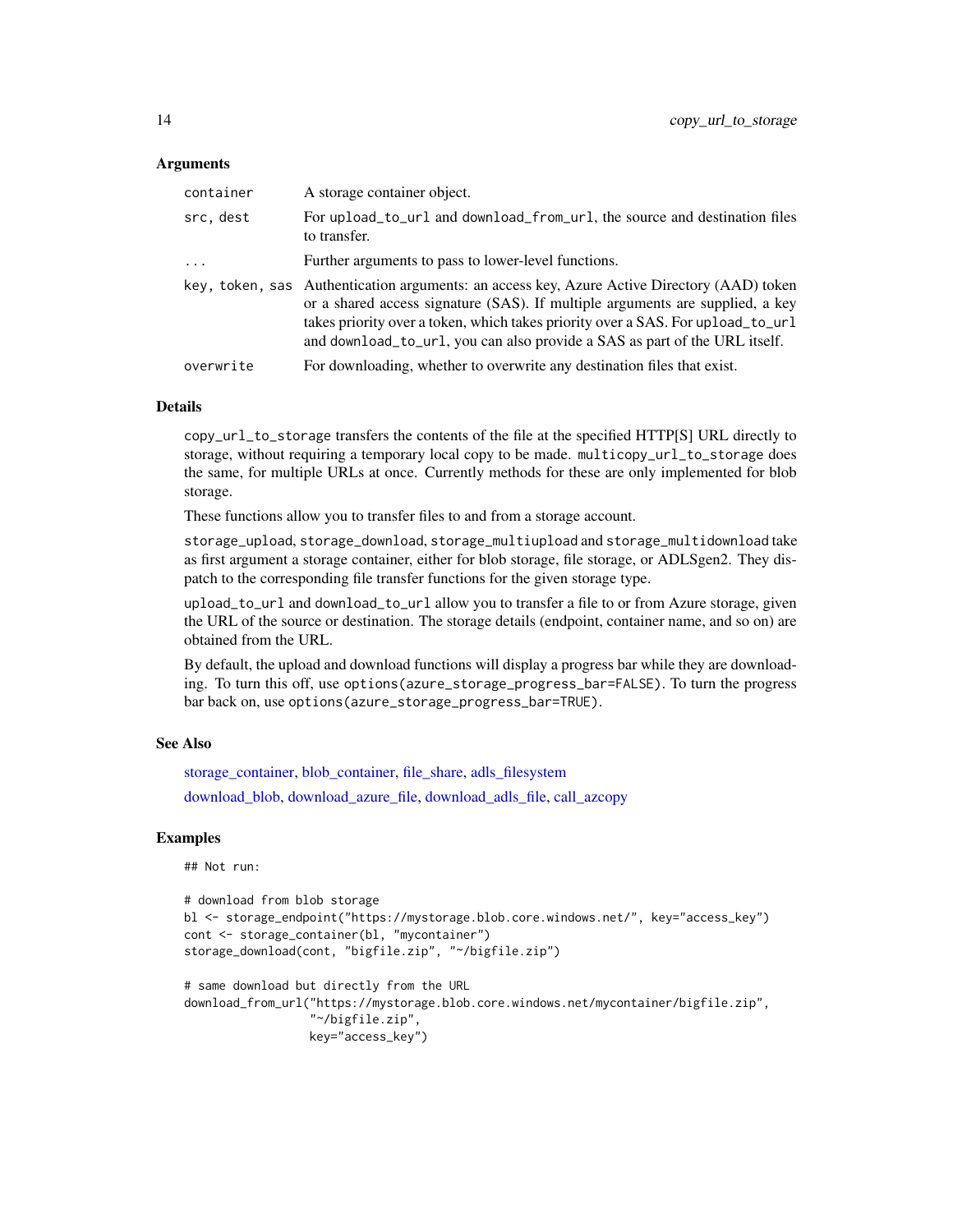# <span id="page-14-0"></span>create\_blob\_snapshot 15

```
# upload to ADLSgen2
ad <- storage_endpoint("https://myadls.dfs.core.windows.net/", token=mytoken)
cont <- storage_container(ad, "myfilesystem")
create_storage_dir(cont, "newdir")
storage_upload(cont, "files.zip", "newdir/files.zip")
# same upload but directly to the URL
upload_to_url("files.zip",
              "https://myadls.dfs.core.windows.net/myfilesystem/newdir/files.zip",
              token=mytoken)
```
## End(Not run)

create\_blob\_snapshot *Create, list and delete blob snapshots*

# <span id="page-14-1"></span>Description

Create, list and delete blob snapshots

# Usage

```
create_blob_snapshot(container, blob, ...)
list_blob_snapshots(container, blob)
```

```
delete_blob_snapshot(container, blob, snapshot, confirm = TRUE)
```
# Arguments

| container | A blob container.                                                                                                                                                                                                 |
|-----------|-------------------------------------------------------------------------------------------------------------------------------------------------------------------------------------------------------------------|
| blob      | The path/name of a blob.                                                                                                                                                                                          |
| $\cdots$  | For create_blob_snapshot, an optional list of name-value pairs that will be<br>treated as the metadata for the snapshot. If no metadata is supplied, the metadata<br>for the base blob is copied to the snapshot. |
| snapshot  | For delete_blob_snapshot, the specific snapshot to delete. This should be a<br>datetime string, in the format yyyy-mm-ddTHH: MM: SS. SSSSSSSSZ. To delete all<br>snapshots for the blob, set this to "all".       |
| confirm   | Whether to ask for confirmation on deleting a blob's snapshots.                                                                                                                                                   |

# Details

Blobs can have *snapshots* associated with them, which are the contents and optional metadata for the blob at a given point in time. A snapshot is identified by the date and time on which it was created.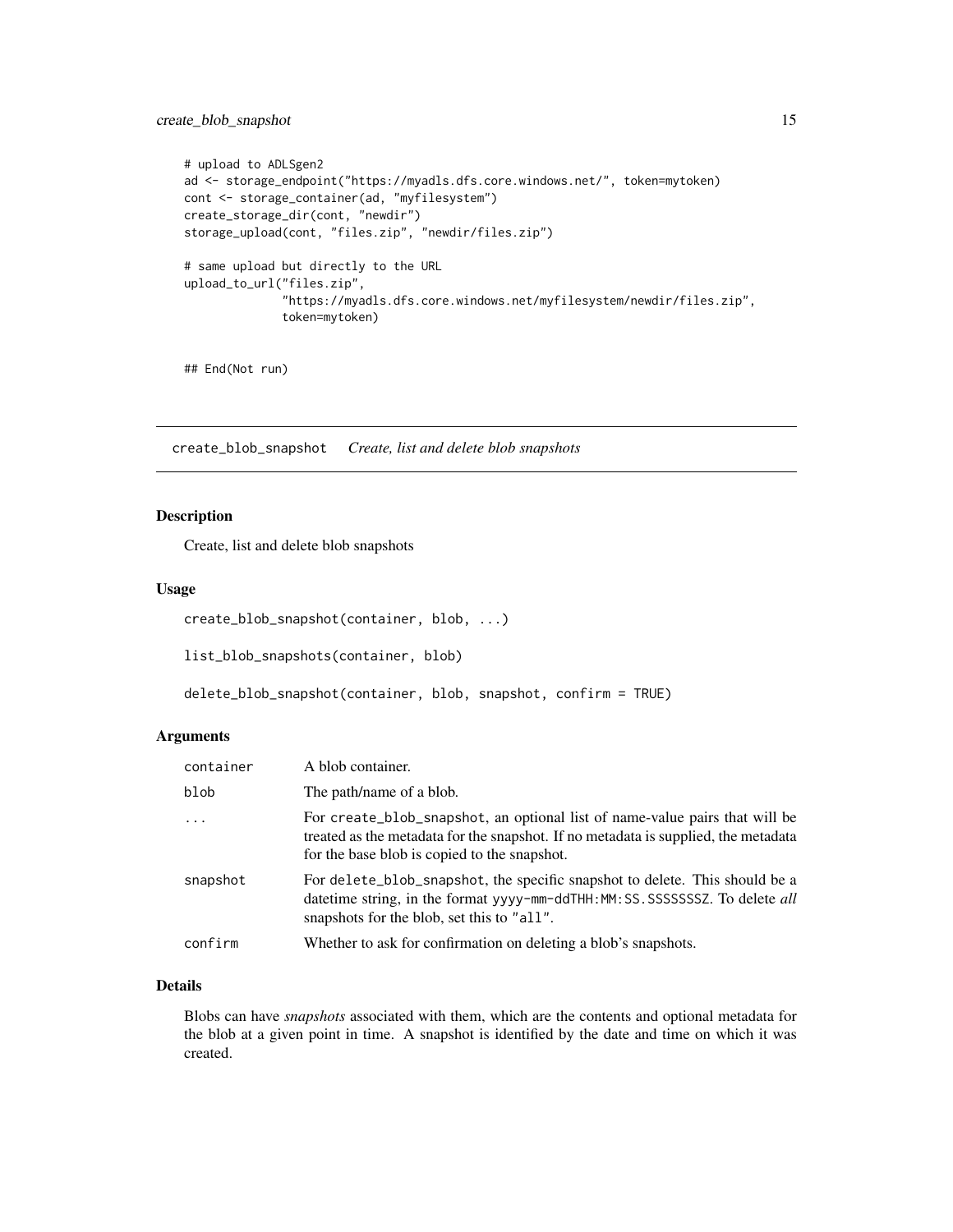<span id="page-15-0"></span>create\_blob\_snapshot creates a new snapshot, list\_blob\_snapshots lists all the snapshots, and delete\_blob\_snapshot deletes a given snapshot or all snapshots for a blob.

Note that snapshots are only supported if the storage account does NOT have hierarchical namespaces enabled.

# Value

For create\_blob\_snapshot, the datetime string that identifies the snapshot.

For list\_blob\_snapshots a vector of such strings, or NULL if the blob has no snapshots.

# See Also

Other AzureStor functions that support blob snapshots by passing a snapshot argument: [down](#page-37-1)[load\\_blob,](#page-37-1) [get\\_storage\\_properties,](#page-29-1) [get\\_storage\\_metadata](#page-27-1)

# Examples

```
## Not run:
cont <- blob_container("https://mystorage.blob.core.windows.net/mycontainer", key="access_key")
snap_id <- create_blob_snapshot(cont, "myfile", tag1="value1", tag2="value2")
list_blob_snapshots(cont, "myfile")
get_storage_properties(cont, "myfile", snapshot=snap_id)
# returns list(tag1="value1", tag2="value2")
get_storage_metadata(cont, "myfile", snapshot=snap_id)
download_blob(cont, "myfile", snapshot=snap_id)
# delete all snapshots
delete_blob_snapshots(cont, "myfile", snapshot="all")
```
## End(Not run)

<span id="page-15-1"></span>create\_storage\_account

*Create Azure storage account*

# Description

Method for the [AzureRMR::az\\_resource\\_group](#page-0-0) class.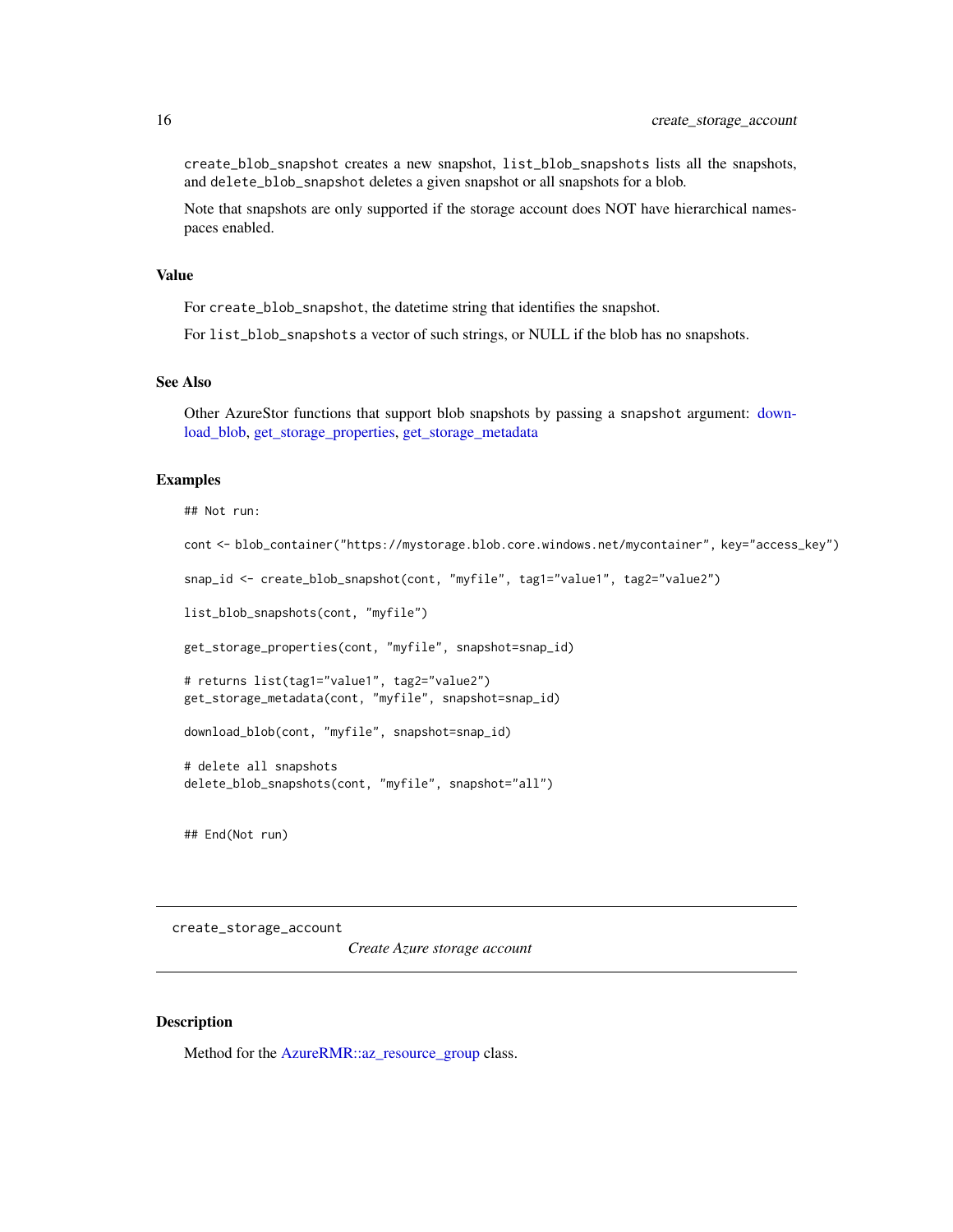#### <span id="page-16-0"></span>Usage

```
create_storage_account(name, location, kind = "StorageV2", replication = "Standard_LRS",
                       access_tier = "hot"), https_only = TRUE,
                hierarchical_namespace_enabled = TRUE, properties = list(), ...)
```
### Arguments

- name: The name of the storage account.
- location: The location/region in which to create the account. Defaults to the resource group location.
- kind: The type of account, either "StorageV2" (the default), "FileStorage" or "BlobStorage".
- replication: The replication strategy for the account. The default is locally-redundant storage (LRS).
- access\_tier: The access tier, either "hot" or "cool", for blobs.
- https\_only: Whether a HTTPS connection is required to access the storage.
- hierarchical\_namespace\_enabled: Whether to enable hierarchical namespaces, which are a feature of Azure Data Lake Storage Gen 2 and provide more a efficient way to manage storage. See 'Details' below.
- properties: A list of other properties for the storage account.
- ... Other named arguments to pass to the [az\\_storage](#page-5-1) initialization function.

# Details

This method deploys a new storage account resource, with parameters given by the arguments. A storage account can host multiple types of storage:

- blob storage
- file storage
- table storage
- queue storage
- Azure Data Lake Storage Gen2

Accounts created with kind = "BlobStorage" can only host blob storage, while those with kind = "FileStorage" can only host file storage. Accounts with kind  $=$  "StorageV2" can host all types of storage. AzureStor provides an R interface to ADLSgen2, blob and file storage, while the Azure-Qstor and AzureTableStor packages provide interfaces to queue and table storage respectively.

#### Value

An object of class az\_storage representing the created storage account.

#### See Also

[get\\_storage\\_account,](#page-26-1) [delete\\_storage\\_account,](#page-17-1) [az\\_storage](#page-5-1)

[Azure Storage documentation,](https://docs.microsoft.com/en-us/azure/storage/) [Azure Storage Provider API reference,](https://docs.microsoft.com/en-us/rest/api/storagerp/) [Azure Data Lake Storage](https://docs.microsoft.com/en-us/azure/storage/blobs/data-lake-storage-namespace) [hierarchical namespaces](https://docs.microsoft.com/en-us/azure/storage/blobs/data-lake-storage-namespace)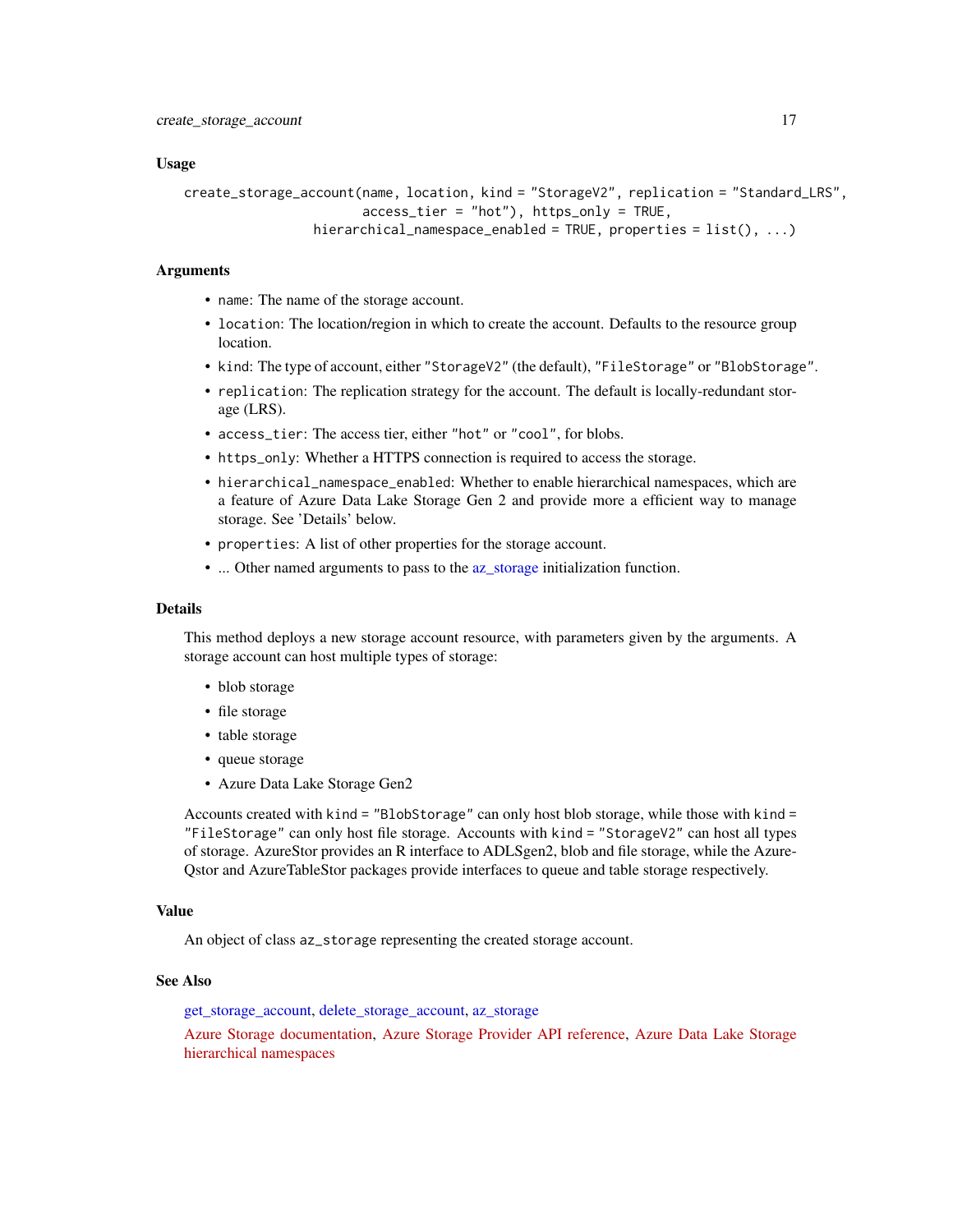# Examples

## Not run:

```
rg <- AzureRMR::az_rm$
    new(tenant="myaadtenant.onmicrosoft.com", app="app_id", password="password")$
   get_subscription("subscription_id")$
   get_resource_group("rgname")
# create a new storage account
rg$create_storage_account("mystorage", kind="StorageV2")
# create a blob storage account in a different region
rg$create_storage_account("myblobstorage",
   location="australiasoutheast",
   kind="BlobStorage")
```
## End(Not run)

<span id="page-17-1"></span>delete\_storage\_account

*Delete an Azure storage account*

## Description

Method for the [AzureRMR::az\\_resource\\_group](#page-0-0) class.

# Usage

delete\_storage\_account(name, confirm=TRUE, wait=FALSE)

# Arguments

- name: The name of the storage account.
- confirm: Whether to ask for confirmation before deleting.
- wait: Whether to wait until the deletion is complete.

# Value

NULL on successful deletion.

# See Also

[create\\_storage\\_account,](#page-15-1) [get\\_storage\\_account,](#page-26-1) [az\\_storage,](#page-5-1) [Azure Storage Provider API reference](https://docs.microsoft.com/en-us/rest/api/storagerp/)

<span id="page-17-0"></span>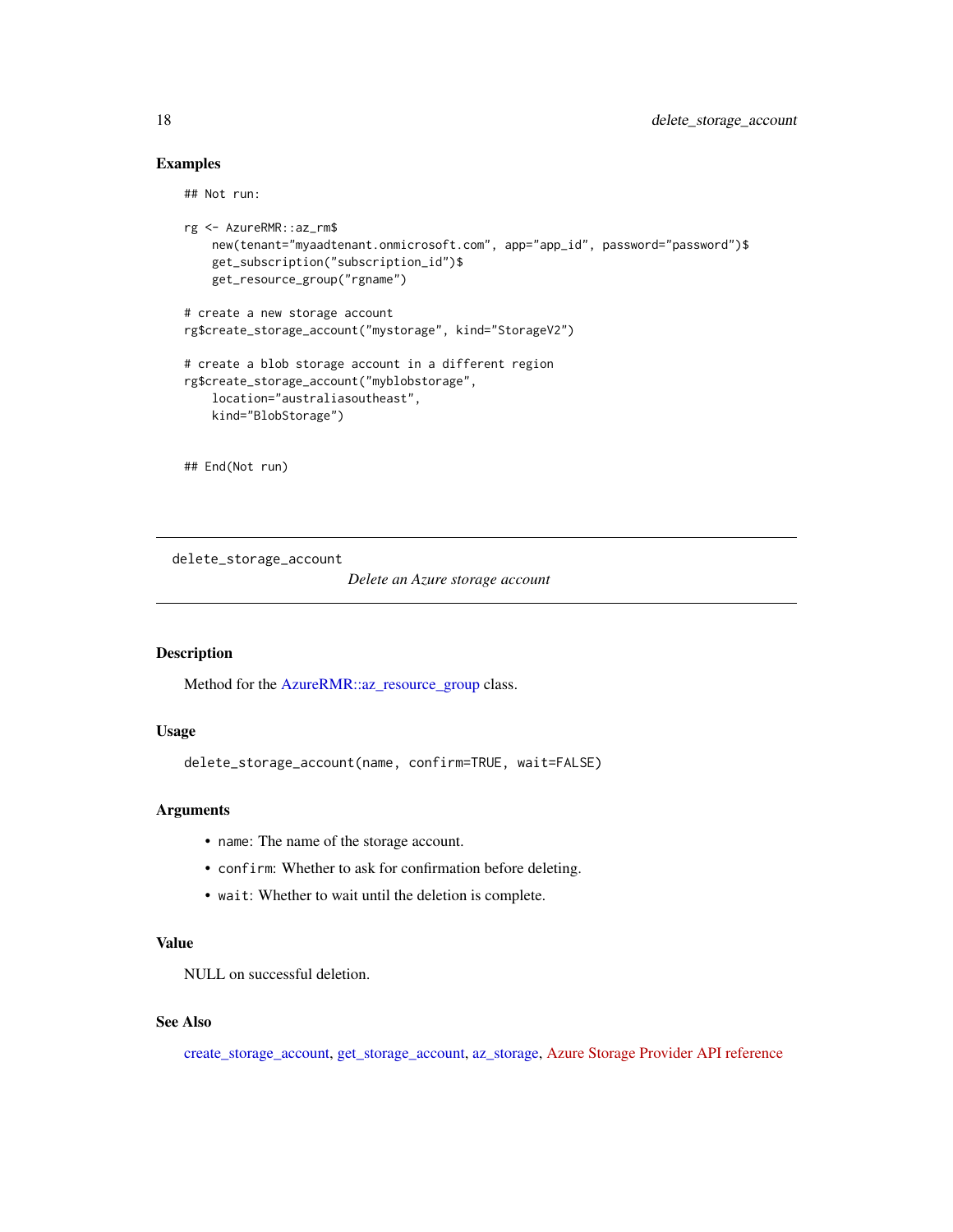# <span id="page-18-0"></span>do\_container\_op 19

# Examples

## Not run:

```
rg <- AzureRMR::az_rm$
   new(tenant="myaadtenant.onmicrosoft.com", app="app_id", password="password")$
   get_subscription("subscription_id")$
   get_resource_group("rgname")
# delete a storage account
rg$delete_storage_account("mystorage")
```
## End(Not run)

do\_container\_op *Carry out operations on a storage account container or endpoint*

# Description

Carry out operations on a storage account container or endpoint

#### Usage

```
do_{\text{container\_op}(\text{container}, \text{ operation} = "", \text{ options} = list(),headers = list(), httpverb = "GET", ...)
```

```
call_storage_endpoint(endpoint, path, options = list(), headers = list(),
 body = NULL, \ldots, http_verb = c("GET", "DELETE", "PUT", "POST", "HEAD",
  "PATCH"), http_status_handler = c("stop", "warn", "message", "pass"),
  timeout = getOption("azure_storage_timeout"), progress = NULL,
  return_headers = (http_verb == "HEAD"))
```
# Arguments

| container, endpoint |                                                                                                                                                                                  |
|---------------------|----------------------------------------------------------------------------------------------------------------------------------------------------------------------------------|
|                     | For do_container_op, a storage container object (inheriting from storage_container).<br>For call_storage_endpoint, a storage endpoint object (inheriting from storage_endpoint). |
| operation           | The container operation to perform, which will form part of the URL path.                                                                                                        |
| options             | A named list giving the query parameters for the operation.                                                                                                                      |
| headers             | A named list giving any additional HTTP headers to send to the host. Note that<br>AzureStor will handle authentication details, so you don't have to specify these<br>here.      |
| http_verb           | The HTTP verb as a string, one of GET, DELETE, PUT, POST, HEAD or PATCH.                                                                                                         |
| $\ddotsc$           | Any additional arguments to pass to httr:: VERB.                                                                                                                                 |
| path                | The path component of the endpoint call.                                                                                                                                         |
| body                | The request body for a PUT/POST/PATCH call.                                                                                                                                      |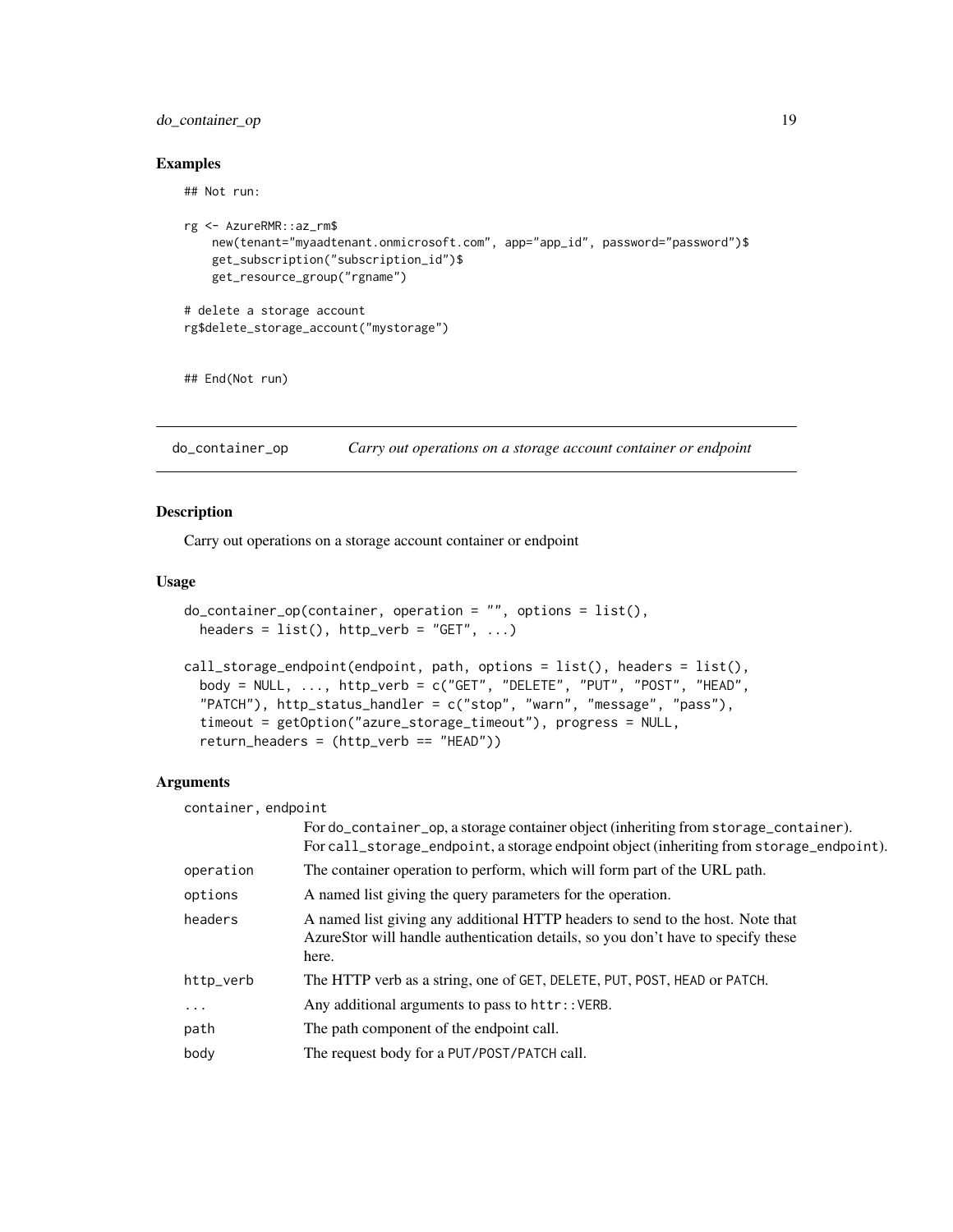<span id="page-19-0"></span>

| http_status_handler                                                                                                                                                                                                                                                                                                       |  |  |
|---------------------------------------------------------------------------------------------------------------------------------------------------------------------------------------------------------------------------------------------------------------------------------------------------------------------------|--|--|
| The R handler for the HTTP status code of the response. "stop", "warn" or<br>"message" will call the corresponding handlers in httr, while "pass" ignores<br>the status code. The latter is primarily useful for debugging purposes.                                                                                      |  |  |
| Optionally, the number of seconds to wait for a result. If the timeout interval<br>elapses before the storage service has finished processing the operation, it re-<br>turns an error. The default timeout is taken from the system option azure_storage_timeout;<br>if this is NULL it means to use the service default. |  |  |
| Used by the file transfer functions, to display a progress bar.                                                                                                                                                                                                                                                           |  |  |
| return_headers Whether to return the (parsed) response headers, rather than the body. Ignored<br>if http_status_handler="pass".                                                                                                                                                                                           |  |  |
|                                                                                                                                                                                                                                                                                                                           |  |  |

# Details

These functions form the low-level interface between R and the storage API. do\_container\_op constructs a path from the operation and the container name, and passes it and the other arguments to call\_storage\_endpoint.

#### Value

Based on the http\_status\_handler and return\_headers arguments. If http\_status\_handler is "pass", the entire response is returned without modification.

If http\_status\_handler is one of "stop", "warn" or "message", the status code of the response is checked, and if an error is not thrown, the parsed headers or body of the response is returned. An exception is if the response was written to disk, as part of a file download; in this case, the return value is NULL.

# See Also

[blob\\_endpoint,](#page-48-2) [file\\_endpoint,](#page-48-2) [adls\\_endpoint](#page-48-2)

[blob\\_container,](#page-7-1) [file\\_share,](#page-20-1) [adls\\_filesystem](#page-2-1)

[httr::GET,](#page-0-0) [httr::PUT,](#page-0-0) [httr::POST,](#page-0-0) [httr::PATCH,](#page-0-0) [httr::HEAD,](#page-0-0) [httr::DELETE](#page-0-0)

# Examples

## Not run:

```
# get the metadata for a blob
bl_endp <- blob_endpoint("storage_acct_url", key="key")
cont <- storage_container(bl_endp, "containername")
do_container_op(cont, "filename.txt", options=list(comp="metadata"), http_verb="HEAD")
```
## End(Not run)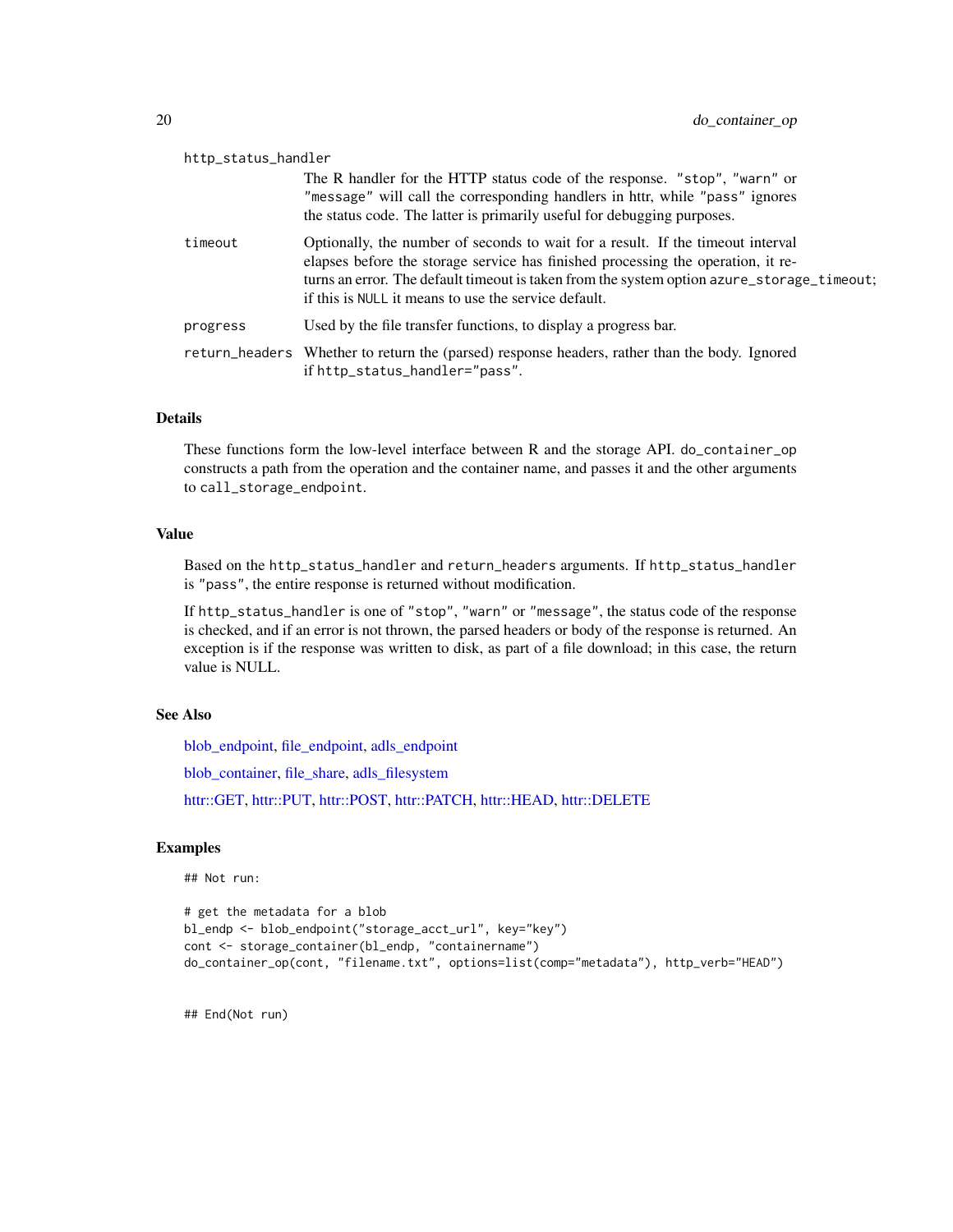<span id="page-20-1"></span><span id="page-20-0"></span>

#### <span id="page-20-2"></span>Description

Get, list, create, or delete file shares.

# Usage

```
file_share(endpoint, ...)
## S3 method for class 'character'
file_share(endpoint, key = NULL, token = NULL,
  sas = NULL, api_version = getOption("azure_storage_api_version"), ...)
## S3 method for class 'file_endpoint'
file_share(endpoint, name, ...)
## S3 method for class 'file_share'
print(x, \ldots)list_file_shares(endpoint, ...)
## S3 method for class 'character'
list_file_shares(endpoint, key = NULL, token = NULL,
  sas = NULL, api_version = getOption("azure_storage_api_version"), ...)
## S3 method for class 'file_endpoint'
list_file_shares(endpoint, ...)
create_file_share(endpoint, ...)
## S3 method for class 'character'
create_file_share(endpoint, key = NULL, token = NULL,
  sas = NULL, api_version = getOption("azure_storage_api_version"), ...)
## S3 method for class 'file_share'
create_file_share(endpoint, ...)
## S3 method for class 'file_endpoint'
create_file_share(endpoint, name, ...)
delete_file_share(endpoint, ...)
## S3 method for class 'character'
delete_file_share(endpoint, key = NULL, token = NULL,
  sas = NULL, api_version = getOption("azure_storage_api_version"), ...)
```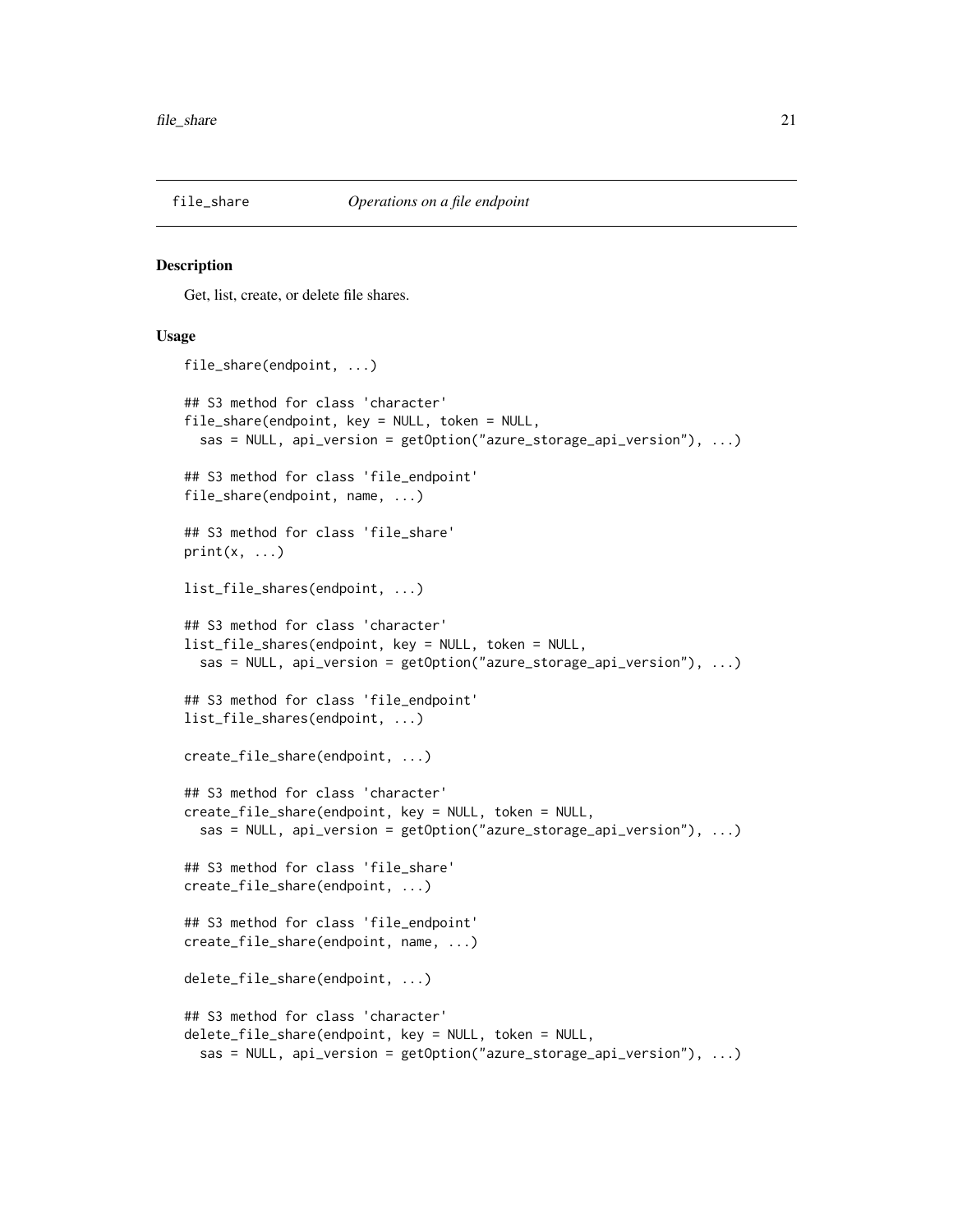```
## S3 method for class 'file_share'
delete_file_share(endpoint, ...)
## S3 method for class 'file_endpoint'
delete_file_share(endpoint, name, confirm = TRUE, ...)
```
# Arguments

| endpoint    | Either a file endpoint object as created by storage_endpoint, or a character string<br>giving the URL of the endpoint.                                                                  |
|-------------|-----------------------------------------------------------------------------------------------------------------------------------------------------------------------------------------|
| $\ddotsc$   | Further arguments passed to lower-level functions.                                                                                                                                      |
|             | key, token, sas If an endpoint object is not supplied, authentication credentials: either an access<br>key, an Azure Active Directory (AAD) token, or a SAS, in that order of priority. |
| api_version | If an endpoint object is not supplied, the storage API version to use when inter-<br>acting with the host. Currently defaults to "2019-07-07".                                          |
| name        | The name of the file share to get, create, or delete.                                                                                                                                   |
| x           | For the print method, a file share object.                                                                                                                                              |
| confirm     | For deleting a share, whether to ask for confirmation.                                                                                                                                  |

# Details

You can call these functions in a couple of ways: by passing the full URL of the share, or by passing the endpoint object and the name of the share as a string.

# Value

For file\_share and create\_file\_share, an S3 object representing an existing or created share respectively.

For list\_file\_shares, a list of such objects.

# See Also

[storage\\_endpoint,](#page-48-1) [az\\_storage,](#page-5-1) [storage\\_container](#page-43-1)

# Examples

## Not run:

endp <- file\_endpoint("https://mystorage.file.core.windows.net/", key="access\_key")

# list file shares list\_file\_shares(endp)

# get, create, and delete a file share file\_share(endp, "myshare") create\_file\_share(endp, "newshare") delete\_file\_share(endp, "newshare")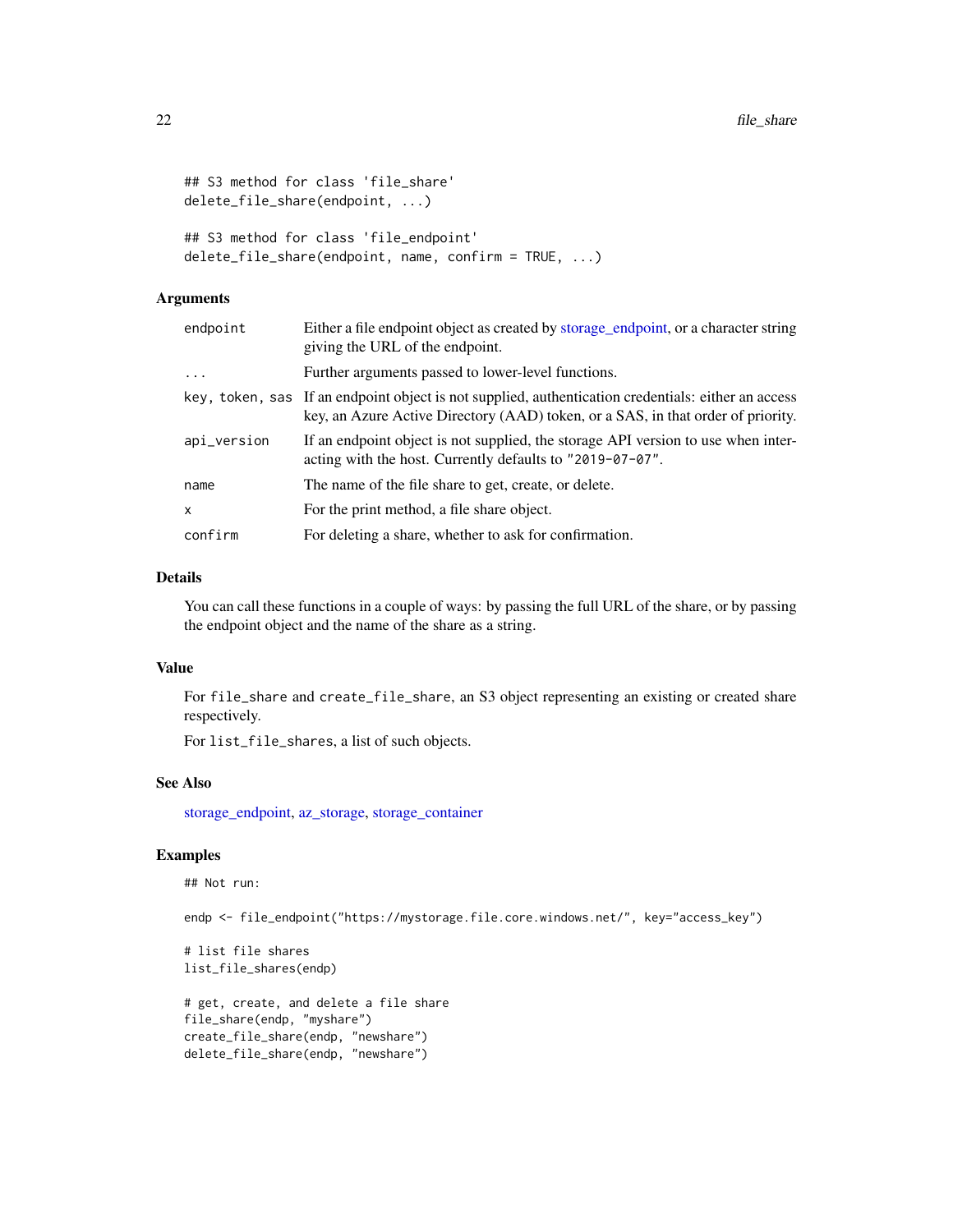```
# alternative way to do the same
file_share("https://mystorage.file.file.windows.net/myshare", key="access_key")
create_file_share("https://mystorage.file.core.windows.net/newshare", key="access_key")
delete_file_share("https://mystorage.file.core.windows.net/newshare", key="access_key")
```
## End(Not run)

get\_account\_sas *Generate shared access signatures*

#### <span id="page-22-1"></span>**Description**

The simplest way for a user to access files and data in a storage account is to give them the account's access key. This gives them full control of the account, and so may be a security risk. An alternative is to provide the user with a *shared access signature* (SAS), which limits access to specific resources and only for a set length of time. There are three kinds of SAS: account, service and user delegation.

# Usage

```
get_account_sas(account, ...)
## S3 method for class 'az_storage'
get_account_sas(account, key = account$list_keys()[1], ...)
## S3 method for class 'storage_endpoint'
get_account_sas(account, key = account$key, ...)
## Default S3 method:
get_account_sas(account, key, start = NULL,
  expiry = NULL, services = "bqtf", permissions = "rl",
  resource_types = "sco", ip = NULL, protocol = NULL,auth_api_version = getOption("azure_storage_api_version"), ...)
get_user_delegation_key(account, ...)
## S3 method for class 'az_resource'
get_user_delegation_key(account, token = account$token, ...)
## S3 method for class 'blob_endpoint'
get_user_delegation_key(account,
  token = account$token, key_start = NULL, key_expiry = NULL, ...)
revoke_user_delegation_keys(account)
## S3 method for class 'az_storage'
revoke_user_delegation_keys(account)
```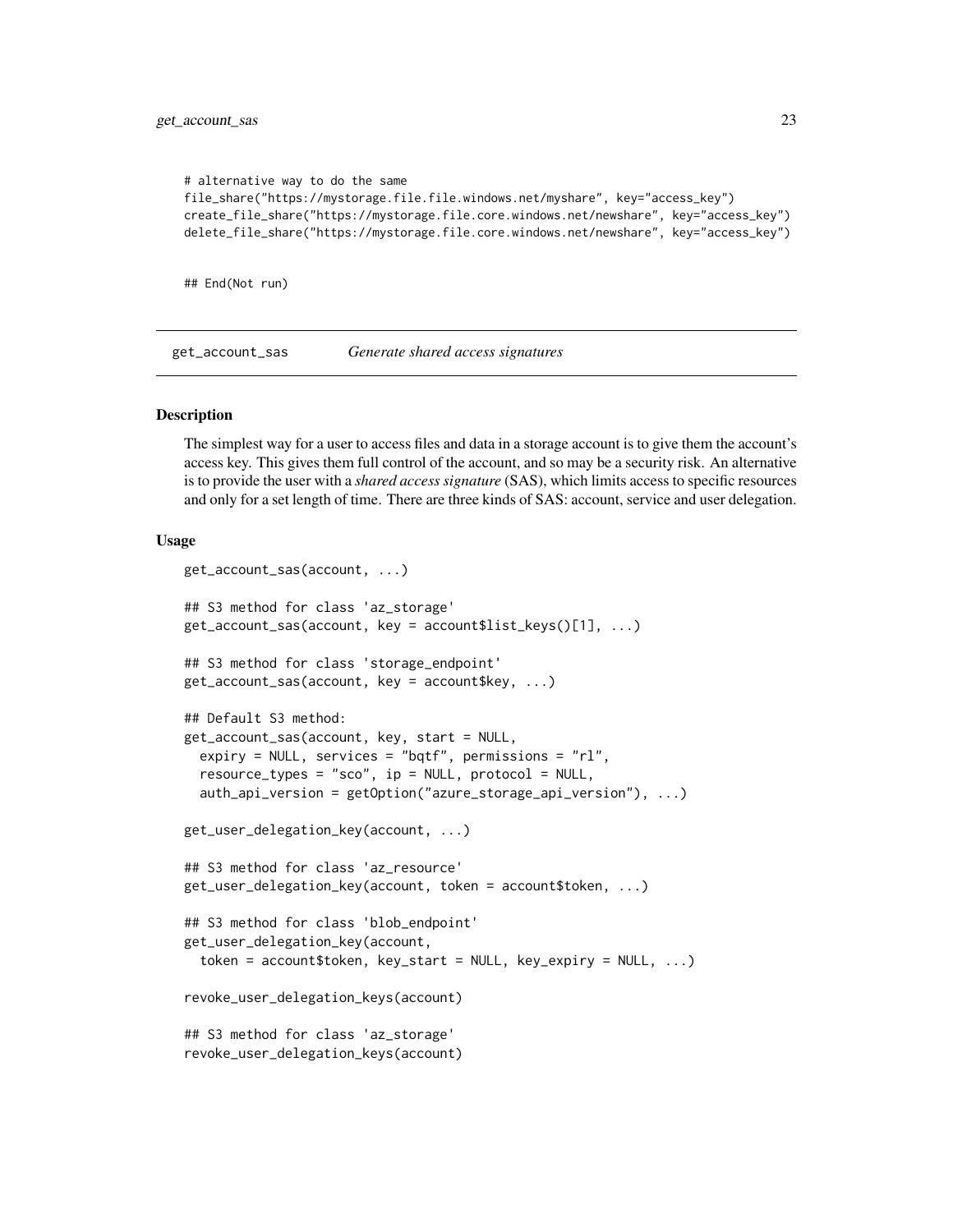```
get_user_delegation_sas(account, ...)
## S3 method for class 'az_storage'
get_user_delegation_sas(account, key, ...)
## S3 method for class 'blob_endpoint'
get_user_delegation_sas(account, key, ...)
## Default S3 method:
get_user_delegation_sas(account, key, resource,
  start = NULL, expiry = NULL, permissions = "rl", resource_type = "c",
  ip = NULL, protocol = NULL, snapshot_time = NULL,
 divectory_depth = NULL,
  auth_api_version = getOption("azure_storage_api_version"), ...)
get_service_sas(account, ...)
## S3 method for class 'az_storage'
get_service_sas(account, resource, service = c("blob",
  "file"), key = account$list_keys([1], ...)
## S3 method for class 'storage_endpoint'
get_service_sas(account, resource, key = account$key, ...)
## Default S3 method:
get_service_sas(account, resource, key, service,
  start = NULL, expiry = NULL, permissions = "rl",
  resource_type = NULL, ip = NULL, protocol = NULL, policy = NULL,
  snapshot_time = NULL, directory_depth = NULL,
  auth_api_version = getOption("azure_storage_api_version"), ...)
```
#### Arguments

| account       | An object representing a storage account. Depending on the generic, this can<br>be one of the following: an Azure resource object (of class az_storage); a<br>client storage endpoint (of class storage_endpoint); a <i>blob</i> storage endpoint<br>(of class blob_endpoint); or a string with the name of the account. |
|---------------|--------------------------------------------------------------------------------------------------------------------------------------------------------------------------------------------------------------------------------------------------------------------------------------------------------------------------|
| .             | Arguments passed to lower-level functions.                                                                                                                                                                                                                                                                               |
| key           | For get_account_sas, the account key, which controls full access to the storage<br>account. For get_user_delegation_sas, a user delegation key, as obtained<br>from get_user_delegation_key.                                                                                                                             |
| start, expiry | The start and end dates for the account or user delegation SAS. These should be<br>Date or POSIX ct values, or strings coercible to such. If not supplied, the default<br>is to generate start and expiry values for a period of 8 hours, starting from 15<br>minutes before the current time.                           |
| services      | For get_account_sas, the storage service(s) for which the SAS is valid. De-<br>faults to bqtf, meaning blob (including ADLS2), queue, table and file storage.                                                                                                                                                            |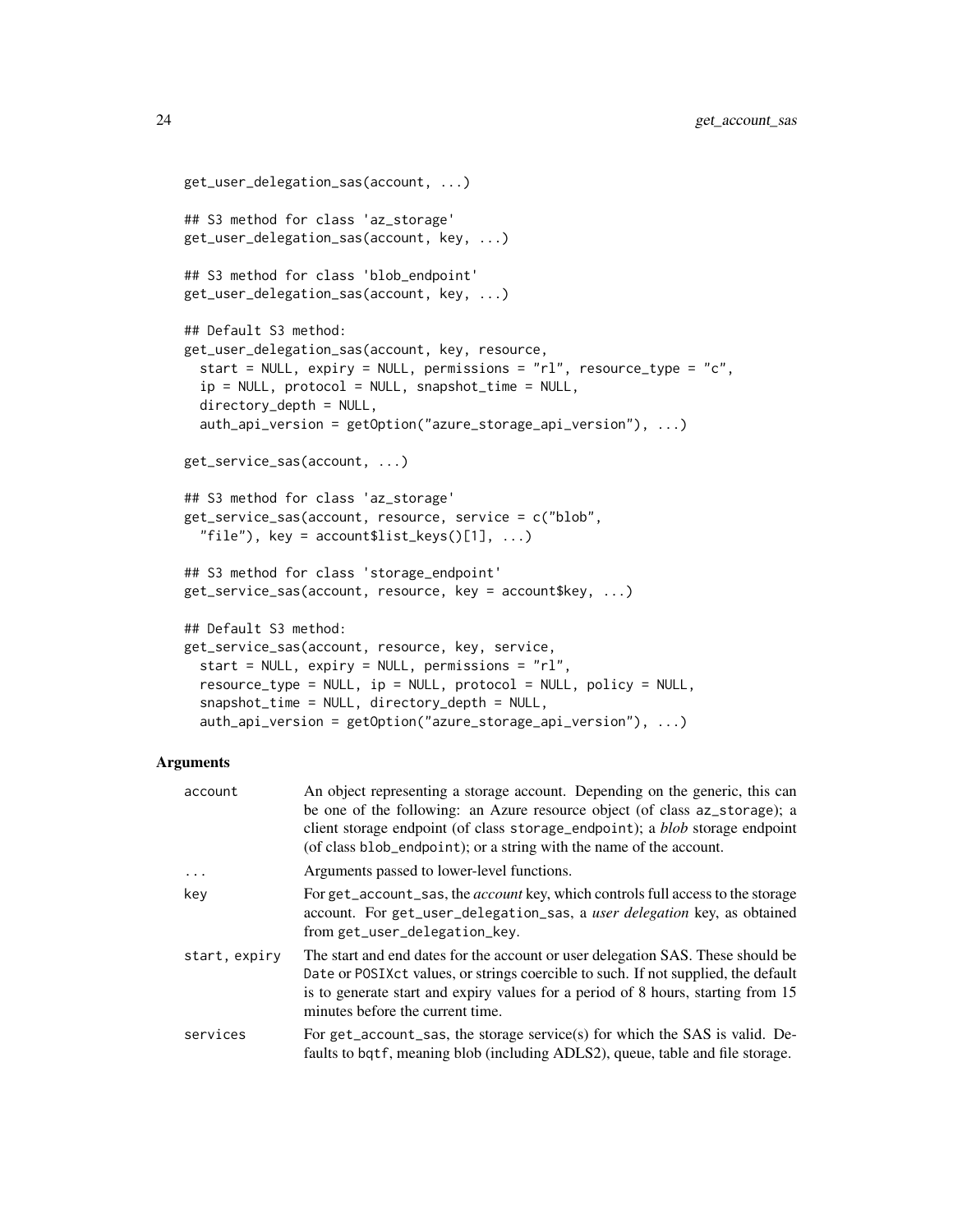<span id="page-24-0"></span>

| permissions           | The permissions that the SAS grants. The default value of r1 (read and list)<br>essentially means read-only access.                                                                                                                                                                                                                                                                                                                                       |
|-----------------------|-----------------------------------------------------------------------------------------------------------------------------------------------------------------------------------------------------------------------------------------------------------------------------------------------------------------------------------------------------------------------------------------------------------------------------------------------------------|
| resource_types        | For an account SAS, the resource types for which the SAS is valid. For get_account_sas<br>the default is sco meaning service, container and object. For get_user_delegation_sas<br>the default is c meaning container-level access (including blobs within the con-<br>tainer). Other possible values include "b" (a single blob) or "d" (a directory).                                                                                                   |
| ip                    | The IP address(es) or IP address range(s) for which the SAS is valid. The default<br>is not to restrict access by IP.                                                                                                                                                                                                                                                                                                                                     |
| protocol              | The protocol required to use the SAS. Possible values are https meaning HTTPS-<br>only, or https, http meaning HTTP is also allowed. Note that the storage ac-<br>count itself may require HTTPS, regardless of what the SAS allows.                                                                                                                                                                                                                      |
| auth_api_version      |                                                                                                                                                                                                                                                                                                                                                                                                                                                           |
|                       | The storage API version to use for authenticating.                                                                                                                                                                                                                                                                                                                                                                                                        |
| token                 | For get_user_delegation_key, an AAD token from which to obtain user de-<br>tails. The token must have https://storage.azure.com as its audience.                                                                                                                                                                                                                                                                                                          |
| key_start, key_expiry |                                                                                                                                                                                                                                                                                                                                                                                                                                                           |
|                       | For get_user_delegation_key, the start and end dates for the user delegation<br>key.                                                                                                                                                                                                                                                                                                                                                                      |
| resource              | For get_user_delegation_sas and get_service_sas, the resource for which<br>the SAS is valid. Both types of SAS allow this to be either a blob container, a<br>directory or an individual blob; the resource should be specified in the form<br>containername[/dirname[/blobname]]. A service SAS can also be used<br>with file shares and files, in which case the resource should be of the form<br>sharename[/path-to-filename].                        |
| resource_type         | For a service or user delegation SAS, the type of resource for which the SAS<br>is valid. For blob storage, the default value is "b" meaning a single blob. For<br>file storage, the default value is "f" meaning a single file. Other possible values<br>include "bs" (a blob snapshot), "c" (a blob container), "d" (a directory in a blob<br>container), or "s" (a file share). Note however that a user delegation SAS only<br>supports blob storage. |
| snapshot_time         | For a user delegation or service SAS, the blob snapshot for which the SAS is<br>valid. Only required if resource_type[s]="bs".                                                                                                                                                                                                                                                                                                                            |
| directory_depth       |                                                                                                                                                                                                                                                                                                                                                                                                                                                           |
|                       | For a service SAS, the depth of the directory, starting at 0 for the root. This is<br>required if resource_type="d" and the account has a hierarchical namespace<br>enabled.                                                                                                                                                                                                                                                                              |
| service               | For a service SAS, the storage service for which the SAS is valid: either "blob"<br>or "file". Currently AzureStor does not support creating a service SAS for queue<br>or table storage.                                                                                                                                                                                                                                                                 |
| policy                | For a service SAS, optionally the name of a stored access policy to correlate the<br>SAS with. Revoking the policy will also invalidate the SAS.                                                                                                                                                                                                                                                                                                          |

# Details

Listed here are S3 generics and methods to obtain a SAS for accessing storage; in addition, the [az\\_storage](#page-5-1) resource class has R6 methods for get\_account\_sas, get\_service\_sas, get\_user\_delegation\_key and revoke\_user\_delegation\_keys which simply call the corresponding S3 method.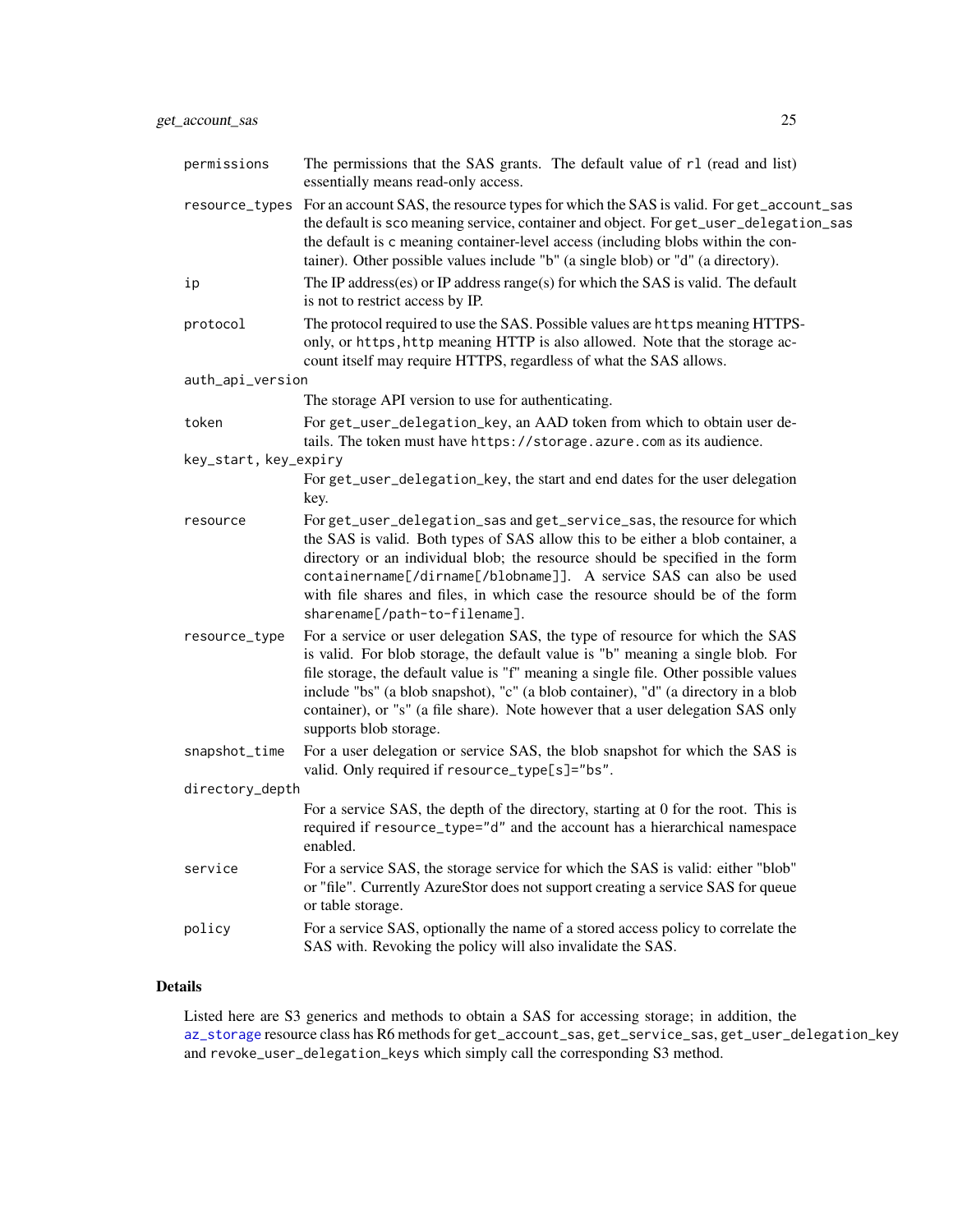Note that you don't need to worry about these methods if you have been *given* a SAS, and only want to use it to access a storage account.

An account SAS is secured with the storage account key. An account SAS delegates access to resources in one or more of the storage services. All of the operations available via a user delegation SAS are also available via an account SAS. You can also delegate access to read, write, and delete operations on blob containers, tables, queues, and file shares. To obtain an account SAS, call get\_account\_sas.

A service SAS is like an account SAS, but allows finer-grained control of access. You can create a service SAS that allows access only to specific blobs in a container, or files in a file share. To obtain a service SAS, call get\_service\_sas.

A user delegation SAS is a SAS secured with Azure AD credentials. It's recommended that you use Azure AD credentials when possible as a security best practice, rather than using the account key, which can be more easily compromised. When your application design requires shared access signatures, use Azure AD credentials to create a user delegation SAS for superior security.

Every SAS is signed with a key. To create a user delegation SAS, you must first request a user delegation key, which is then used to sign the SAS. The user delegation key is analogous to the account key used to sign a service SAS or an account SAS, except that it relies on your Azure AD credentials. To request the user delegation key, call get\_user\_delegation\_key. With the user delegation key, you can then create the SAS with get\_user\_delegation\_sas.

To invalidate all user delegation keys, as well as the SAS's generated with them, call revoke\_user\_delegation\_keys.

See the examples and Microsoft Docs pages below for how to specify arguments like the services, permissions, and resource types. Also, while not explicitly mentioned in the documentation, ADLSgen2 storage can use any SAS that is valid for blob storage.

# See Also

[blob\\_endpoint,](#page-48-2) [file\\_endpoint,](#page-48-2) [Date,](#page-0-0) [POSIXt](#page-0-0)

[Azure Storage Provider API reference,](https://docs.microsoft.com/en-us/rest/api/storagerp/) [Azure Storage Services API reference](https://docs.microsoft.com/en-us/rest/api/storageservices/)

[Create an account SAS,](https://docs.microsoft.com/en-us/rest/api/storageservices/create-account-sas) [Create a user delegation SAS,](https://docs.microsoft.com/en-us/rest/api/storageservices/create-user-delegation-sas) [Create a service SAS](https://docs.microsoft.com/en-us/rest/api/storageservices/create-service-sas)

# Examples

```
# account SAS valid for 7 days
get_account_sas("mystorage", "access_key", start=Sys.Date(), expiry=Sys.Date() + 7)
# SAS with read/write/create/delete permissions
get_account_sas("mystorage", "access_key", permissions="rwcd")
# SAS limited to blob (+ADLS2) and file storage
get_account_sas("mystorage", "access_key", services="bf")
# SAS for file storage, allows access to files only (not shares)
get_account_sas("mystorage", "access_key", services="f", resource_types="o")
# getting the key from an endpoint object
endp <- storage_endpoint("https://mystorage.blob.core.windows.net", key="access_key")
get_account_sas(endp, permissions="rwcd")
```
<span id="page-25-0"></span>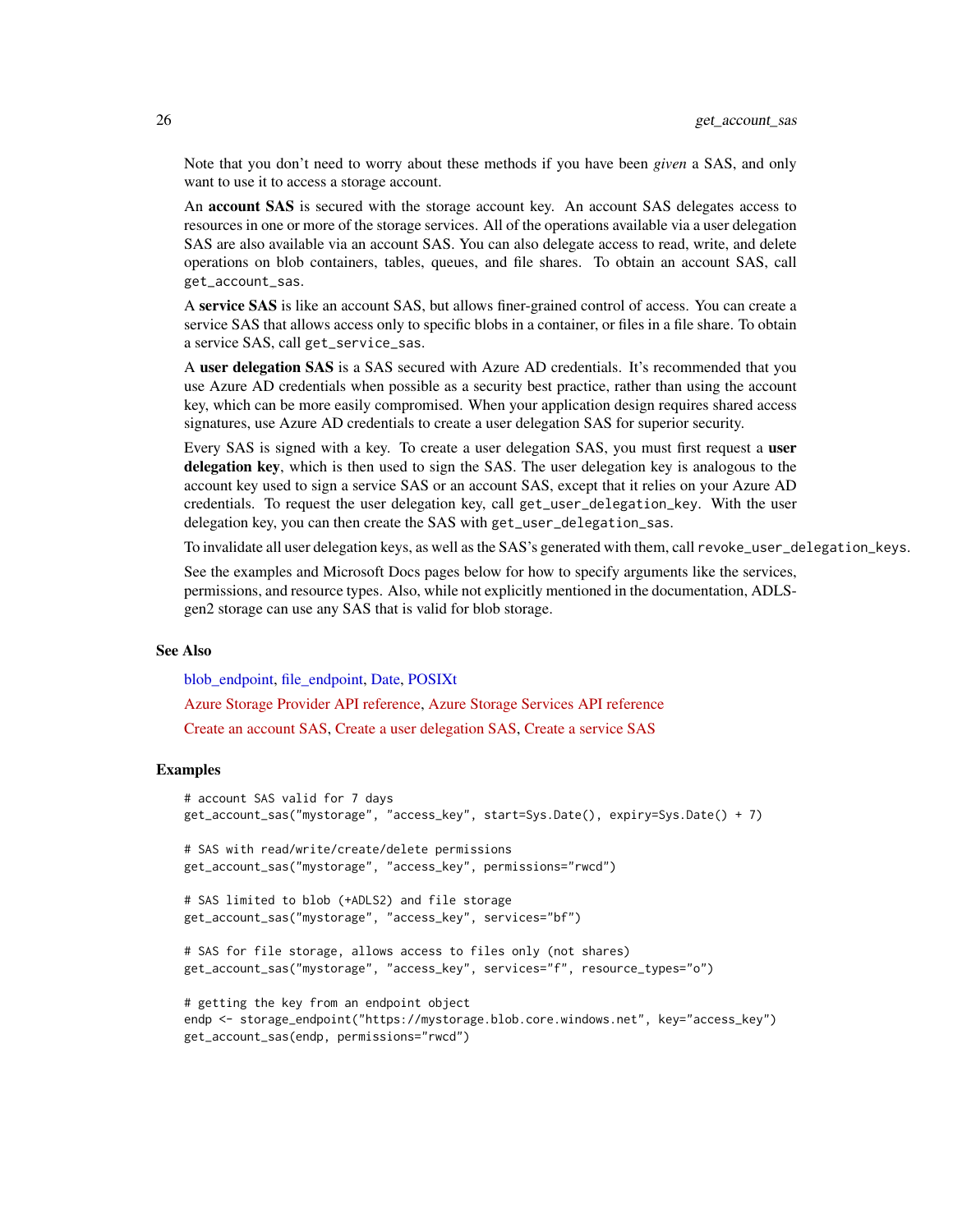```
get_storage_account 27
```

```
# service SAS for a container
get_service_sas(endp, "containername")
# service SAS for a directory
get_service_sas(endp, "containername/dirname")
# read/write service SAS for a blob
get_service_sas(endp, "containername/blobname", permissions="rw")
## Not run:
# user delegation key valid for 24 hours
token <- AzureRMR::get_azure_token("https://storage.azure.com", "mytenant", "app_id")
endp <- storage_endpoint("https://mystorage.blob.core.windows.net", token=token)
userkey <- get_user_delegation_key(endp, start=Sys.Date(), expiry=Sys.Date() + 1)
# user delegation SAS for a container
get_user_delegation_sas(endp, userkey, resource="mycontainer")
# user delegation SAS for a specific file, read/write/create/delete access
# (order of permissions is important!)
get_user_delegation_sas(endp, userkey, resource="mycontainer/myfile",
                        resource_types="b", permissions="rcwd")
```
## End(Not run)

<span id="page-26-1"></span>get\_storage\_account *Get existing Azure storage account(s)*

# Description

Methods for the [AzureRMR::az\\_resource\\_group](#page-0-0) and [AzureRMR::az\\_subscription](#page-0-0) classes.

# Usage

```
get_storage_account(name)
list_storage_accounts()
```
# Arguments

• name: For get\_storage\_account(), the name of the storage account.

#### Details

The AzureRMR::az\_resource\_group class has both get\_storage\_account() and list\_storage\_accounts() methods, while the AzureRMR::az\_subscription class only has the latter.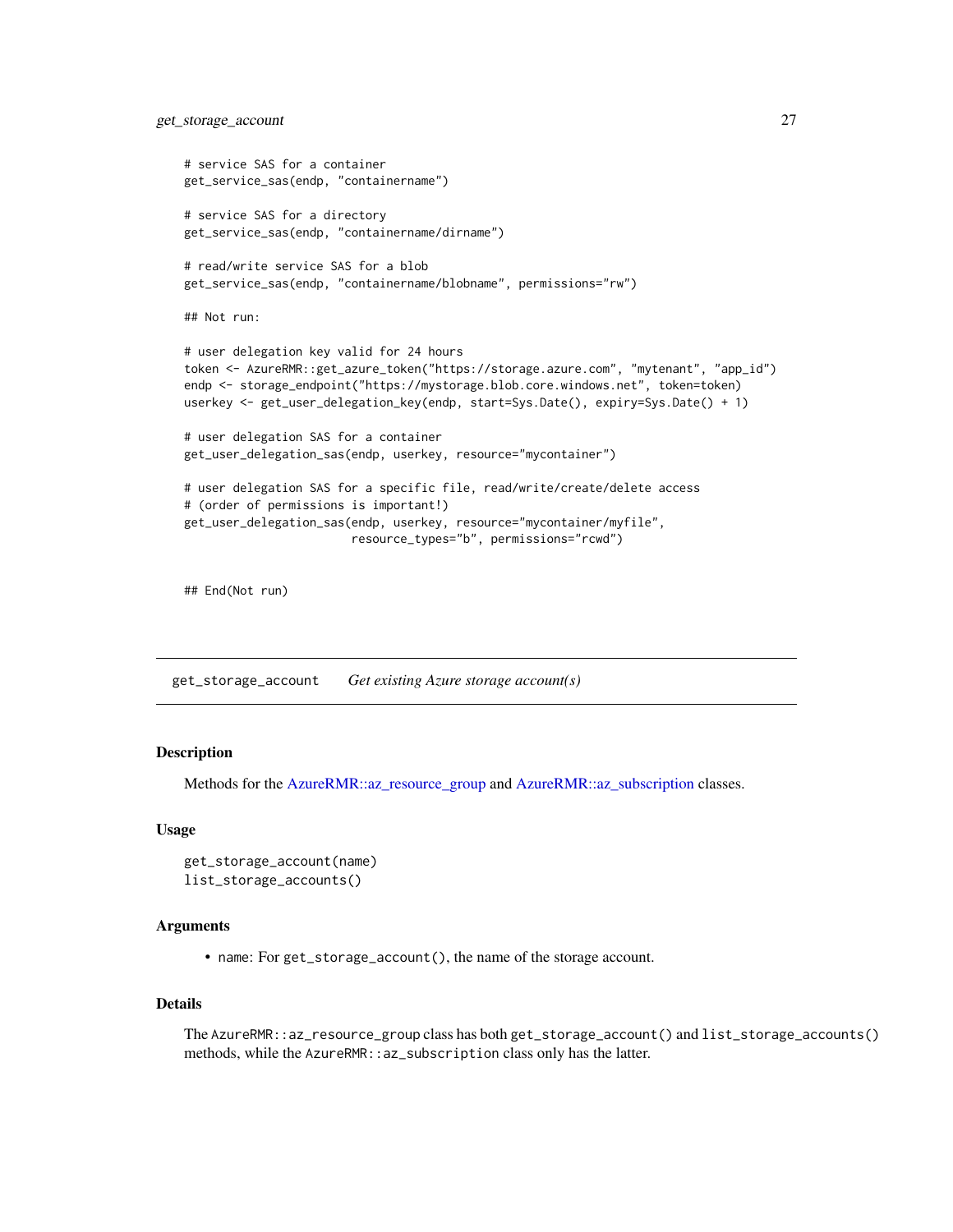<span id="page-27-0"></span>For get\_storage\_account(), an object of class az\_storage representing the storage account. For list\_storage\_accounts(), a list of such objects.

# See Also

[create\\_storage\\_account,](#page-15-1) [delete\\_storage\\_account,](#page-17-1) [az\\_storage,](#page-5-1) [Azure Storage Provider API reference](https://docs.microsoft.com/en-us/rest/api/storagerp/)

#### Examples

## Not run:

```
rg <- AzureRMR::az_rm$
   new(tenant="myaadtenant.onmicrosoft.com", app="app_id", password="password")$
   get_subscription("subscription_id")$
   get_resource_group("rgname")
# get a storage account
rg$get_storage_account("mystorage")
```
## End(Not run)

<span id="page-27-1"></span>get\_storage\_metadata *Get/set user-defined metadata for a storage object*

# Description

Get/set user-defined metadata for a storage object

#### Usage

```
get_storage_metadata(object, ...)
## S3 method for class 'blob_container'
get_storage_metadata(object, blob, snapshot = NULL, version = NULL, ...)
## S3 method for class 'file_share'
get_storage_metadata(object, file, isdir, ...)
## S3 method for class 'adls_filesystem'
get_storage_metadata(object, file, ...)
set_storage_metadata(object, ...)
## S3 method for class 'blob_container'
set_storage_metadata(object, blob, ..., keep_existing = TRUE)
```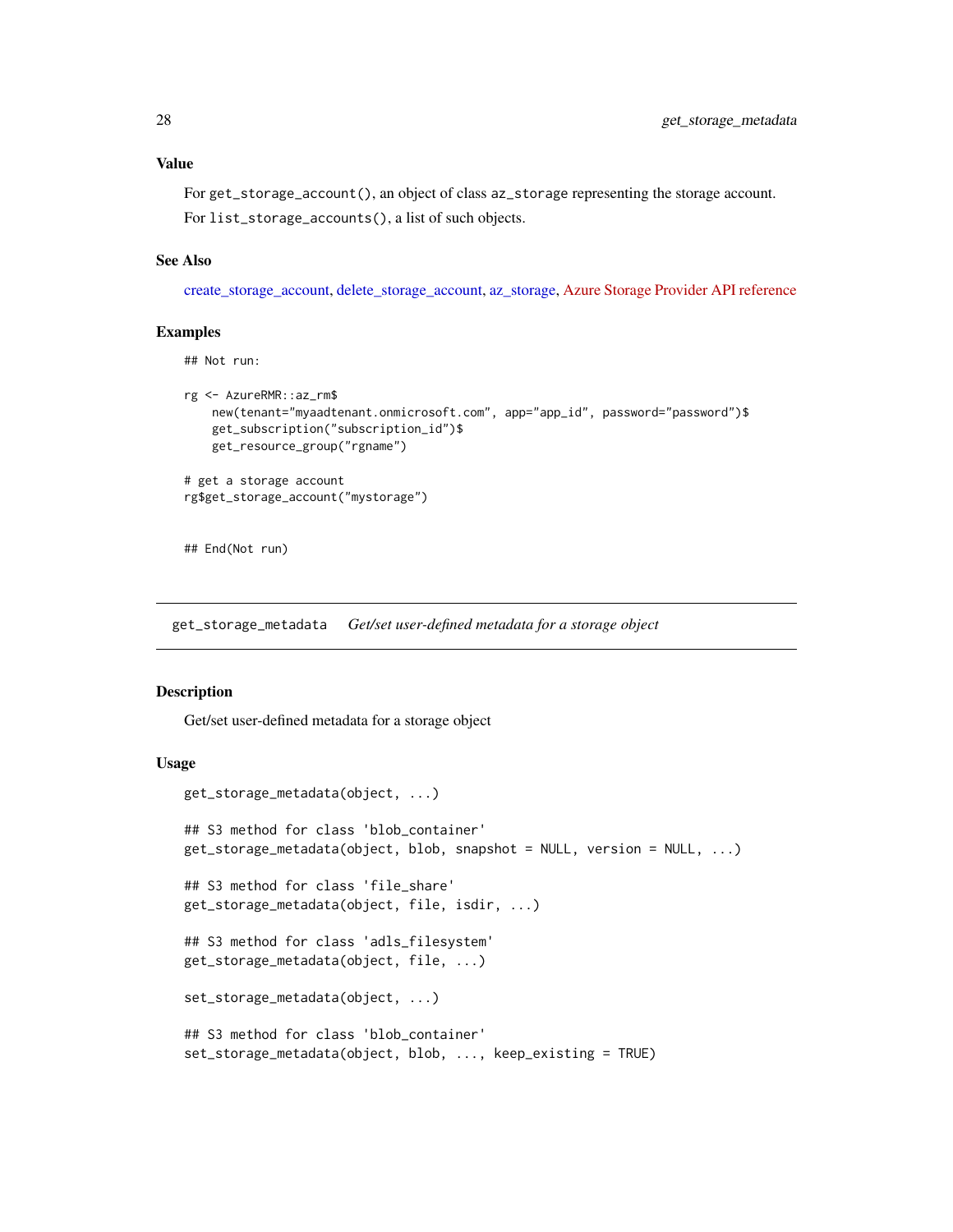```
## S3 method for class 'file_share'
set_storage_metadata(object, file, isdir, ..., keep_existing = TRUE)
## S3 method for class 'adls_filesystem'
set_storage_metadata(object, file, ..., keep_existing = TRUE)
```
# **Arguments**

| object            | A blob container, file share or ADLS filesystem object.                                                                                                                                                        |  |
|-------------------|----------------------------------------------------------------------------------------------------------------------------------------------------------------------------------------------------------------|--|
| $\ddots$ .        | For the metadata setters, name-value pairs to set as metadata for a blob or file.                                                                                                                              |  |
| blob, file        | Optionally the name of an individual blob, file or directory within a container.                                                                                                                               |  |
| snapshot, version |                                                                                                                                                                                                                |  |
|                   | For the blob method of get_storage_metadata, optional snapshot and ver-<br>sion identifiers. These should be date time strings, in the format "yyyy-mm-<br>ddTHH:MM:SS.SSSSSSSSZ". Ignored if blob is omitted. |  |
| isdir             | For the file share method, whether the file argument is a file or directory. If<br>omitted, get_storage_metadata will auto-detect the type; however this can be<br>slow, so supply this argument if possible.  |  |
| keep_existing     | For the metadata setters, whether to retain existing metadata information.                                                                                                                                     |  |

# Details

These methods let you get and set user-defined properties (metadata) for storage objects.

# Value

get\_storage\_metadata returns a named list of metadata properties. If the blob or file argument is present, the properties will be for the blob/file specified. If this argument is omitted, the properties will be for the container itself.

set\_storage\_metadata returns the same list after setting the object's metadata, invisibly.

# See Also

[blob\\_container,](#page-7-1) [file\\_share,](#page-20-1) [adls\\_filesystem](#page-2-1)

[get\\_storage\\_properties](#page-29-1) for standard properties

# Examples

## Not run:

```
fs <- storage_container("https://mystorage.dfs.core.windows.net/myshare", key="access_key")
create_storage_dir("newdir")
```

```
storage_upload(share, "iris.csv", "newdir/iris.csv")
```

```
set_storage_metadata(fs, "newdir/iris.csv", name1="value1")
# will be list(name1="value1")
get_storage_metadata(fs, "newdir/iris.csv")
```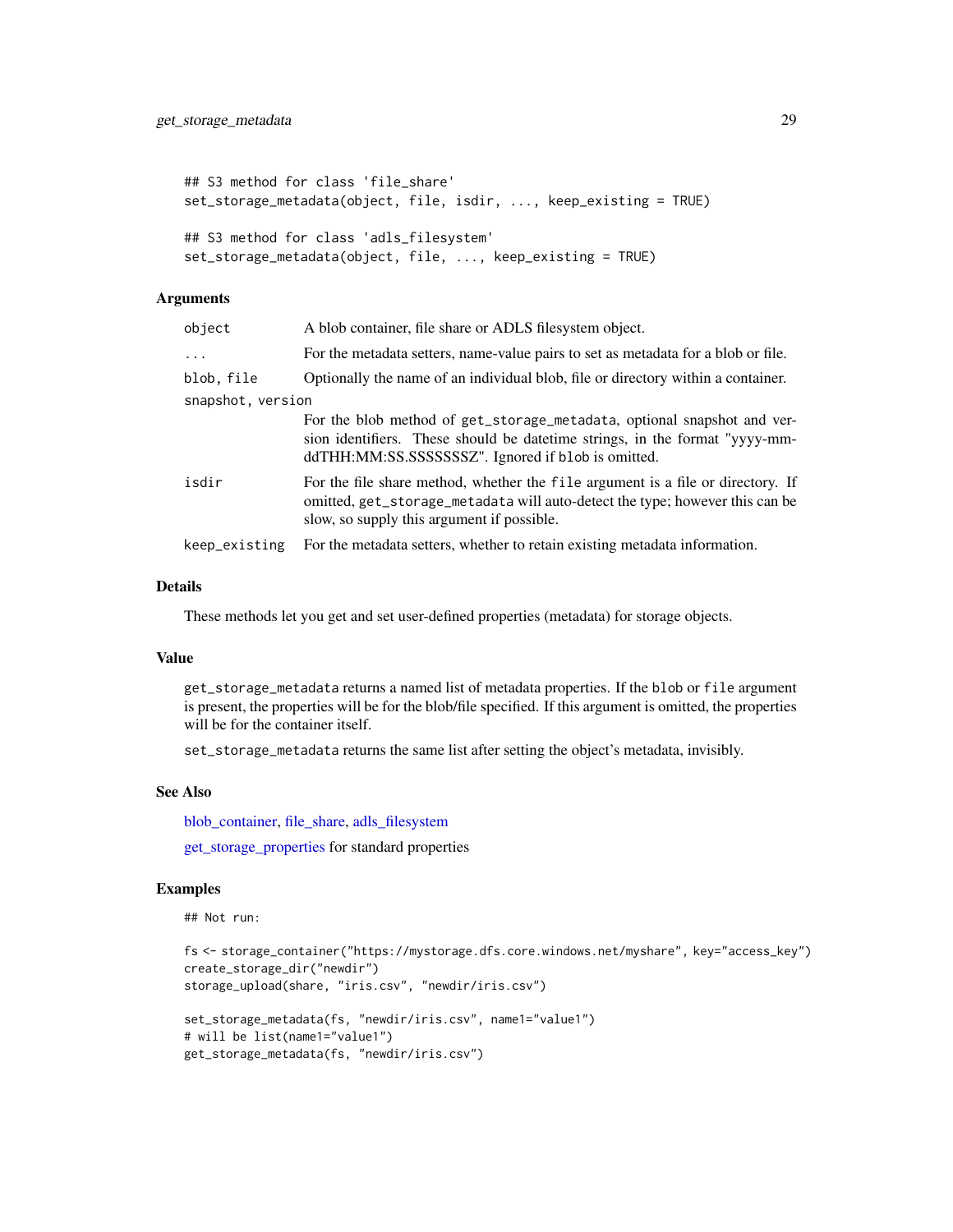```
set_storage_metadata(fs, "newdir/iris.csv", name2="value2")
# will be list(name1="value1", name2="value2")
get_storage_metadata(fs, "newdir/iris.csv")
set_storage_metadata(fs, "newdir/iris.csv", name3="value3", keep_existing=FALSE)
# will be list(name3="value3")
get_storage_metadata(fs, "newdir/iris.csv")
# deleting all metadata
set_storage_metadata(fs, "newdir/iris.csv", keep_existing=FALSE)
```
## End(Not run)

<span id="page-29-1"></span>get\_storage\_properties

*Get storage properties for an object*

# Description

Get storage properties for an object

# Usage

```
get_storage_properties(object, ...)
```
## S3 method for class 'blob\_container' get\_storage\_properties(object, blob, snapshot = NULL, version = NULL, ...)

```
## S3 method for class 'file_share'
get_storage_properties(object, file, isdir, ...)
```
## S3 method for class 'adls\_filesystem' get\_storage\_properties(object, file, ...)

```
get_adls_file_acl(filesystem, file)
```
get\_adls\_file\_status(filesystem, file)

# **Arguments**

| object                  | A blob container, file share, or ADLS filesystem object.                         |
|-------------------------|----------------------------------------------------------------------------------|
| $\cdot$ $\cdot$ $\cdot$ | For compatibility with the generic.                                              |
| blob.file               | Optionally the name of an individual blob, file or directory within a container. |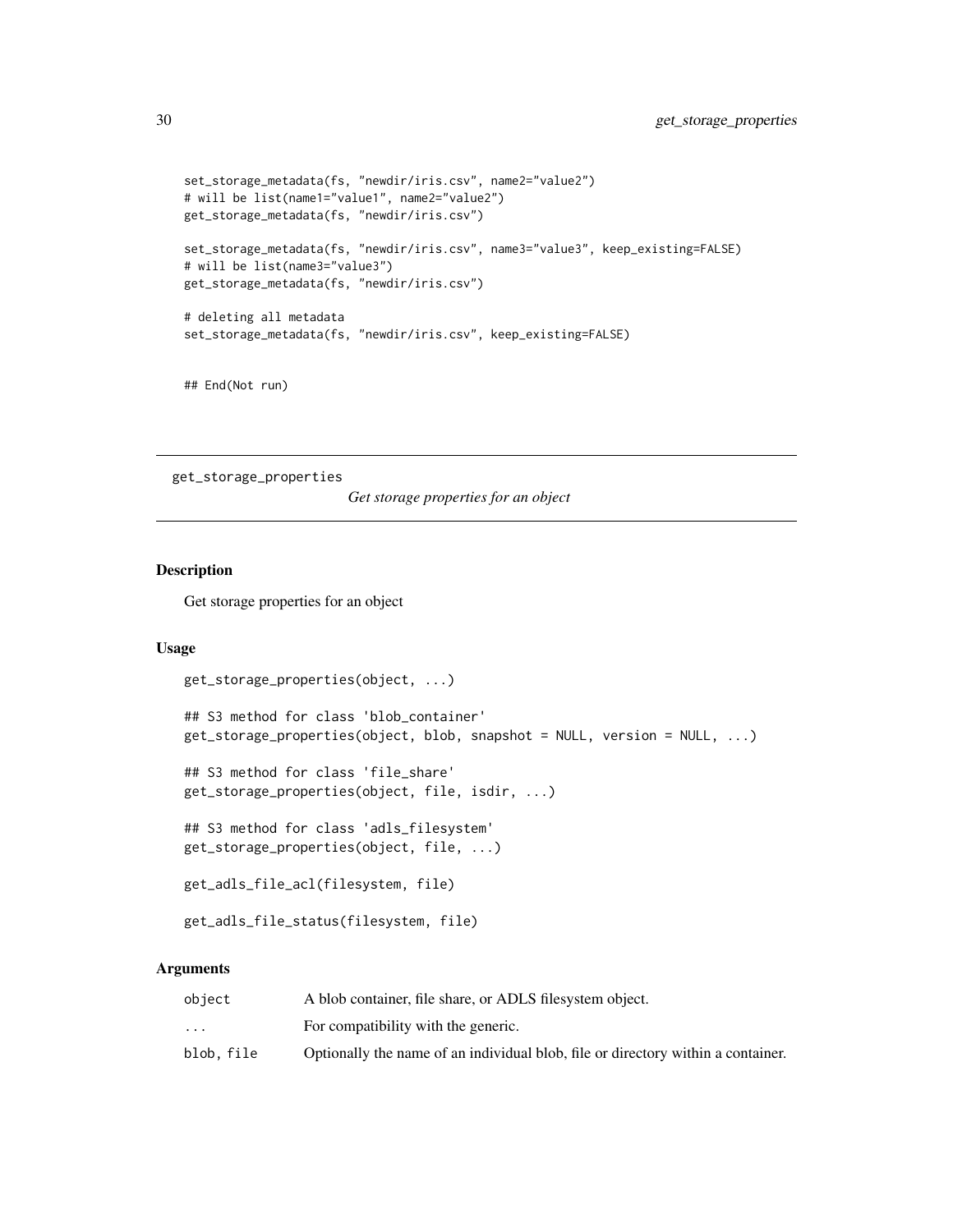<span id="page-30-0"></span>

| snapshot, version |                                                                                                                                                                                                                  |
|-------------------|------------------------------------------------------------------------------------------------------------------------------------------------------------------------------------------------------------------|
|                   | For the blob method of get_storage_properties, optional snapshot and ver-<br>sion identifiers. These should be date time strings, in the format "yyyy-mm-<br>ddTHH:MM:SS.SSSSSSSSZ". Ignored if blob is omitted. |
| isdir             | For the file share method, whether the file argument is a file or directory. If<br>omitted, get_storage_properties will auto-detect the type; however this can<br>be slow, so supply this argument if possible.  |
| filesystem        | An ADLS filesystem.                                                                                                                                                                                              |

# Value

get\_storage\_properties returns a list describing the object properties. If the blob or file argument is present for the container methods, the properties will be for the blob/file specified. If this argument is omitted, the properties will be for the container itself.

get\_adls\_file\_acl returns a string giving the ADLSgen2 ACL for the file.

get\_adls\_file\_status returns a list of ADLSgen2 system properties for the file.

# See Also

[blob\\_container,](#page-7-1) [file\\_share,](#page-20-1) [adls\\_filesystem](#page-2-1)

[get\\_storage\\_metadata](#page-27-1) for getting and setting *user-defined* properties (metadata)

[list\\_blob\\_snapshots](#page-14-1) to obtain the snapshots for a blob

#### Examples

## Not run:

```
fs <- storage_container("https://mystorage.dfs.core.windows.net/myshare", key="access_key")
create_storage_dir("newdir")
storage_upload(share, "iris.csv", "newdir/iris.csv")
get_storage_properties(fs)
get_storage_properties(fs, "newdir")
get_storage_properties(fs, "newdir/iris.csv")
# these are ADLS only
get_adls_file_acl(fs, "newdir/iris.csv")
get_adls_file_status(fs, "newdir/iris.csv")
```
## End(Not run)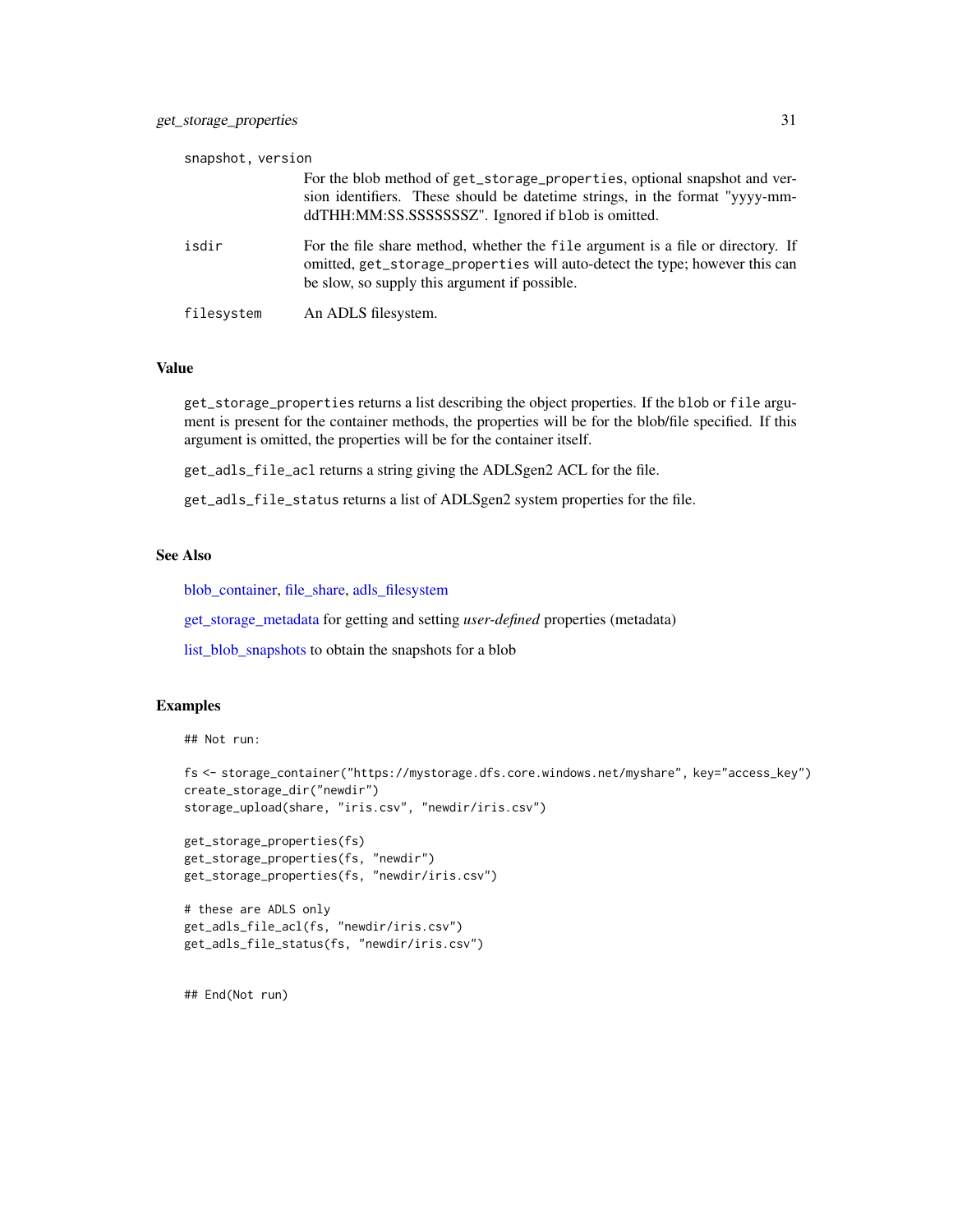<span id="page-31-2"></span><span id="page-31-0"></span>

#### <span id="page-31-1"></span>Description

Upload, download, or delete a file; list files in a directory; create or delete directories; check file existence.

# Usage

```
list_adls_files(filesystem, dir = "/", info = c("all", "name"),
  recursive = FALSE)
multiupload_adls_file(filesystem, src, dest, recursive = FALSE,
 blocksize = 2^22, lease = NULL, put_md5 = FALSE, use_azcopy = FALSE,
 max_concurrent_transfers = 10)
upload_adls_file(filesystem, src, dest = basename(src), blocksize = 2^24,
  lease = NULL, put_md5 = FALSE, use_azcopy = FALSE)
multidownload_adls_file(filesystem, src, dest, recursive = FALSE,
  blocksize = 2^24, overwrite = FALSE, check_md5 = FALSE,
 use_azcopy = FALSE, max_concurrent_transfers = 10)
download_adls_file(filesystem, src, dest = basename(src), blocksize = 2^24,
  overwrite = FALSE, check_md5 = FALSE, use_azcopy = FALSE)
delete_adls_file(filesystem, file, confirm = TRUE)
create_adls_dir(filesystem, dir)
delete_adls_dir(filesystem, dir, recursive = FALSE, confirm = TRUE)
adls_file_exists(filesystem, file)
adls_dir_exists(filesystem, dir)
```
#### Arguments

| filesystem | An ADLSgen2 filesystem object.                                                                                                                                                                                                                                                           |
|------------|------------------------------------------------------------------------------------------------------------------------------------------------------------------------------------------------------------------------------------------------------------------------------------------|
| dir. file  | A string naming a directory or file respectively.                                                                                                                                                                                                                                        |
| info       | Whether to return names only, or all information in a directory listing.                                                                                                                                                                                                                 |
| recursive  | For the multiupload/download functions, whether to recursively transfer files<br>in subdirectories. For list_adls_files, and delete_adls_dir, whether the<br>operation should recurse through subdirectories. For delete_adls_dir, this<br>must be TRUE to delete a non-empty directory. |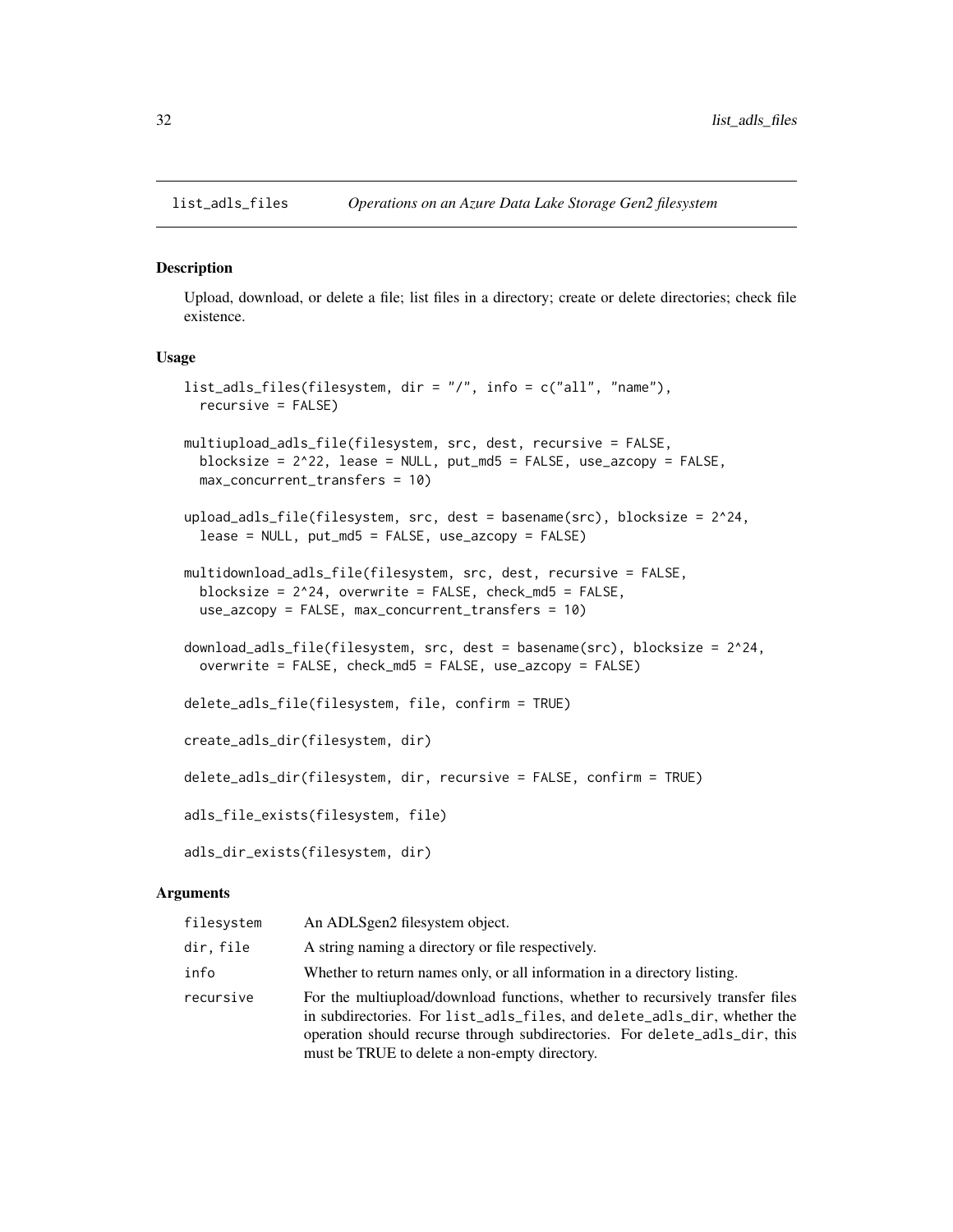<span id="page-32-0"></span>

| src, dest                | The source and destination paths/files for uploading and downloading. See 'De-<br>tails' below.                                                                                                                              |  |
|--------------------------|------------------------------------------------------------------------------------------------------------------------------------------------------------------------------------------------------------------------------|--|
| blocksize                | The number of bytes to upload/download per HTTP(S) request.                                                                                                                                                                  |  |
| lease                    | The lease for a file, if present.                                                                                                                                                                                            |  |
| put_md5                  | For uploading, whether to compute the MD5 hash of the file(s). This will be<br>stored as part of the file's properties.                                                                                                      |  |
| use_azcopy               | Whether to use the AzCopy utility from Microsoft to do the transfer, rather than<br>doing it in R.                                                                                                                           |  |
| max_concurrent_transfers |                                                                                                                                                                                                                              |  |
|                          | For multiupload_adls_file and multidownload_adls_file, the maximum<br>number of concurrent file transfers. Each concurrent file transfer requires a sep-<br>arate R process, so limit this if you are low on memory.         |  |
| overwrite                | When downloading, whether to overwrite an existing destination file.                                                                                                                                                         |  |
| check_md5                | For downloading, whether to verify the MD5 hash of the downloaded file(s).<br>This requires that the file's Content-MD5 property is set. If this is TRUE and the<br>Content-MD5 property is missing, a warning is generated. |  |
| confirm                  | Whether to ask for confirmation on deleting a file or directory.                                                                                                                                                             |  |

#### Details

upload\_adls\_file and download\_adls\_file are the workhorse file transfer functions for ADLSgen2 storage. They each take as inputs a *single* filename as the source for uploading/downloading, and a single filename as the destination. Alternatively, for uploading, src can be a [textConnection](#page-0-0) or [rawConnection](#page-0-0) object; and for downloading, dest can be NULL or a rawConnection object. If dest is NULL, the downloaded data is returned as a raw vector, and if a raw connection, it will be placed into the connection. See the examples below.

multiupload\_adls\_file and multidownload\_adls\_file are functions for uploading and downloading *multiple* files at once. They parallelise file transfers by using the background process pool provided by AzureRMR, which can lead to significant efficiency gains when transferring many small files. There are two ways to specify the source and destination for these functions:

- Both src and dest can be vectors naming the individual source and destination pathnames.
- The src argument can be a wildcard pattern expanding to one or more files, with dest naming a destination directory. In this case, if recursive is true, the file transfer will replicate the source directory structure at the destination.

upload\_adls\_file and download\_adls\_file can display a progress bar to track the file transfer. You can control whether to display this with options (azure\_storage\_progress\_bar=TRUE|FALSE); the default is TRUE.

adls\_file\_exists and adls\_dir\_exists test for the existence of a file and directory, respectively.

#### AzCopy:

upload\_azure\_file and download\_azure\_file have the ability to use the AzCopy commandline utility to transfer files, instead of native R code. This can be useful if you want to take advantage of AzCopy's logging and recovery features; it may also be faster in the case of transferring a very large number of small files. To enable this, set the use\_azcopy argument to TRUE.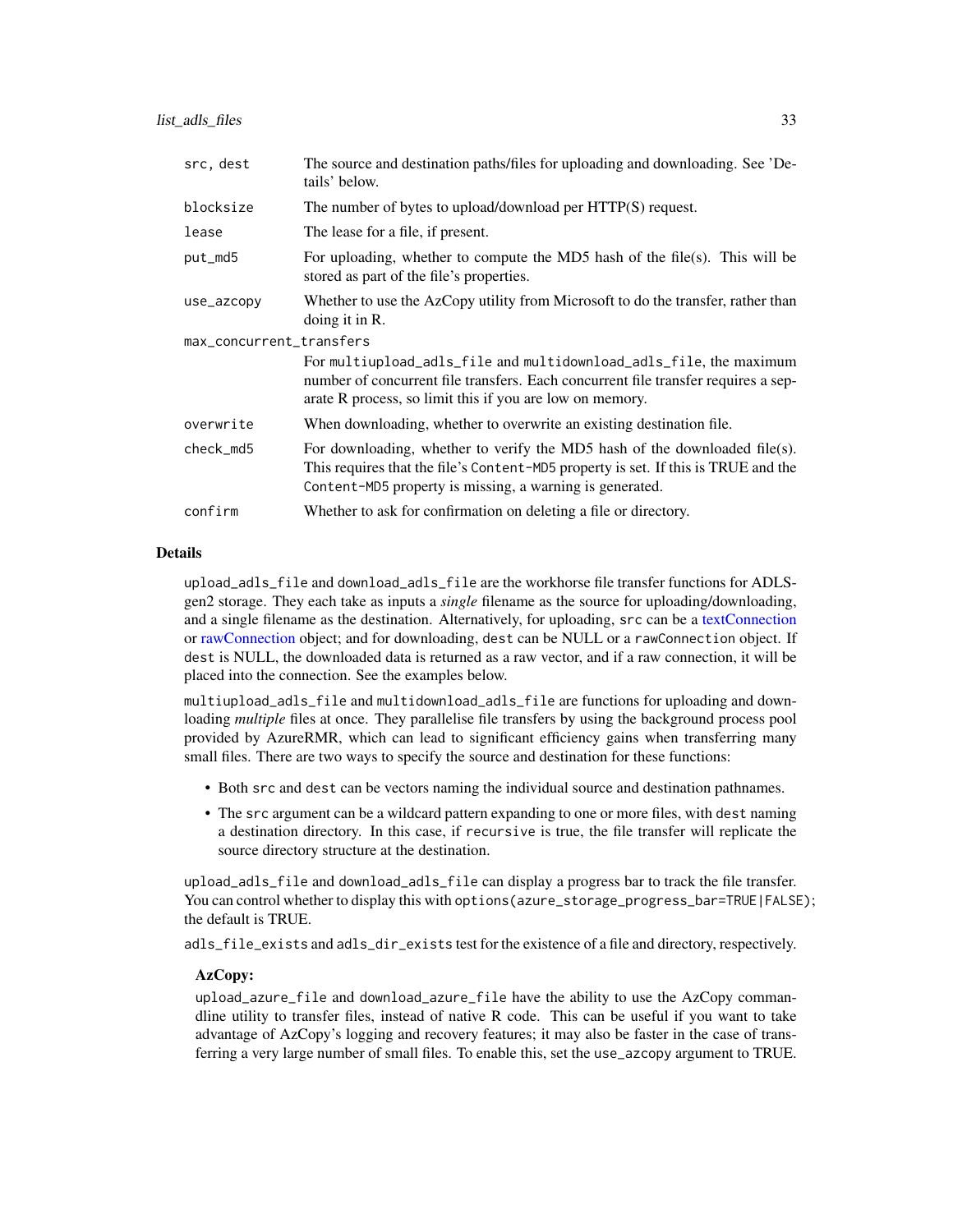<span id="page-33-0"></span>Note that AzCopy only supports SAS and AAD (OAuth) token as authentication methods. Az-Copy also expects a single filename or wildcard spec as its source/destination argument, not a vector of filenames or a connection.

# Value

For list\_adls\_files, if info="name", a vector of file/directory names. If info="all", a data frame giving the file size and whether each object is a file or directory.

For download\_adls\_file, if dest=NULL, the contents of the downloaded file as a raw vector.

For adls\_file\_exists, either TRUE or FALSE.

#### See Also

[adls\\_filesystem,](#page-2-1) [az\\_storage,](#page-5-1) [storage\\_download,](#page-11-1) [call\\_azcopy](#page-10-1)

#### Examples

```
## Not run:
```

```
fs <- adls_filesystem("https://mystorage.dfs.core.windows.net/myfilesystem", key="access_key")
```

```
list_adls_files(fs, "/")
list_adls_files(fs, "/", recursive=TRUE)
create_adls_dir(fs, "/newdir")
upload_adls_file(fs, "~/bigfile.zip", dest="/newdir/bigfile.zip")
download_adls_file(fs, "/newdir/bigfile.zip", dest="~/bigfile_downloaded.zip")
delete_adls_file(fs, "/newdir/bigfile.zip")
delete_adls_dir(fs, "/newdir")
# uploading/downloading multiple files at once
multiupload_adls_file(fs, "/data/logfiles/*.zip")
multidownload_adls_file(fs, "/monthly/jan*.*", "/data/january")
# you can also pass a vector of file/pathnames as the source and destination
src <- c("file1.csv", "file2.csv", "file3.csv")
dest <- paste0("uploaded_", src)
multiupload_adls_file(share, src, dest)
# uploading serialized R objects via connections
json <- jsonlite::toJSON(iris, pretty=TRUE, auto_unbox=TRUE)
con <- textConnection(json)
upload_adls_file(fs, con, "iris.json")
rds <- serialize(iris, NULL)
con <- rawConnection(rds)
upload_adls_file(fs, con, "iris.rds")
```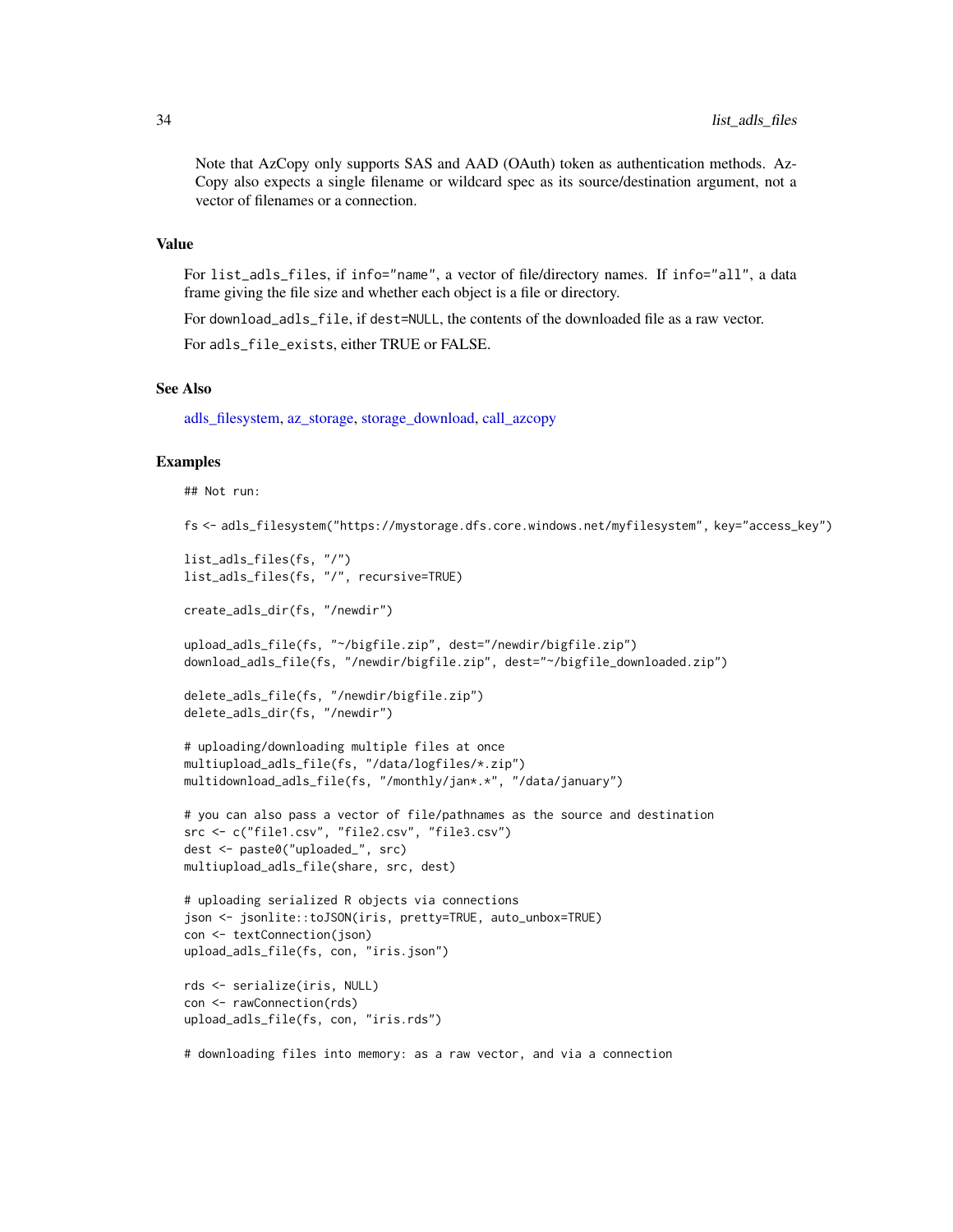# <span id="page-34-0"></span>list\_azure\_files 35

```
rawvec <- download_adls_file(fs, "iris.json", NULL)
rawToChar(rawvec)
con <- rawConnection(raw(0), "r+")
download_adls_file(fs, "iris.rds", con)
unserialize(con)
```
## End(Not run)

<span id="page-34-2"></span>list\_azure\_files *Operations on a file share*

# <span id="page-34-1"></span>Description

Upload, download, or delete a file; list files in a directory; create or delete directories; check file existence.

# Usage

```
list_azure_files(share, dir = "/", info = c("all", "name"),
 prefix = NULL, recursive = FALSE)
upload_azure_file(share, src, dest = basename(src), create_dir = FALSE,
 blocksize = 2^22, put_md5 = FALSE, use_azcopy = FALSE)
multiupload_azure_file(share, src, dest, recursive = FALSE,
 create_dir = recursive, blocksize = 2^22, put_md5 = FALSE,
 use_azcopy = FALSE, max_concurrent_transfers = 10)
download_azure_file(share, src, dest = basename(src), blocksize = 2^22,
 overwrite = FALSE, check_md5 = FALSE, use_azcopy = FALSE)
multidownload_azure_file(share, src, dest, recursive = FALSE,
 blocksize = 2^22, overwrite = FALSE, check_md5 = FALSE,
 use_azcopy = FALSE, max_concurrent_transfers = 10)
delete_azure_file(share, file, confirm = TRUE)
create_azure_dir(share, dir, recursive = FALSE)
delete_azure_dir(share, dir, recursive = FALSE, confirm = TRUE)
azure_file_exists(share, file)
azure_dir_exists(share, dir)
```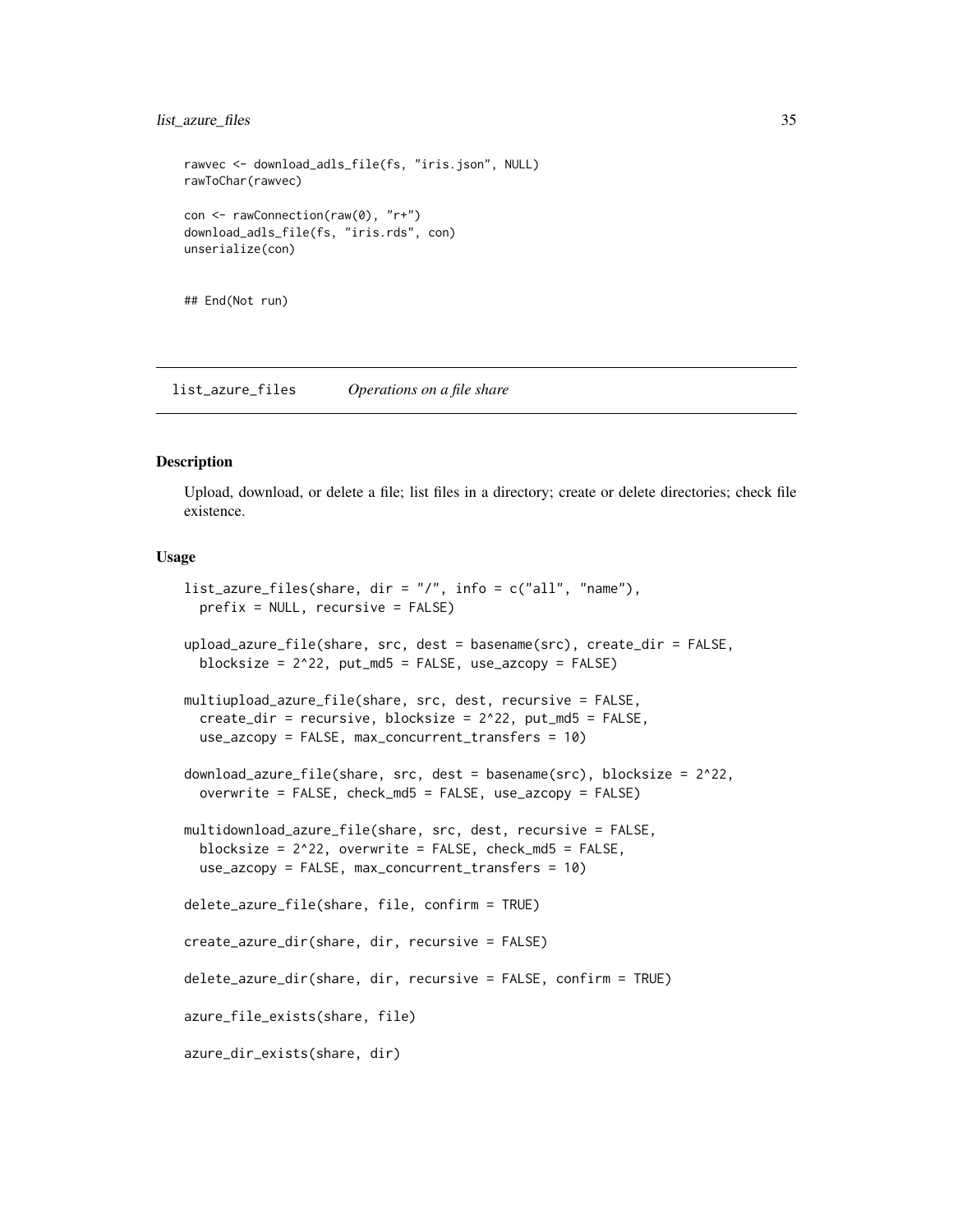# <span id="page-35-0"></span>**Arguments**

| share                    | A file share object.                                                                                                                                                                                                                                                                                                                                                                                                                                                             |
|--------------------------|----------------------------------------------------------------------------------------------------------------------------------------------------------------------------------------------------------------------------------------------------------------------------------------------------------------------------------------------------------------------------------------------------------------------------------------------------------------------------------|
| dir, file                | A string naming a directory or file respectively.                                                                                                                                                                                                                                                                                                                                                                                                                                |
| info                     | Whether to return names only, or all information in a directory listing.                                                                                                                                                                                                                                                                                                                                                                                                         |
| prefix                   | For list_azure_files, filters the result to return only files and directories<br>whose name begins with this prefix.                                                                                                                                                                                                                                                                                                                                                             |
| recursive                | For the multiupload/download functions, whether to recursively transfer files<br>in subdirectories. For list_azure_dir, whether to include the contents of any<br>subdirectories in the listing. For create_azure_dir, whether to recursively cre-<br>ate each component of a nested directory path. For delete_azure_dir, whether<br>to delete a subdirectory's contents first. Note that in all cases this can be slow,<br>so try to use a non-recursive solution if possible. |
| src, dest                | The source and destination files for uploading and downloading. See 'Details'<br>below.                                                                                                                                                                                                                                                                                                                                                                                          |
| create_dir               | For the uploading functions, whether to create the destination directory if it<br>doesn't exist. Again for the file storage API this can be slow, hence is optional.                                                                                                                                                                                                                                                                                                             |
| blocksize                | The number of bytes to upload/download per HTTP(S) request.                                                                                                                                                                                                                                                                                                                                                                                                                      |
| put_md5                  | For uploading, whether to compute the MD5 hash of the file(s). This will be<br>stored as part of the file's properties.                                                                                                                                                                                                                                                                                                                                                          |
| use_azcopy               | Whether to use the AzCopy utility from Microsoft to do the transfer, rather than<br>doing it in R.                                                                                                                                                                                                                                                                                                                                                                               |
| max_concurrent_transfers |                                                                                                                                                                                                                                                                                                                                                                                                                                                                                  |
|                          | For multiupload_azure_file and multidownload_azure_file, the maxi-<br>mum number of concurrent file transfers. Each concurrent file transfer requires<br>a separate R process, so limit this if you are low on memory.                                                                                                                                                                                                                                                           |
| overwrite                | When downloading, whether to overwrite an existing destination file.                                                                                                                                                                                                                                                                                                                                                                                                             |
| check_md5                | For downloading, whether to verify the MD5 hash of the downloaded file(s).<br>This requires that the file's Content-MD5 property is set. If this is TRUE and the<br>Content-MD5 property is missing, a warning is generated.                                                                                                                                                                                                                                                     |
| confirm                  | Whether to ask for confirmation on deleting a file or directory.                                                                                                                                                                                                                                                                                                                                                                                                                 |

# Details

upload\_azure\_file and download\_azure\_file are the workhorse file transfer functions for file storage. They each take as inputs a *single* filename as the source for uploading/downloading, and a single filename as the destination. Alternatively, for uploading, src can be a [textConnection](#page-0-0) or [rawConnection](#page-0-0) object; and for downloading, dest can be NULL or a rawConnection object. If dest is NULL, the downloaded data is returned as a raw vector, and if a raw connection, it will be placed into the connection. See the examples below.

multiupload\_azure\_file and multidownload\_azure\_file are functions for uploading and downloading *multiple* files at once. They parallelise file transfers by using the background process pool provided by AzureRMR, which can lead to significant efficiency gains when transferring many small files. There are two ways to specify the source and destination for these functions:

• Both src and dest can be vectors naming the individual source and destination pathnames.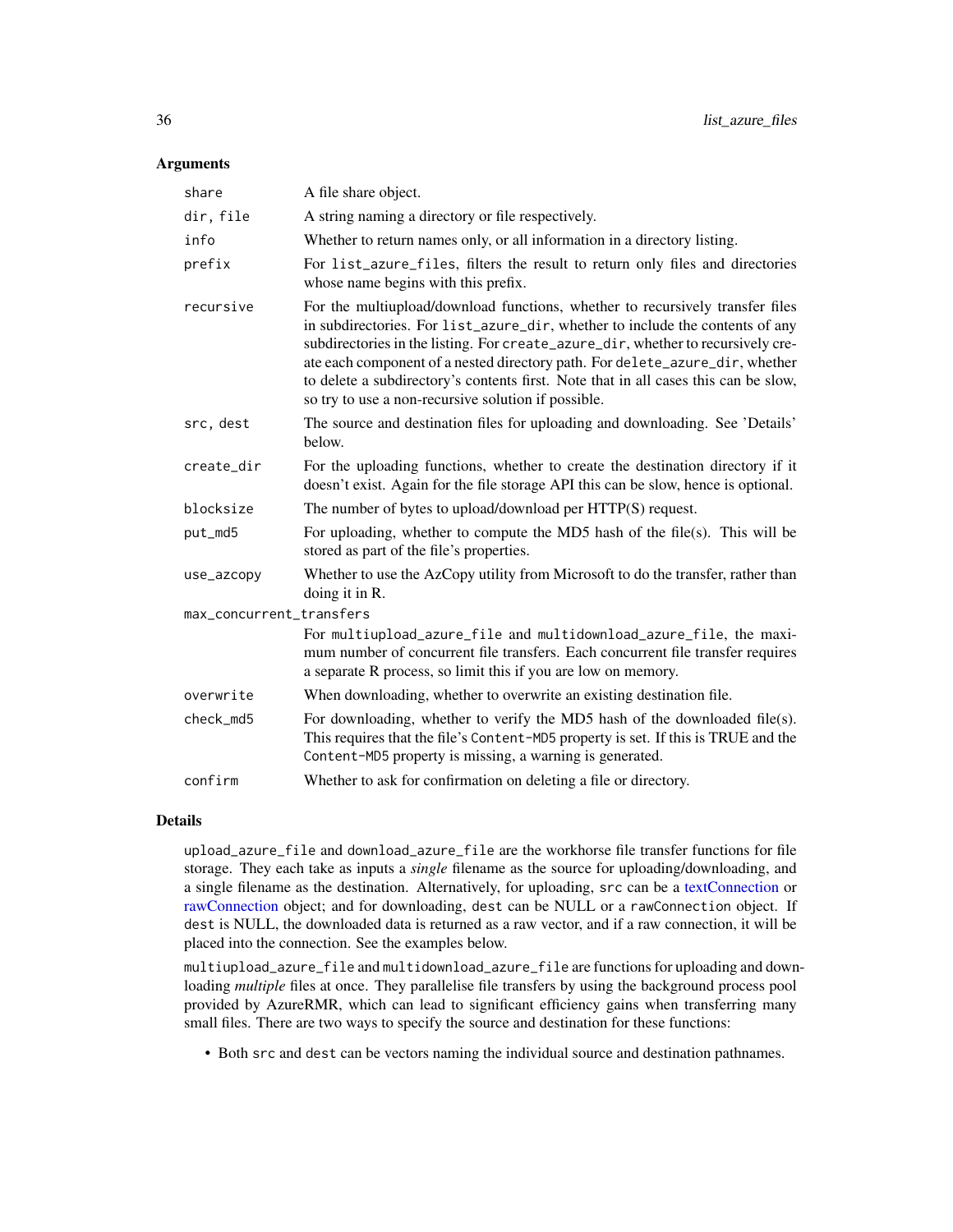<span id="page-36-0"></span>• The src argument can be a wildcard pattern expanding to one or more files, with dest naming a destination directory. In this case, if recursive is true, the file transfer will replicate the source directory structure at the destination.

upload\_azure\_file and download\_azure\_file can display a progress bar to track the file transfer. You can control whether to display this with options(azure\_storage\_progress\_bar=TRUE|FALSE); the default is TRUE.

azure\_file\_exists and azure\_dir\_exists test for the existence of a file and directory, respectively.

# AzCopy:

upload\_azure\_file and download\_azure\_file have the ability to use the AzCopy commandline utility to transfer files, instead of native R code. This can be useful if you want to take advantage of AzCopy's logging and recovery features; it may also be faster in the case of transferring a very large number of small files. To enable this, set the use\_azcopy argument to TRUE. Note that AzCopy only supports SAS and AAD (OAuth) token as authentication methods. Az-Copy also expects a single filename or wildcard spec as its source/destination argument, not a vector of filenames or a connection.

# Value

For list\_azure\_files, if info="name", a vector of file/directory names. If info="all", a data frame giving the file size and whether each object is a file or directory.

For download\_azure\_file, if dest=NULL, the contents of the downloaded file as a raw vector.

For azure\_file\_exists, either TRUE or FALSE.

# See Also

[file\\_share,](#page-20-1) [az\\_storage,](#page-5-1) [storage\\_download,](#page-11-1) [call\\_azcopy](#page-10-1) [AzCopy version 10 on GitHub](https://github.com/Azure/azure-storage-azcopy)

# Examples

## Not run:

share <- file\_share("https://mystorage.file.core.windows.net/myshare", key="access\_key")

```
list_azure_files(share, "/")
list_azure_files(share, "/", recursive=TRUE)
create_azure_dir(share, "/newdir")
upload_azure_file(share, "~/bigfile.zip", dest="/newdir/bigfile.zip")
download_azure_file(share, "/newdir/bigfile.zip", dest="~/bigfile_downloaded.zip")
delete_azure_file(share, "/newdir/bigfile.zip")
delete_azure_dir(share, "/newdir")
# uploading/downloading multiple files at once
multiupload_azure_file(share, "/data/logfiles/*.zip")
```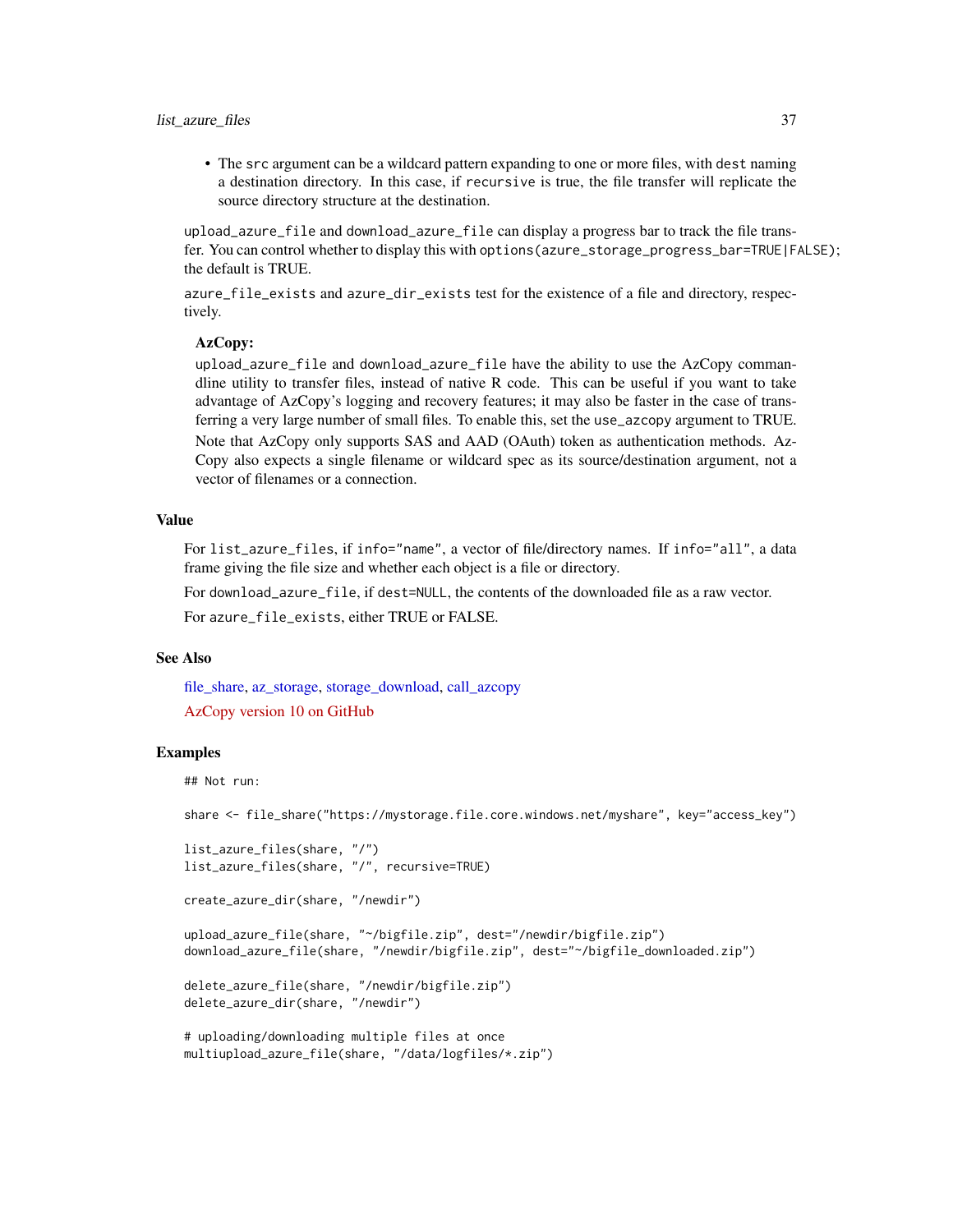```
multidownload_azure_file(share, "/monthly/jan*.*", "/data/january")
# you can also pass a vector of file/pathnames as the source and destination
src <- c("file1.csv", "file2.csv", "file3.csv")
dest <- paste0("uploaded_", src)
multiupload_azure_file(share, src, dest)
# uploading serialized R objects via connections
json <- jsonlite::toJSON(iris, pretty=TRUE, auto_unbox=TRUE)
con <- textConnection(json)
upload_azure_file(share, con, "iris.json")
rds <- serialize(iris, NULL)
con <- rawConnection(rds)
upload_azure_file(share, con, "iris.rds")
# downloading files into memory: as a raw vector, and via a connection
rawvec <- download_azure_file(share, "iris.json", NULL)
rawToChar(rawvec)
con <- rawConnection(raw(0), "r+")
download_azure_file(share, "iris.rds", con)
unserialize(con)
## End(Not run)
```
<span id="page-37-2"></span>list\_blobs *Operations on a blob container or blob*

# <span id="page-37-1"></span>**Description**

Upload, download, or delete a blob; list blobs in a container; create or delete directories; check blob availability.

#### Usage

```
list_blobs(container, dir = \sqrt{"}, info = c("partial", "name", "all"),
 prefix = NULL, recursive = TRUE)
```

```
upload_blob(container, src, dest = basename(src), type = c("BlockBlob",
  "AppendBlob"), blocksize = if (type == "BlockBlob") 2^24 else 2^22,
  lease = NULL, put_md5 = FALSE, append = FALSE, use_azcopy = FALSE)
```

```
multiupload_blob(container, src, dest, recursive = FALSE,
  type = c("BlockBlob", "AppendBlob"), blocksize = if (type == "BlockBlob")
  2^24 else 2^22, lease = NULL, put_md5 = FALSE, append = FALSE,
  use_azcopy = FALSE, max_concurrent_transfers = 10)
```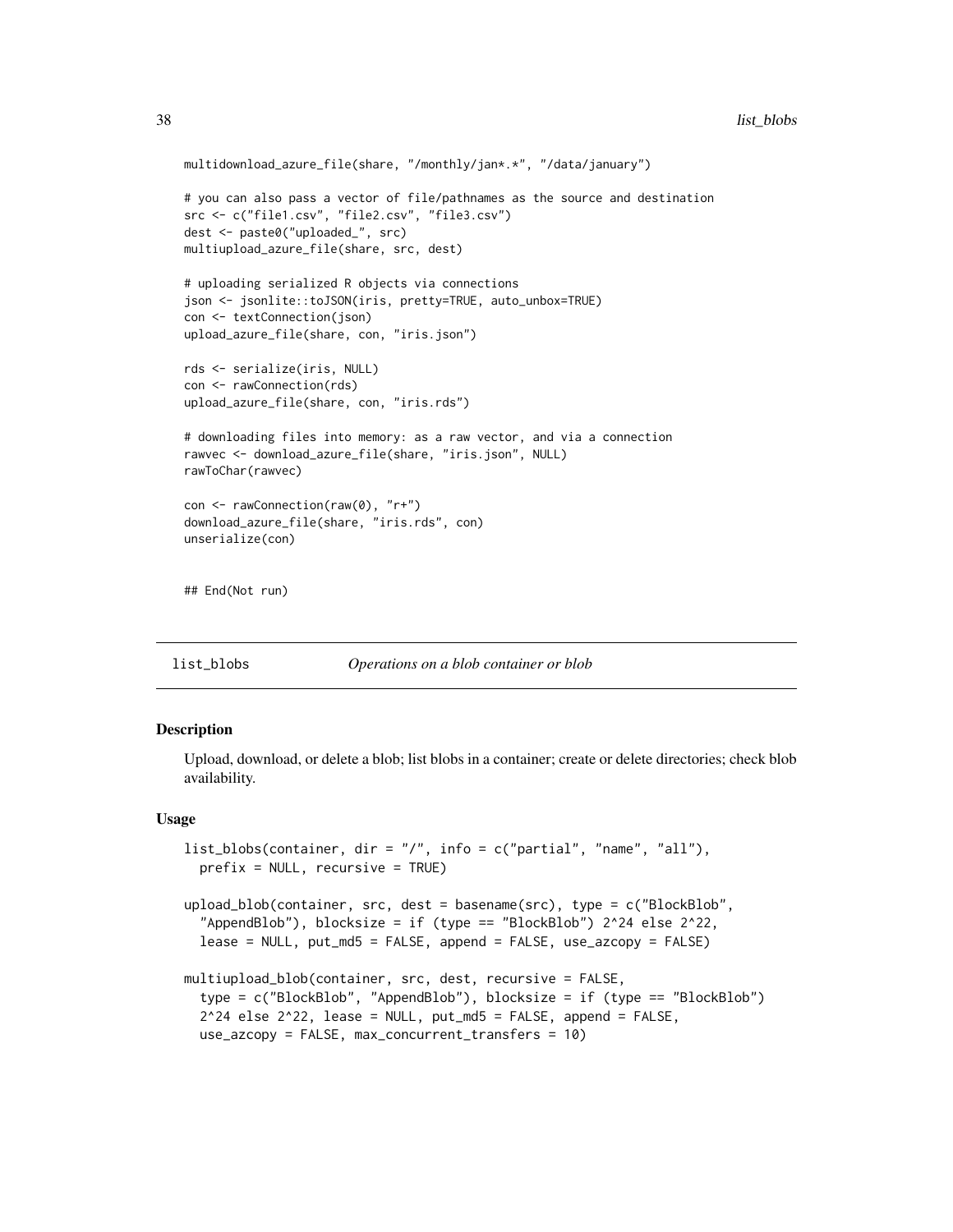```
download_blob(container, src, dest = basename(src), blocksize = 2^24,
 overwrite = FALSE, lease = NULL, check_md5 = FALSE,
 use_azcopy = FALSE, snapshot = NULL, version = NULL)
multidownload_blob(container, src, dest, recursive = FALSE,
  blocksize = 2^24, overwrite = FALSE, lease = NULL, check_md5 = FALSE,
 use_azcopy = FALSE, max_concurrent_transfers = 10)
delete_blob(container, blob, confirm = TRUE)
create_blob_dir(container, dir)
delete_blob_dir(container, dir, recursive = FALSE, confirm = TRUE)
blob_exists(container, blob)
blob_dir_exists(container, dir)
copy_url_to_blob(container, src, dest, lease = NULL, async = FALSE,
  auth_header = NULL)
multicopy_url_to_blob(container, src, dest, lease = NULL, async = FALSE,
  max_concurrent_transfers = 10, auth_header = NULL)
```
## Arguments

| container | A blob container object.                                                                                                                                                                                                                                                            |
|-----------|-------------------------------------------------------------------------------------------------------------------------------------------------------------------------------------------------------------------------------------------------------------------------------------|
| dir       | For list_blobs, a string naming the directory. Note that blob storage does<br>not support real directories; this argument simply filters the result to return only<br>blobs whose names start with the given value.                                                                 |
| info      | For list_blobs, level of detail about each blob to return: a vector of names<br>only; the name, size, blob type, and whether this blob represents a directory; or<br>all information.                                                                                               |
| prefix    | For list_blobs, an alternative way to specify the directory.                                                                                                                                                                                                                        |
| recursive | For the multiupload/download functions, whether to recursively transfer files in<br>subdirectories. For list_blobs, whether to include the contents of any sub-<br>directories in the listing. For delete_blob_dir, whether to recursively delete<br>subdirectory contents as well. |
| src, dest | The source and destination files for uploading and downloading. See 'Details'<br>below.                                                                                                                                                                                             |
| type      | When uploading, the type of blob to create. Currently only block and append<br>blobs are supported.                                                                                                                                                                                 |
| blocksize | The number of bytes to upload/download per HTTP(S) request.                                                                                                                                                                                                                         |
| lease     | The lease for a blob, if present.                                                                                                                                                                                                                                                   |
| put_md5   | For uploading, whether to compute the MD5 hash of the blob(s). This will be<br>stored as part of the blob's properties. Only used for block blobs.                                                                                                                                  |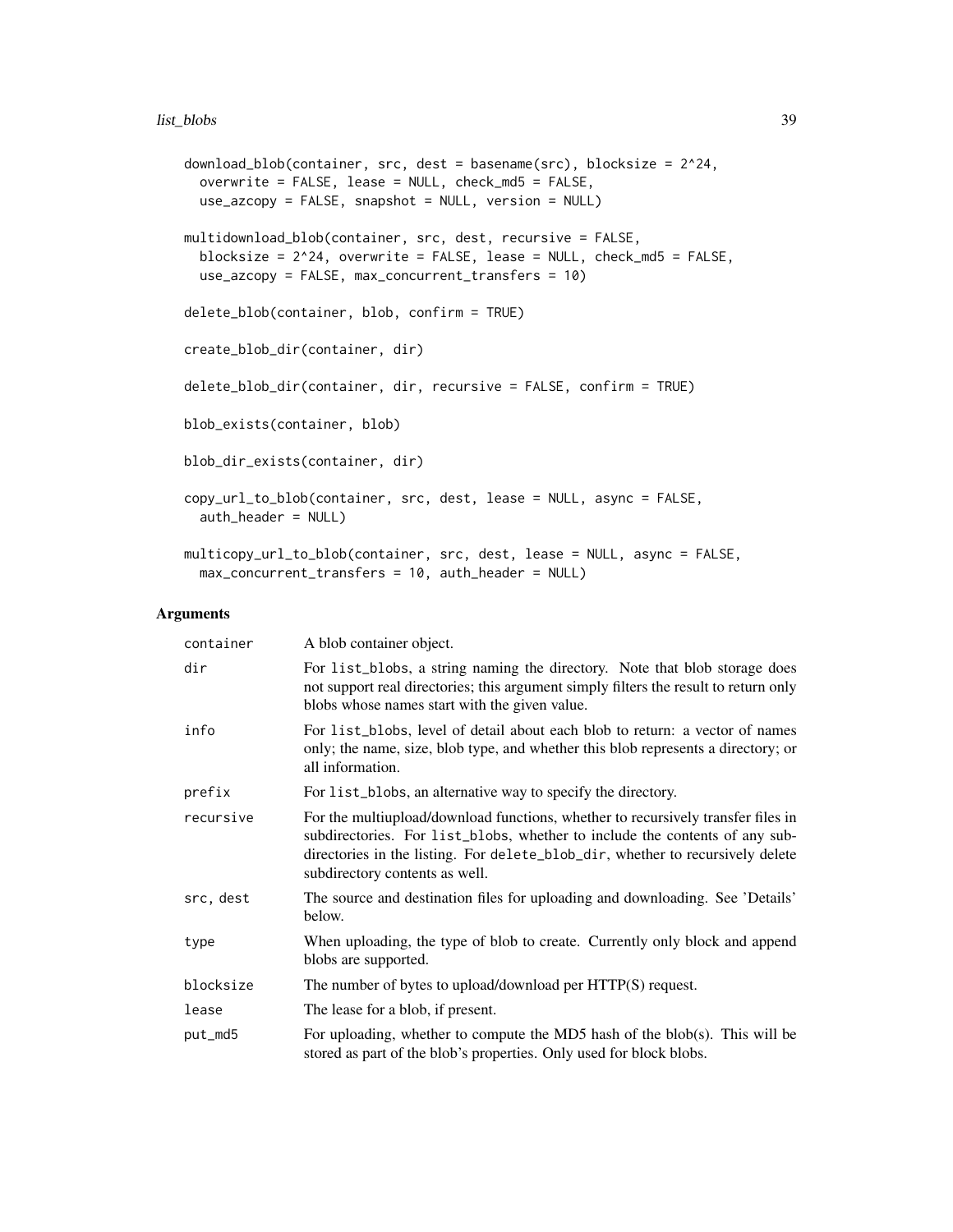<span id="page-39-0"></span>

| append                   | When uploading, whether to append the uploaded data to the destination blob.<br>Only has an effect if type="AppendBlob". If this is FALSE (the default) and<br>the destination append blob exists, it is overwritten. If this is TRUE and the<br>destination does not exist or is not an append blob, an error is thrown. |
|--------------------------|---------------------------------------------------------------------------------------------------------------------------------------------------------------------------------------------------------------------------------------------------------------------------------------------------------------------------|
| use_azcopy               | Whether to use the AzCopy utility from Microsoft to do the transfer, rather than<br>doing it in R.                                                                                                                                                                                                                        |
| max_concurrent_transfers |                                                                                                                                                                                                                                                                                                                           |
|                          | For multiupload_blob and multidownload_blob, the maximum number of<br>concurrent file transfers. Each concurrent file transfer requires a separate R<br>process, so limit this if you are low on memory.                                                                                                                  |
| overwrite                | When downloading, whether to overwrite an existing destination file.                                                                                                                                                                                                                                                      |
| check_md5                | For downloading, whether to verify the MD5 hash of the downloaded blob(s).<br>This requires that the blob's Content-MD5 property is set. If this is TRUE and<br>the Content-MD5 property is missing, a warning is generated.                                                                                              |
| snapshot, version        |                                                                                                                                                                                                                                                                                                                           |
|                          | For download_blob, optional snapshot and version identifiers. These should<br>be datetime strings, in the format "yyyy-mm-ddTHH:MM:SS.SSSSSSSSZ". If<br>omitted, download the base blob.                                                                                                                                  |
| blob                     | A string naming a blob.                                                                                                                                                                                                                                                                                                   |
| confirm                  | Whether to ask for confirmation on deleting a blob.                                                                                                                                                                                                                                                                       |
| async                    | For copy_url_to_blob and multicopy_url_to_blob, whether the copy oper-<br>ation should be asynchronous (proceed in the background).                                                                                                                                                                                       |
| auth_header              | For copy_url_to_blob and multicopy_url_to_blob, an optional Authorization<br>HTTP header to send to the source. This allows copying files that are not pub-<br>licly available or otherwise have access restrictions.                                                                                                     |
|                          |                                                                                                                                                                                                                                                                                                                           |

# Details

upload\_blob and download\_blob are the workhorse file transfer functions for blobs. They each take as inputs a *single* filename as the source for uploading/downloading, and a single filename as the destination. Alternatively, for uploading, src can be a [textConnection](#page-0-0) or [rawConnection](#page-0-0) object; and for downloading, dest can be NULL or a rawConnection object. If dest is NULL, the downloaded data is returned as a raw vector, and if a raw connection, it will be placed into the connection. See the examples below.

multiupload\_blob and multidownload\_blob are functions for uploading and downloading *multiple* files at once. They parallelise file transfers by using the background process pool provided by AzureRMR, which can lead to significant efficiency gains when transferring many small files. There are two ways to specify the source and destination for these functions:

- Both src and dest can be vectors naming the individual source and destination pathnames.
- The src argument can be a wildcard pattern expanding to one or more files, with dest naming a destination directory. In this case, if recursive is true, the file transfer will replicate the source directory structure at the destination.

upload\_blob and download\_blob can display a progress bar to track the file transfer. You can control whether to display this with options(azure\_storage\_progress\_bar=TRUE|FALSE); the default is TRUE.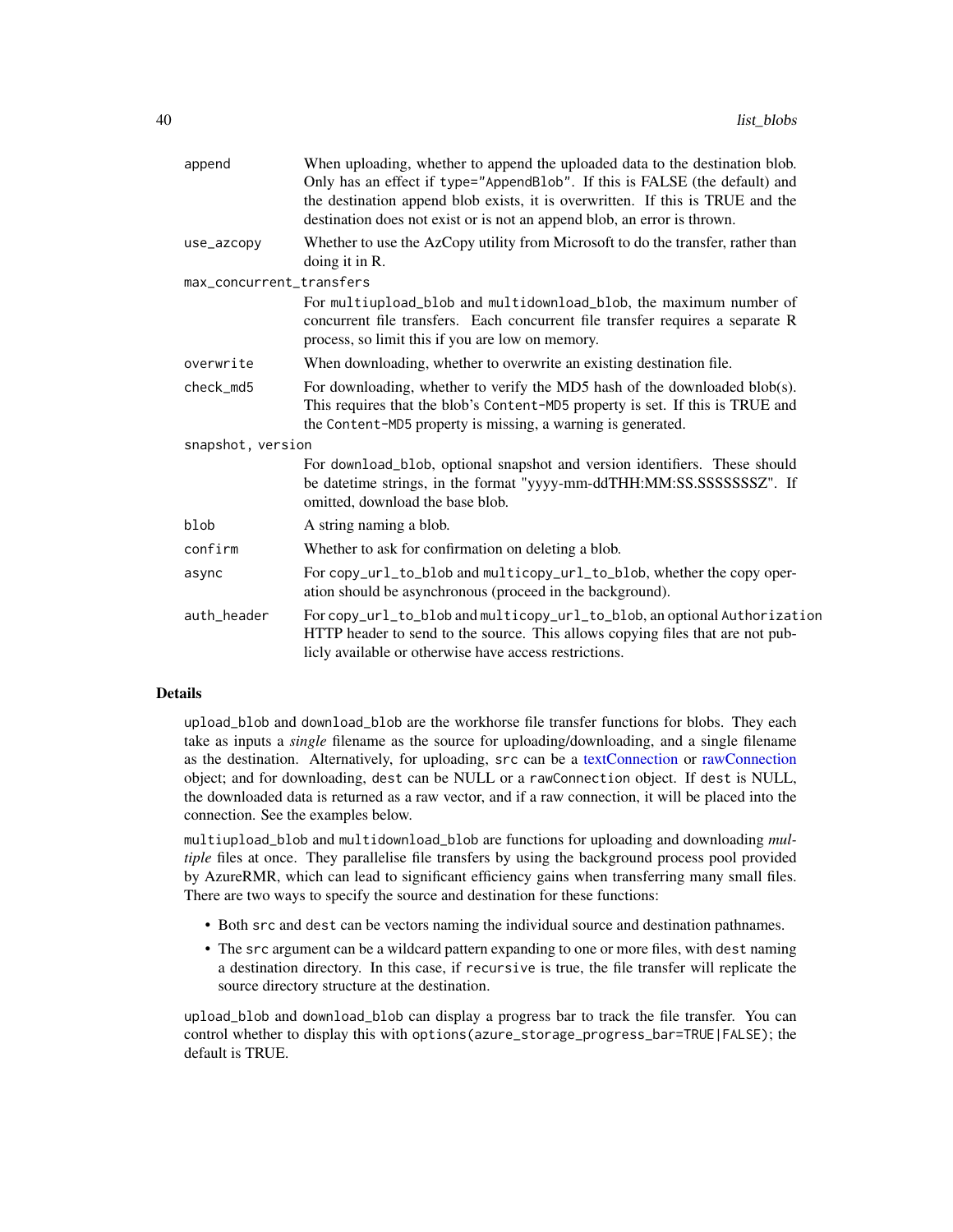<span id="page-40-0"></span>multiupload\_blob can upload files either as all block blobs or all append blobs, but not a mix of both.

blob\_exists and blob\_dir\_exists test for the existence of a blob and directory, respectively.

delete\_blob deletes a blob, and delete\_blob\_dir deletes all blobs in a directory (possibly recursively). This will also delete any snapshots for the blob(s) involved.

# AzCopy:

upload\_blob and download\_blob have the ability to use the AzCopy commandline utility to transfer files, instead of native R code. This can be useful if you want to take advantage of AzCopy's logging and recovery features; it may also be faster in the case of transferring a very large number of small files. To enable this, set the use\_azcopy argument to TRUE.

The following points should be noted about AzCopy:

- It only supports SAS and AAD (OAuth) token as authentication methods. AzCopy also expects a single filename or wildcard spec as its source/destination argument, not a vector of filenames or a connection.
- Currently, it does *not* support appending data to existing blobs.

# Directories:

Blob storage does not have true directories, instead using filenames containing a separator character (typically '/') to mimic a directory structure. This has some consequences:

- The isdir column in the data frame output of list\_blobs is a best guess as to whether an object represents a file or directory, and may not always be correct. Currently, list\_blobs assumes that any object with a file size of zero is a directory.
- Zero-length files can cause problems for the blob storage service as a whole (not just AzureStor). Try to avoid uploading such files.
- create\_blob\_dir and delete\_blob\_dir are guaranteed to function as expected only for accounts with hierarchical namespaces enabled. When this feature is disabled, directories do not exist as objects in their own right: to create a directory, simply upload a blob to that directory. To delete a directory, delete all the blobs within it; as far as the blob storage service is concerned, the directory then no longer exists.
- Similarly, the output of list\_blobs(recursive=TRUE) can vary based on whether the storage account has hierarchical namespaces enabled.
- blob\_exists will return FALSE for a directory when the storage account does not have hierarchical namespaces enabled.

copy\_url\_to\_blob transfers the contents of the file at the specified HTTP[S] URL directly to blob storage, without requiring a temporary local copy to be made. multicopy\_url\_to\_blob does the same, for multiple URLs at once. These functions have a current file size limit of 256MB.

#### Value

For list\_blobs, details on the blobs in the container. For download\_blob, if dest=NULL, the contents of the downloaded blob as a raw vector. For blob\_exists a flag whether the blob exists.

# See Also

[blob\\_container,](#page-7-1) [az\\_storage,](#page-5-1) [storage\\_download,](#page-11-1) [call\\_azcopy,](#page-10-1) [list\\_blob\\_snapshots,](#page-14-1) [list\\_blob\\_versions](#page-42-1) [AzCopy version 10 on GitHub](https://github.com/Azure/azure-storage-azcopy) [Guide to the different blob types](https://docs.microsoft.com/en-us/rest/api/storageservices/understanding-block-blobs--append-blobs--and-page-blobs)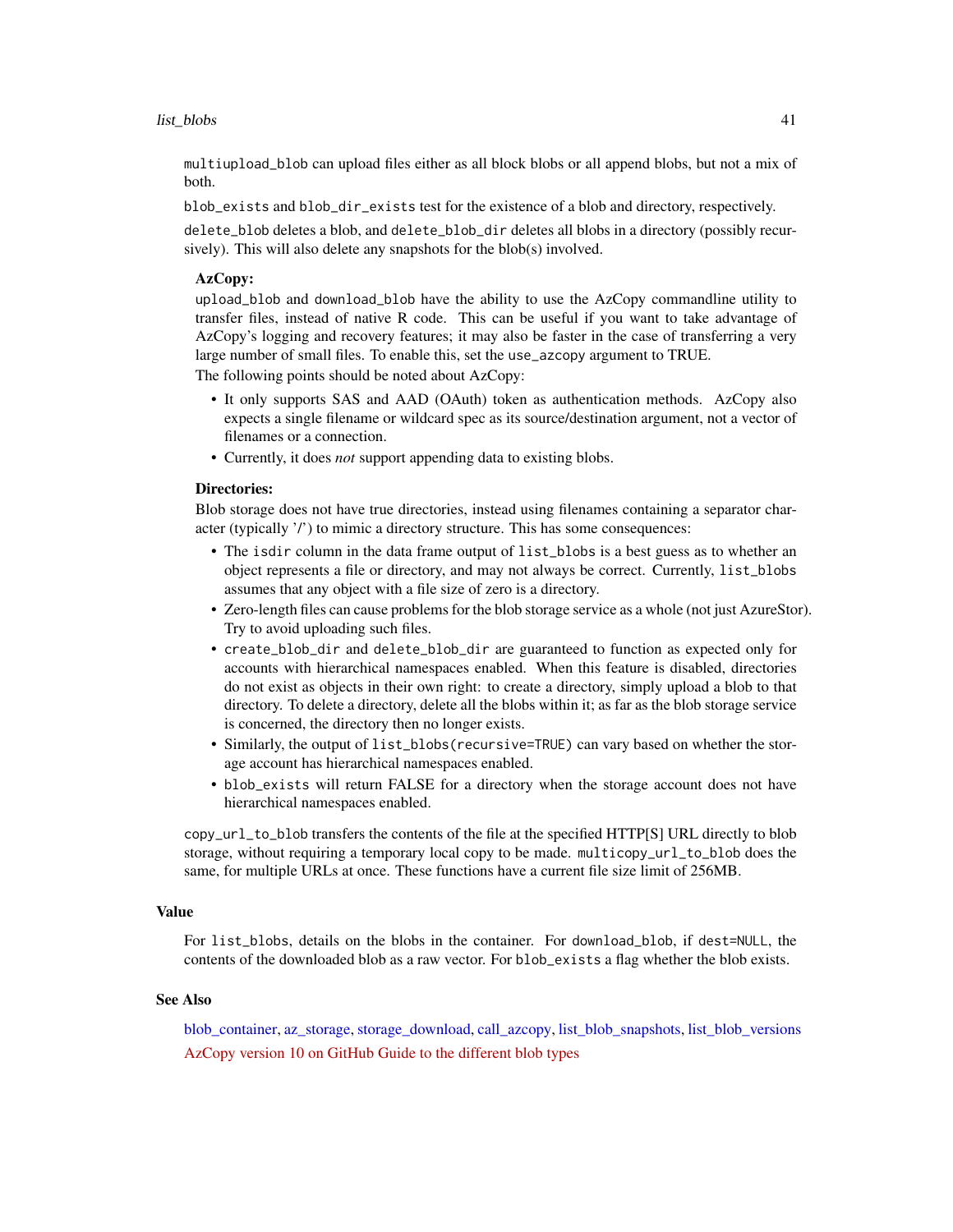# Examples

```
## Not run:
```

```
cont <- blob_container("https://mystorage.blob.core.windows.net/mycontainer", key="access_key")
list_blobs(cont)
upload_blob(cont, "~/bigfile.zip", dest="bigfile.zip")
download_blob(cont, "bigfile.zip", dest="~/bigfile_downloaded.zip")
delete_blob(cont, "bigfile.zip")
# uploading/downloading multiple files at once
multiupload_blob(cont, "/data/logfiles/*.zip", "/uploaded_data")
multiupload_blob(cont, "myproj/*") # no dest directory uploads to root
multidownload_blob(cont, "jan*.*", "/data/january")
# append blob: concatenating multiple files into one
upload_blob(cont, "logfile1", "logfile", type="AppendBlob", append=FALSE)
upload_blob(cont, "logfile2", "logfile", type="AppendBlob", append=TRUE)
upload_blob(cont, "logfile3", "logfile", type="AppendBlob", append=TRUE)
# you can also pass a vector of file/pathnames as the source and destination
src <- c("file1.csv", "file2.csv", "file3.csv")
dest <- paste0("uploaded_", src)
multiupload_blob(cont, src, dest)
# uploading serialized R objects via connections
json <- jsonlite::toJSON(iris, pretty=TRUE, auto_unbox=TRUE)
con <- textConnection(json)
upload_blob(cont, con, "iris.json")
rds <- serialize(iris, NULL)
con <- rawConnection(rds)
upload_blob(cont, con, "iris.rds")
# downloading files into memory: as a raw vector, and via a connection
rawvec <- download_blob(cont, "iris.json", NULL)
rawToChar(rawvec)
con <- rawConnection(raw(0), "r+")
download_blob(cont, "iris.rds", con)
unserialize(con)
# copy from a public URL: Iris data from UCI machine learning repository
copy_url_to_blob(cont,
    "https://archive.ics.uci.edu/ml/machine-learning-databases/iris/iris.data",
    "iris.csv")
## End(Not run)
```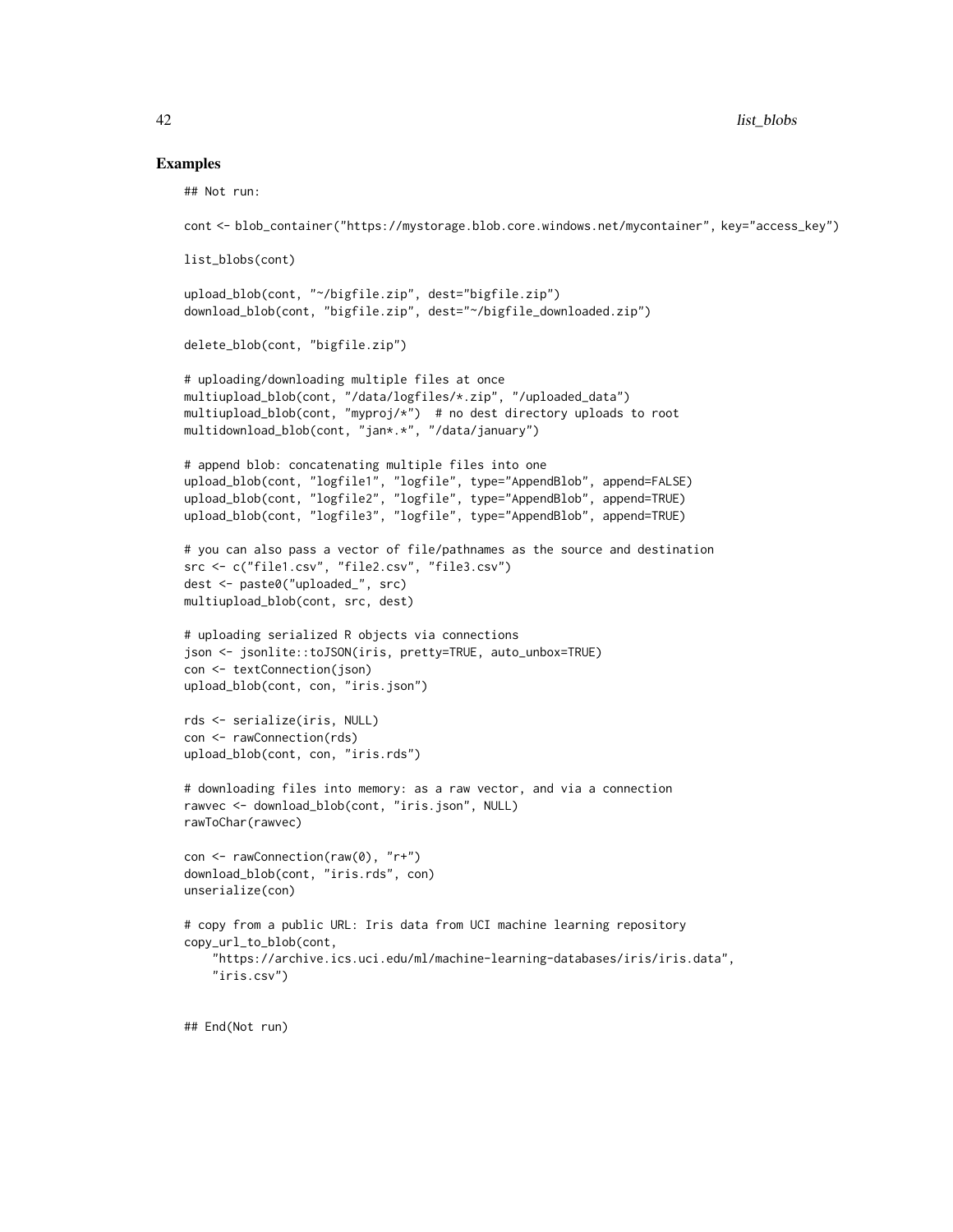<span id="page-42-1"></span><span id="page-42-0"></span>list\_blob\_versions *List and delete blob versions*

#### **Description**

List and delete blob versions

# Usage

```
list_blob_versions(container, blob)
```
delete\_blob\_version(container, blob, version, confirm = TRUE)

# Arguments

| container | A blob container.                                                                                                                             |
|-----------|-----------------------------------------------------------------------------------------------------------------------------------------------|
| blob      | The path/name of a blob.                                                                                                                      |
| version   | For delete_blob_version, the specific version to delete. This should be a<br>datetime string, in the format yyyy-mm-ddTHH: MM: SS. SSSSSSSSZ. |
| confirm   | Whether to ask for confirmation on deleting a blob version.                                                                                   |

#### Details

A version captures the state of a blob at a given point in time. Each version is identified with a version ID. When blob versioning is enabled for a storage account, Azure Storage automatically creates a new version with a unique ID when a blob is first created and each time that the blob is subsequently modified.

A version ID can identify the current version or a previous version. A blob can have only one current version at a time.

When you create a new blob, a single version exists, and that version is the current version. When you modify an existing blob, the current version becomes a previous version. A new version is created to capture the updated state, and that new version is the current version. When you delete a blob, the current version of the blob becomes a previous version, and there is no longer a current version. Any previous versions of the blob persist.

Versions are different to [snapshots:](#page-14-1)

- A new snapshot has to be explicitly created via create\_blob\_snapshot. A new blob version is automatically created whenever the base blob is modified (and hence there is no create\_blob\_version function).
- Deleting the base blob will also delete all snapshots for that blob, while blob versions will be retained (but will typically be inaccessible).
- Snapshots are only available for storage accounts with hierarchical namespaces disabled, while versioning can be used with any storage account.

#### Value

For list\_blob\_versions, a vector of datetime strings which are the IDs of each version.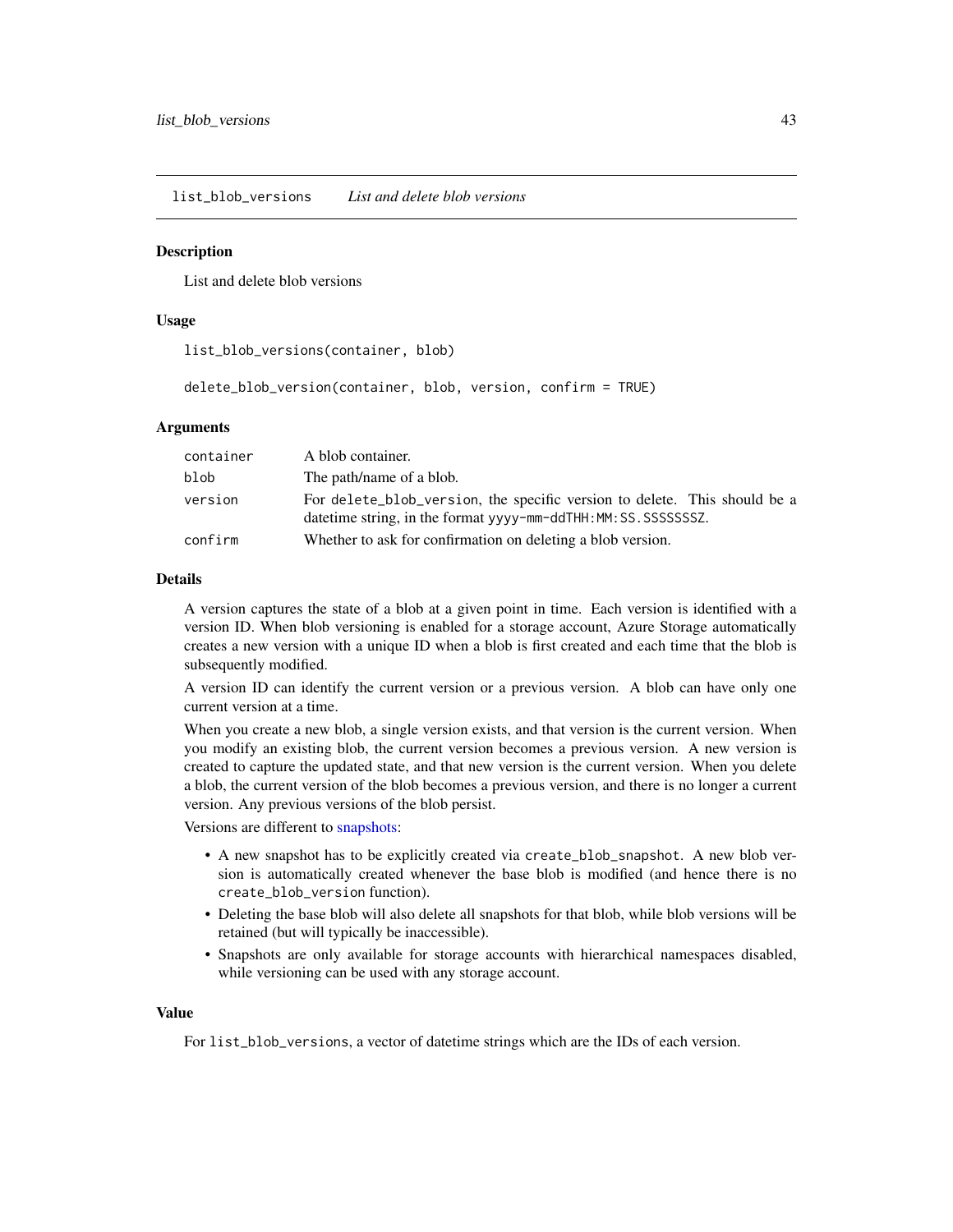<span id="page-43-0"></span>

#### Description

Signs a request to the storage REST endpoint with a shared key

# Usage

```
sign_request(endpoint, ...)
```
# Arguments

| endpoint | An endpoint object.                              |
|----------|--------------------------------------------------|
| .        | Further arguments to pass to individual methods. |

# Details

This is a generic method to allow for variations in how the different storage services handle key authorisation. The default method works with blob, file and ADLSgen2 storage.

# Value

A named list of request headers. One of these should be the Authorization header containing the request signature.

<span id="page-43-1"></span>storage\_container *Storage client generics*

# Description

Storage client generics

# Usage

```
storage_container(endpoint, ...)
```
## S3 method for class 'blob\_endpoint' storage\_container(endpoint, name, ...)

## S3 method for class 'file\_endpoint' storage\_container(endpoint, name, ...)

## S3 method for class 'adls\_endpoint' storage\_container(endpoint, name, ...)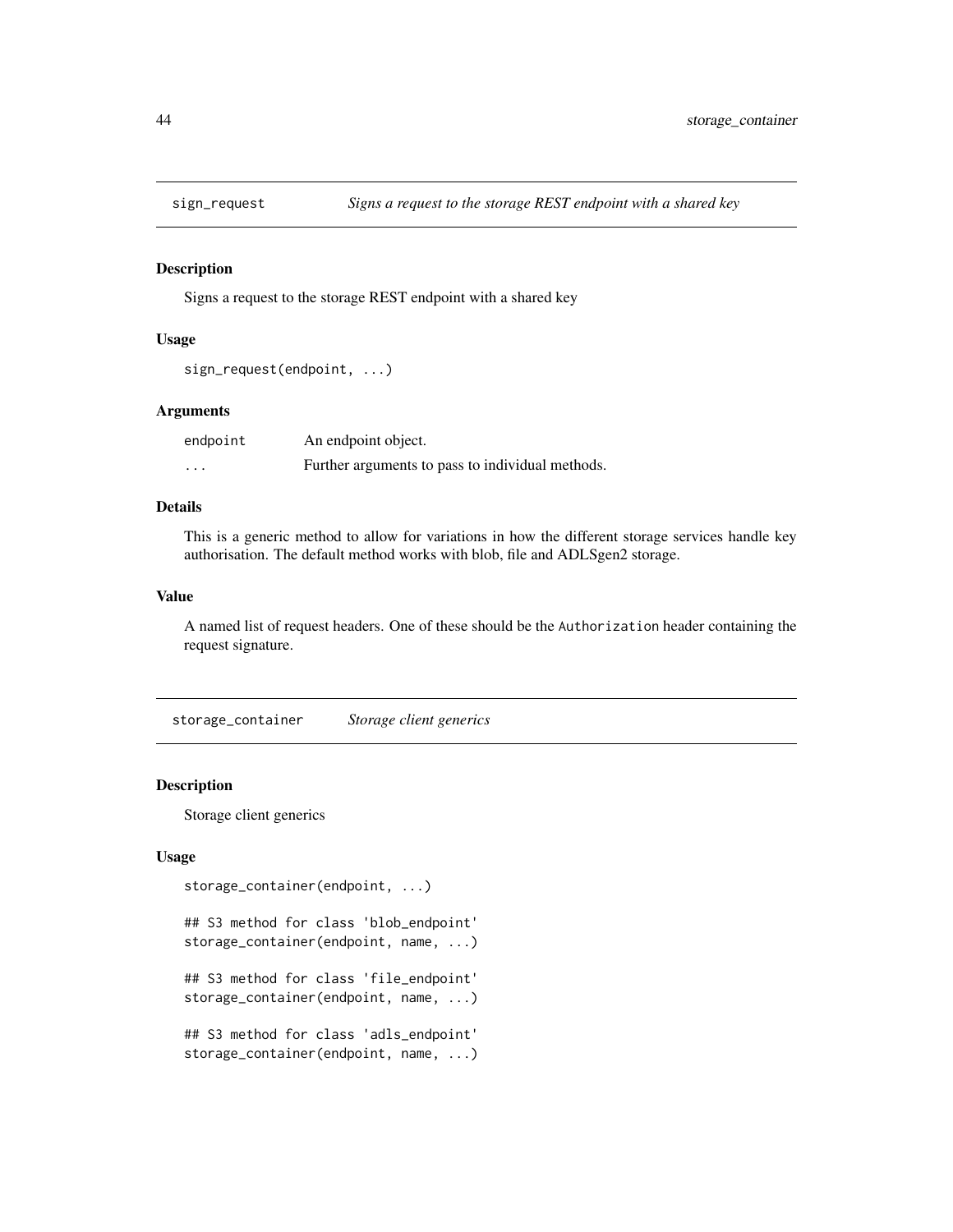```
## S3 method for class 'character'
storage_container(endpoint, key = NULL, token = NULL, sas = NULL, ...)
create_storage_container(endpoint, ...)
## S3 method for class 'blob_endpoint'
create_storage_container(endpoint, name, ...)
## S3 method for class 'file_endpoint'
create_storage_container(endpoint, name, ...)
## S3 method for class 'adls_endpoint'
create_storage_container(endpoint, name, ...)
## S3 method for class 'storage_container'
create_storage_container(endpoint, ...)
## S3 method for class 'character'
create_storage_container(endpoint, key = NULL, token = NULL, sas = NULL, ...)
delete_storage_container(endpoint, ...)
## S3 method for class 'blob_endpoint'
delete_storage_container(endpoint, name, ...)
## S3 method for class 'file_endpoint'
delete_storage_container(endpoint, name, ...)
## S3 method for class 'adls_endpoint'
delete_storage_container(endpoint, name, ...)
## S3 method for class 'storage_container'
delete_storage_container(endpoint, ...)
## S3 method for class 'character'
delete_storage_container(endpoint, key = NULL,
  token = NULL, sas = NULL, confirm = TRUE, \ldots)
list_storage_containers(endpoint, ...)
## S3 method for class 'blob_endpoint'
list_storage_containers(endpoint, ...)
## S3 method for class 'file_endpoint'
list_storage_containers(endpoint, ...)
## S3 method for class 'adls_endpoint'
```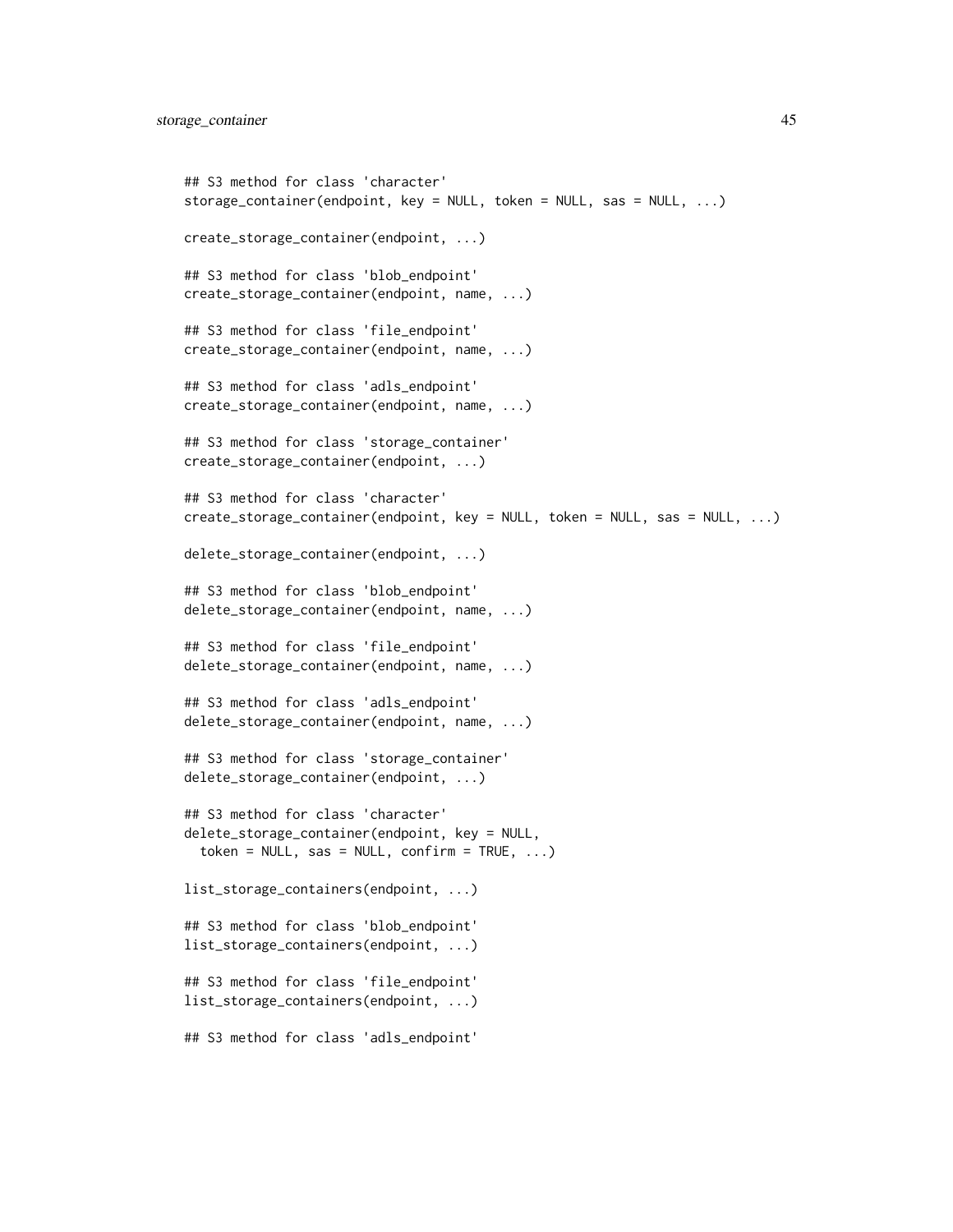46 storage\_container

```
list_storage_containers(endpoint, ...)
## S3 method for class 'character'
list_storage_containers(endpoint, key = NULL, token = NULL, sas = NULL, ...)
list_storage_files(container, ...)
## S3 method for class 'blob_container'
list_storage_files(container, ...)
## S3 method for class 'file_share'
list_storage_files(container, ...)
## S3 method for class 'adls_filesystem'
list_storage_files(container, ...)
create_storage_dir(container, ...)
## S3 method for class 'blob_container'
create_storage_dir(container, dir, ...)
## S3 method for class 'file_share'
create_storage_dir(container, dir, ...)
## S3 method for class 'adls_filesystem'
create_storage_dir(container, dir, ...)
delete_storage_dir(container, ...)
## S3 method for class 'blob_container'
delete_storage_dir(container, dir, ...)
## S3 method for class 'file_share'
delete_storage_dir(container, dir, ...)
## S3 method for class 'adls_filesystem'
delete_storage_dir(container, dir, confirm = TRUE, ...)
delete_storage_file(container, ...)
## S3 method for class 'blob_container'
delete_storage_file(container, file, ...)
## S3 method for class 'file_share'
delete_storage_file(container, file, ...)
## S3 method for class 'adls_filesystem'
delete_storage_file(container, file, confirm = TRUE, ...)
```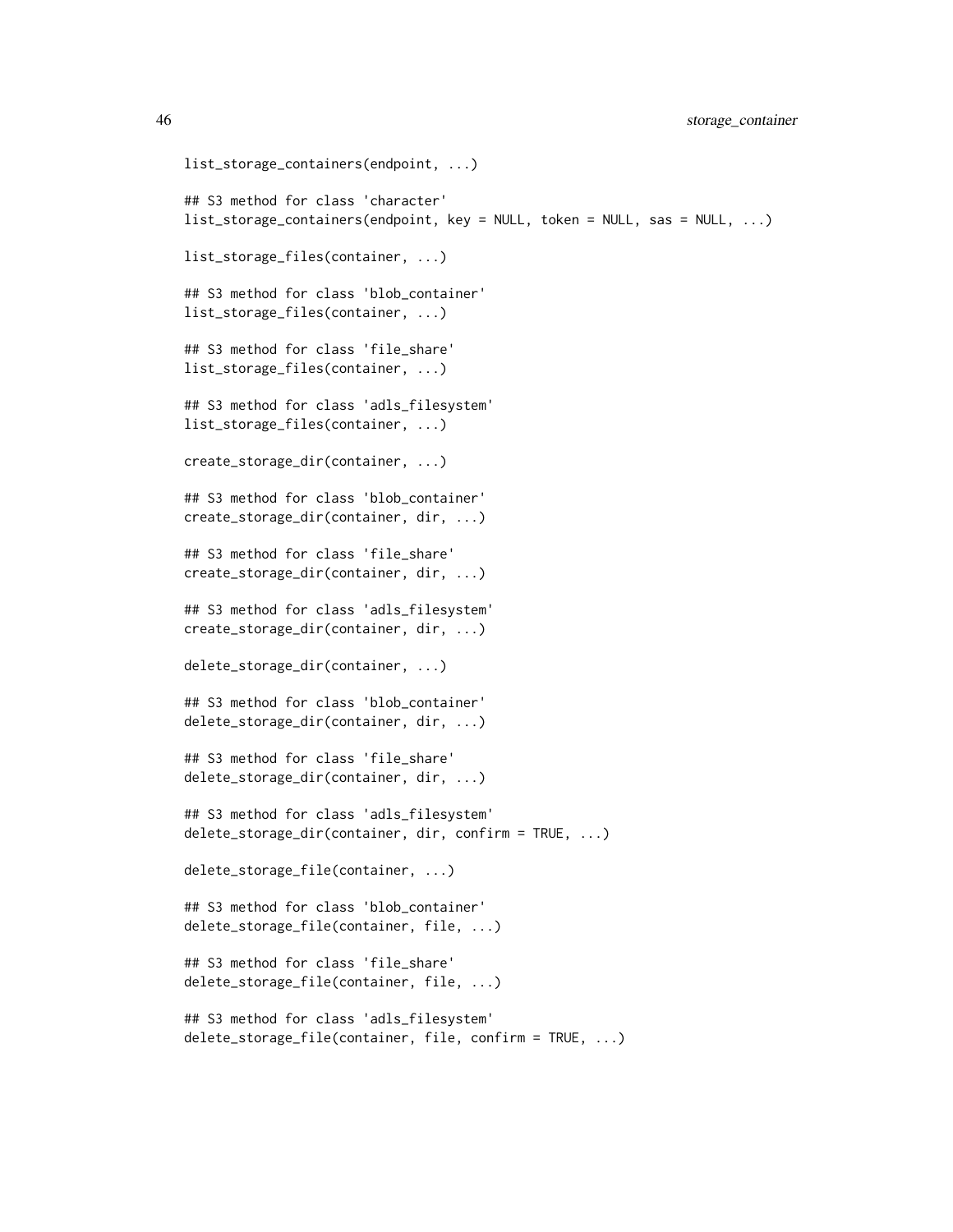```
storage_file_exists(container, file, ...)
## S3 method for class 'blob_container'
storage_file_exists(container, file, ...)
## S3 method for class 'file_share'
storage_file_exists(container, file, ...)
## S3 method for class 'adls_filesystem'
storage_file_exists(container, file, ...)
storage_dir_exists(container, dir, ...)
## S3 method for class 'blob_container'
storage_dir_exists(container, dir, ...)
## S3 method for class 'file_share'
storage_dir_exists(container, dir, ...)
## S3 method for class 'adls_filesystem'
storage_dir_exists(container, dir, ...)
create_storage_snapshot(container, file, ...)
## S3 method for class 'blob_container'
create_storage_snapshot(container, file, ...)
list_storage_snapshots(container, ...)
## S3 method for class 'blob_container'
list_storage_snapshots(container, ...)
delete_storage_snapshot(container, file, ...)
## S3 method for class 'blob_container'
delete_storage_snapshot(container, file, ...)
list_storage_versions(container, ...)
## S3 method for class 'blob_container'
list_storage_versions(container, ...)
delete_storage_version(container, file, ...)
## S3 method for class 'blob_container'
delete_storage_version(container, file, ...)
```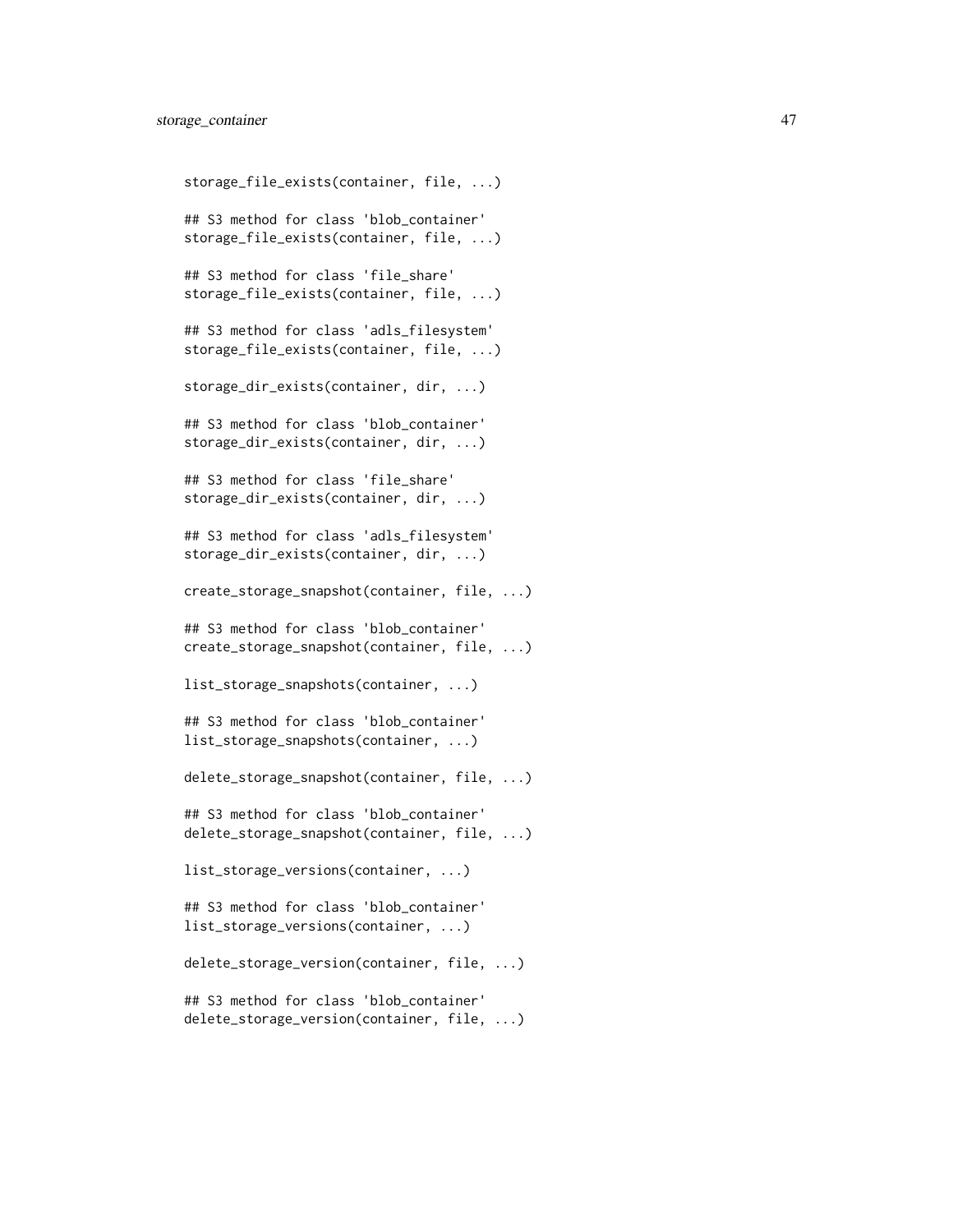# **Arguments**

| endpoint   | A storage endpoint object, or for the character methods, a string giving the full<br>URL to the container.                                                                                                                                                                       |
|------------|----------------------------------------------------------------------------------------------------------------------------------------------------------------------------------------------------------------------------------------------------------------------------------|
| $\ddots$ . | Further arguments to pass to lower-level functions.                                                                                                                                                                                                                              |
| name       | For the storage container management methods, a container name.                                                                                                                                                                                                                  |
|            | key, token, sas For the character methods, authentication credentials for the container: either<br>an access key, an Azure Active Directory (AAD) token, or a SAS. If multiple<br>arguments are supplied, a key takes priority over a token, which takes priority<br>over a SAS. |
| confirm    | For the deletion methods, whether to ask for confirmation first.                                                                                                                                                                                                                 |
| container  | A storage container object.                                                                                                                                                                                                                                                      |
| file, dir  | For the storage object management methods, a file or directory name.                                                                                                                                                                                                             |

# Details

These methods provide a framework for all storage management tasks supported by AzureStor. They dispatch to the appropriate functions for each type of storage.

Storage container management methods:

- storage\_container dispatches to blob\_container, file\_share or adls\_filesystem
- create\_storage\_container dispatches to create\_blob\_container, create\_file\_share or create\_adls\_filesystem
- delete\_storage\_container dispatches to delete\_blob\_container, delete\_file\_share or delete\_adls\_filesystem
- list\_storage\_containers dispatches to list\_blob\_containers, list\_file\_shares or list\_adls\_filesystems

Storage object management methods:

- list\_storage\_files dispatches to list\_blobs, list\_azure\_files or list\_adls\_files
- create\_storage\_dir dispatches to create\_blob\_dir, create\_azure\_dir or create\_adls\_dir
- delete\_storage\_dir dispatches to delete\_blob\_dir, delete\_azure\_dir or delete\_adls\_dir
- delete\_storage\_file dispatches to delete\_blob, delete\_azure\_file or delete\_adls\_file
- storage\_file\_exists dispatches to blob\_exists, azure\_file\_exists or adls\_file\_exists
- storage\_dir\_exists dispatches to blob\_dir\_exists, azure\_dir\_exists or adls\_dir\_exists
- create\_storage\_snapshot dispatches to create\_blob\_snapshot
- list\_storage\_snapshots dispatches to list\_blob\_snapshots
- delete\_storage\_snapshot dispatches to delete\_blob\_snapshot
- list\_storage\_versions dispatches to list\_blob\_versions
- delete\_storage\_version dispatches to delete\_blob\_version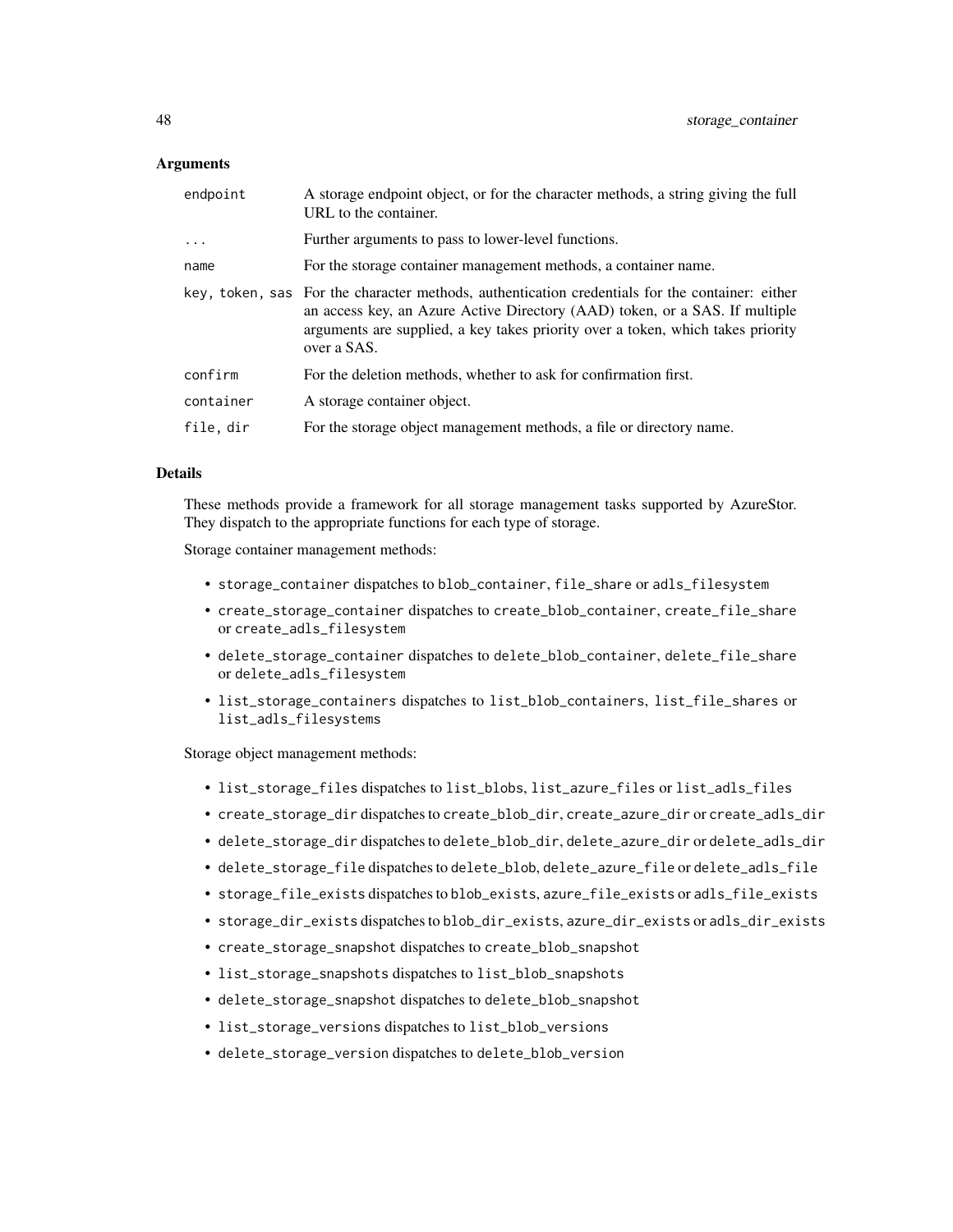<span id="page-48-0"></span>storage\_endpoint 49

#### See Also

[storage\\_endpoint,](#page-48-1) [blob\\_container,](#page-7-1) [file\\_share,](#page-20-1) [adls\\_filesystem](#page-2-1)

[list\\_blobs,](#page-37-2) [list\\_azure\\_files,](#page-34-2) [list\\_adls\\_files](#page-31-2)

Similar generics exist for file transfer methods; see the page for [storage\\_download.](#page-11-1)

# Examples

```
## Not run:
# storage endpoints for the one account
bl <- storage_endpoint("https://mystorage.blob.core.windows.net/", key="access_key")
fl <- storage_endpoint("https://mystorage.file.core.windows.net/", key="access_key")
list_storage_containers(bl)
list_storage_containers(fl)
# creating containers
cont <- create_storage_container(bl, "newblobcontainer")
fs <- create_storage_container(fl, "newfileshare")
# creating directories (if possible)
create_storage_dir(cont, "newdir") # will error out
create_storage_dir(fs, "newdir")
# transfer a file
storage_upload(bl, "~/file.txt", "storage_file.txt")
storage_upload(cont, "~/file.txt", "newdir/storage_file.txt")
## End(Not run)
```
<span id="page-48-1"></span>storage\_endpoint *Create a storage endpoint object*

# <span id="page-48-2"></span>Description

Create a storage endpoint object, for interacting with blob, file, table, queue or ADLSgen2 storage.

# Usage

```
storage_endpoint(endpoint, key = NULL, token = NULL, sas = NULL,
  api_version, service)
blob_endpoint(endpoint, key = NULL, token = NULL, sas = NULL,
  api_version = getOption("azure_storage_api_version"))
file_endpoint(endpoint, key = NULL, token = NULL, sas = NULL,
  api_version = getOption("azure_storage_api_version"))
```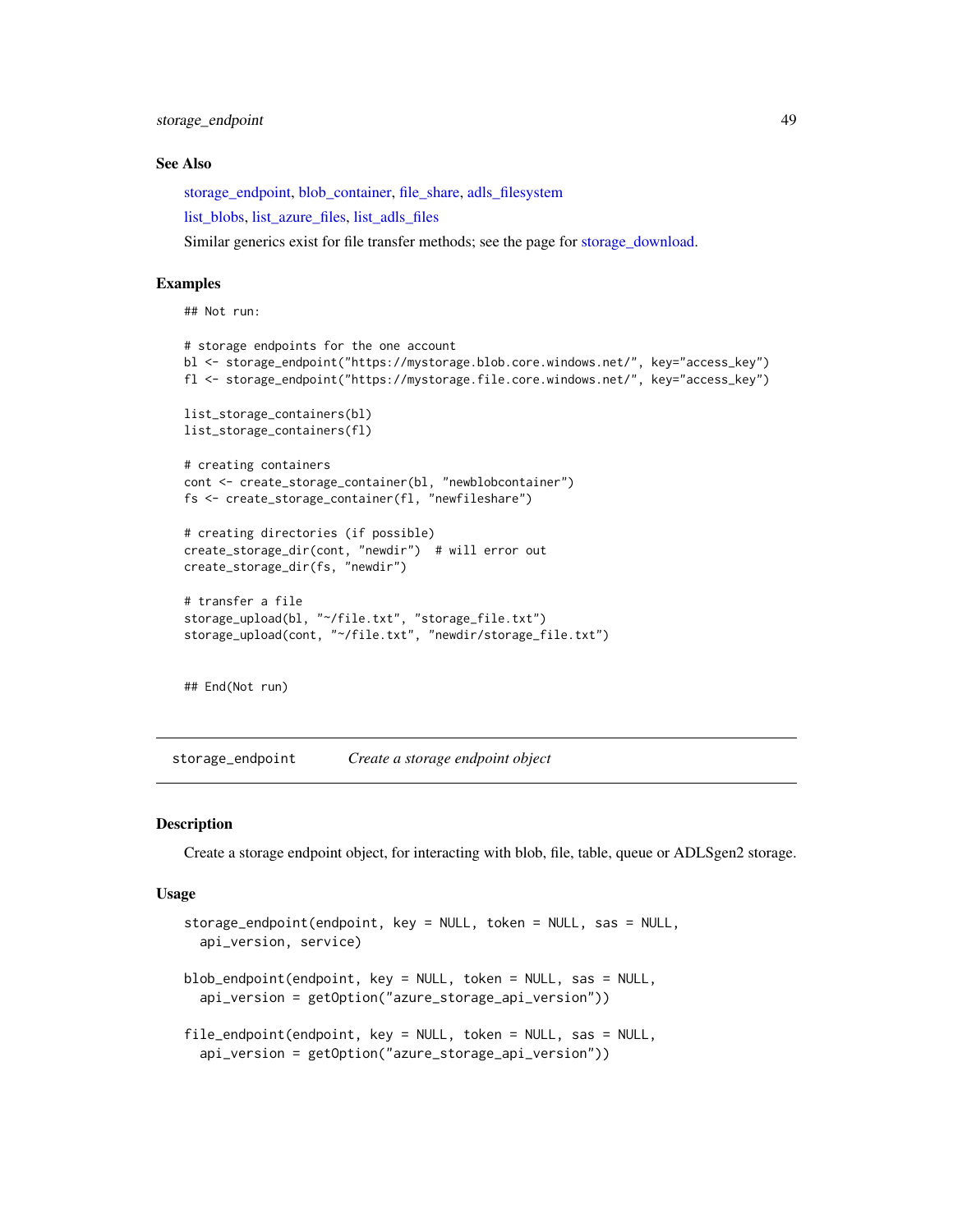```
adls_endpoint(endpoint, key = NULL, token = NULL, sas = NULL,
  api_version = getOption("azure_storage_api_version"))
## S3 method for class 'storage_endpoint'
print(x, \ldots)## S3 method for class 'adls_endpoint'
print(x, \ldots)
```
# **Arguments**

| endpoint    | The URL (hostname) for the endpoint. This must be of the form $http[s]://{account-name}.{type}.{}$<br>where type is one of "dfs" (corresponding to ADLSgen2), "blob", "file",<br>"queue" or "table". On the public Azure cloud, endpoints will be of the form<br>https://{account-name}.{type}.core.windows.net. |
|-------------|------------------------------------------------------------------------------------------------------------------------------------------------------------------------------------------------------------------------------------------------------------------------------------------------------------------|
| key         | The access key for the storage account.                                                                                                                                                                                                                                                                          |
| token       | An Azure Active Directory (AAD) authentication token. This can be either a<br>string, or an object of class AzureToken created by AzureRMR::get_azure_token.<br>The latter is the recommended way of doing it, as it allows for automatic refresh-<br>ing of expired tokens.                                     |
| sas         | A shared access signature (SAS) for the account.                                                                                                                                                                                                                                                                 |
| api_version | The storage API version to use when interacting with the host. Defaults to<br>$"2019-07-07"$ .                                                                                                                                                                                                                   |
| service     | For storage_endpoint, the service endpoint type: either "blob", "file", "adls",<br>"queue" or "table". If this is missing, it is inferred from the endpoint hostname.                                                                                                                                            |
| х           | For the print method, a storage endpoint object.                                                                                                                                                                                                                                                                 |
| $\ddotsc$   | For the print method, further arguments passed to lower-level functions.                                                                                                                                                                                                                                         |
|             |                                                                                                                                                                                                                                                                                                                  |

# Details

This is the starting point for the client-side storage interface in AzureRMR. storage\_endpoint is a generic function to create an endpoint for any type of Azure storage while adls\_endpoint, blob\_endpoint and file\_endpoint create endpoints for those types.

If multiple authentication objects are supplied, they are used in this order of priority: first an access key, then an AAD token, then a SAS. If no authentication objects are supplied, only public (anonymous) access to the endpoint is possible.

# Value

storage\_endpoint returns an object of S3 class "adls\_endpoint", "blob\_endpoint", "file\_endpoint", "queue\_endpoint" or "table\_endpoint" depending on the type of endpoint. All of these also inherit from class "storage\_endpoint". adls\_endpoint, blob\_endpoint and file\_endpoint return an object of the respective class.

Note that while endpoint classes exist for all storage types, currently AzureStor only includes methods for interacting with ADLSgen2, blob and file storage.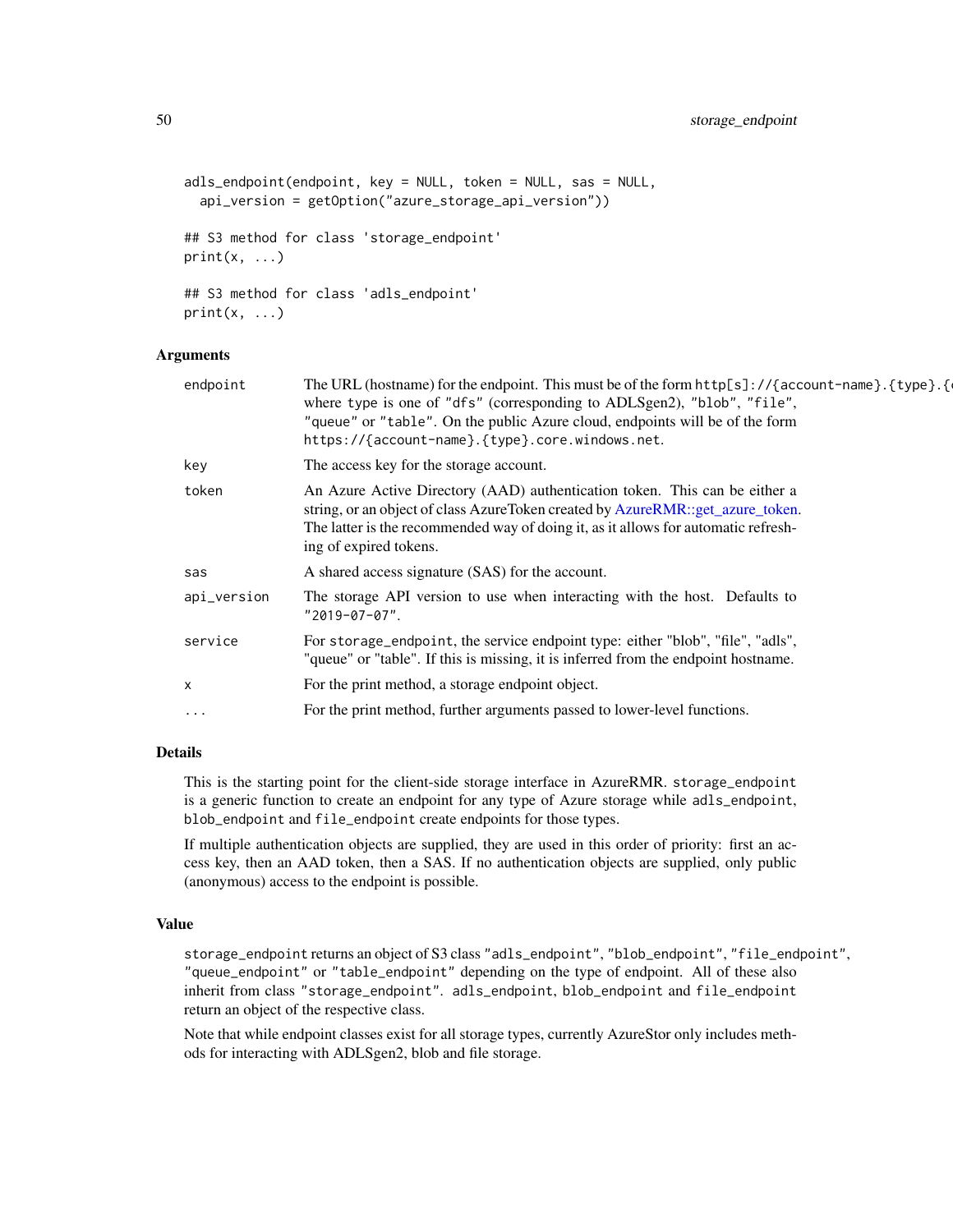#### <span id="page-50-0"></span>Storage emulators

AzureStor supports connecting to the [Azure SDK](https://docs.microsoft.com/en-us/azure/storage/common/storage-use-emulator) and [Azurite](https://docs.microsoft.com/en-us/azure/storage/common/storage-use-azurite) emulators for blob and queue storage. To connect, pass the full URL of the endpoint, including the account name, to the blob\_endpoint and queue\_endpoint methods (the latter from the AzureQstor package). The warning about an unrecognised endpoint can be ignored. See the linked pages, and the examples below, for details on how to authenticate with the emulator.

Note that the Azure SDK emulator is no longer being actively developed; it's recommended to use Azurite for development work.

#### See Also

[create\\_storage\\_account,](#page-15-1) [adls\\_filesystem,](#page-2-1) [create\\_adls\\_filesystem,](#page-2-2) [file\\_share,](#page-20-1) [create\\_file\\_share,](#page-20-2) [blob\\_container,](#page-7-1) [create\\_blob\\_container](#page-7-2)

# Examples

```
## Not run:
```

```
# obtaining an endpoint from the storage account resource object
stor <- AzureRMR::get_azure_login()$
   get_subscription("sub_id")$
   get_resource_group("rgname")$
   get_storage_account("mystorage")
stor$get_blob_endpoint()
# creating an endpoint standalone
blob_endpoint("https://mystorage.blob.core.windows.net/", key="access_key")
# using an OAuth token for authentication -- note resource is 'storage.azure.com'
token <- AzureAuth::get_azure_token("https://storage.azure.com",
                                    "myaadtenant", "app_id", "password")
adls_endpoint("https://myadlsstorage.dfs.core.windows.net/", token=token)
```
## Azurite storage emulator:

# connecting to Azurite with the default account and key (these also work for the Azure SDK) azurite\_account <- "devstoreaccount1" azurite\_key <-

"Eby8vdM02xNOcqFlqUwJPLlmEtlCDXJ1OUzFT50uSRZ6IFsuFq2UVErCz4I6tq/K1SZFPTOtr/KBHBeksoGMGw==" blob\_endpoint(paste0("http://127.0.0.1:10000/", azurite\_account), key=azurite\_key)

```
# to use a custom account name and key, set the AZURITE_ACCOUNTS env var before starting Azurite
Sys.setenv(AZURITE_ACCOUNTS="account1:key1")
blob_endpoint("http://127.0.0.1:10000/account1", key="key1")
```
## End(Not run)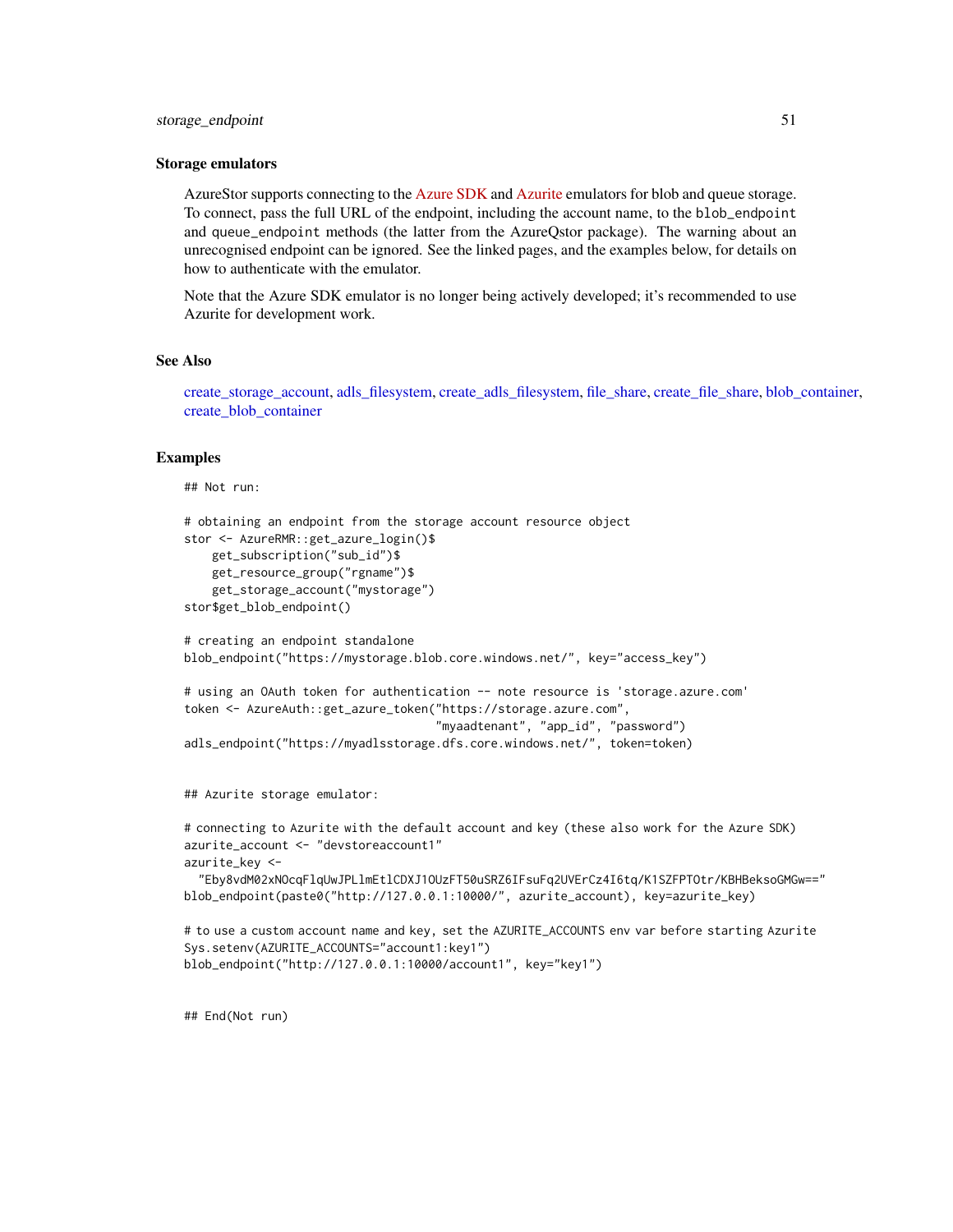<span id="page-51-0"></span>

#### Description

Save and load R objects to/from a storage account

#### Usage

```
storage_save_rds(object, container, file, ...)
storage_load_rds(container, file, ...)
storage_save_rdata(..., container, file, envir = parent.frame())
storage_load_rdata(container, file, envir = parent.frame(), ...)
```
# Arguments

| object    | An R object to save to storage.                                                                                                                    |  |
|-----------|----------------------------------------------------------------------------------------------------------------------------------------------------|--|
| container | An Azure storage container object.                                                                                                                 |  |
| file      | The name of a file in storage.                                                                                                                     |  |
| $\cdot$   | Further arguments passed to saveRDS, memDecompress, save and load as ap-<br>propriate.                                                             |  |
| envir     | For storage_save_rdata and storage_load_rdata, the environment from<br>which to get objects to save, or in which to restore objects, respectively. |  |

# Details

These are equivalents to saveRDS, readRDS, save and load for saving and loading R objects to a storage account. They allow datasets and objects to be easily transferred to and from an R session, without having to manually create and delete temporary files.

#### See Also

[storage\\_download,](#page-11-1) [download\\_blob,](#page-37-1) [download\\_azure\\_file,](#page-34-1) [download\\_adls\\_file,](#page-31-1) [save,](#page-0-0) [load,](#page-0-0) [saveRDS](#page-0-0)

# Examples

```
## Not run:
```

```
bl <- storage_endpoint("https://mystorage.blob.core.windows.net/", key="access_key")
cont <- storage_container(bl, "mycontainer")
```

```
storage_save_rds(iris, cont, "iris.rds")
irisnew <- storage_load_rds(iris, "iris.rds")
identical(iris, irisnew) # TRUE
```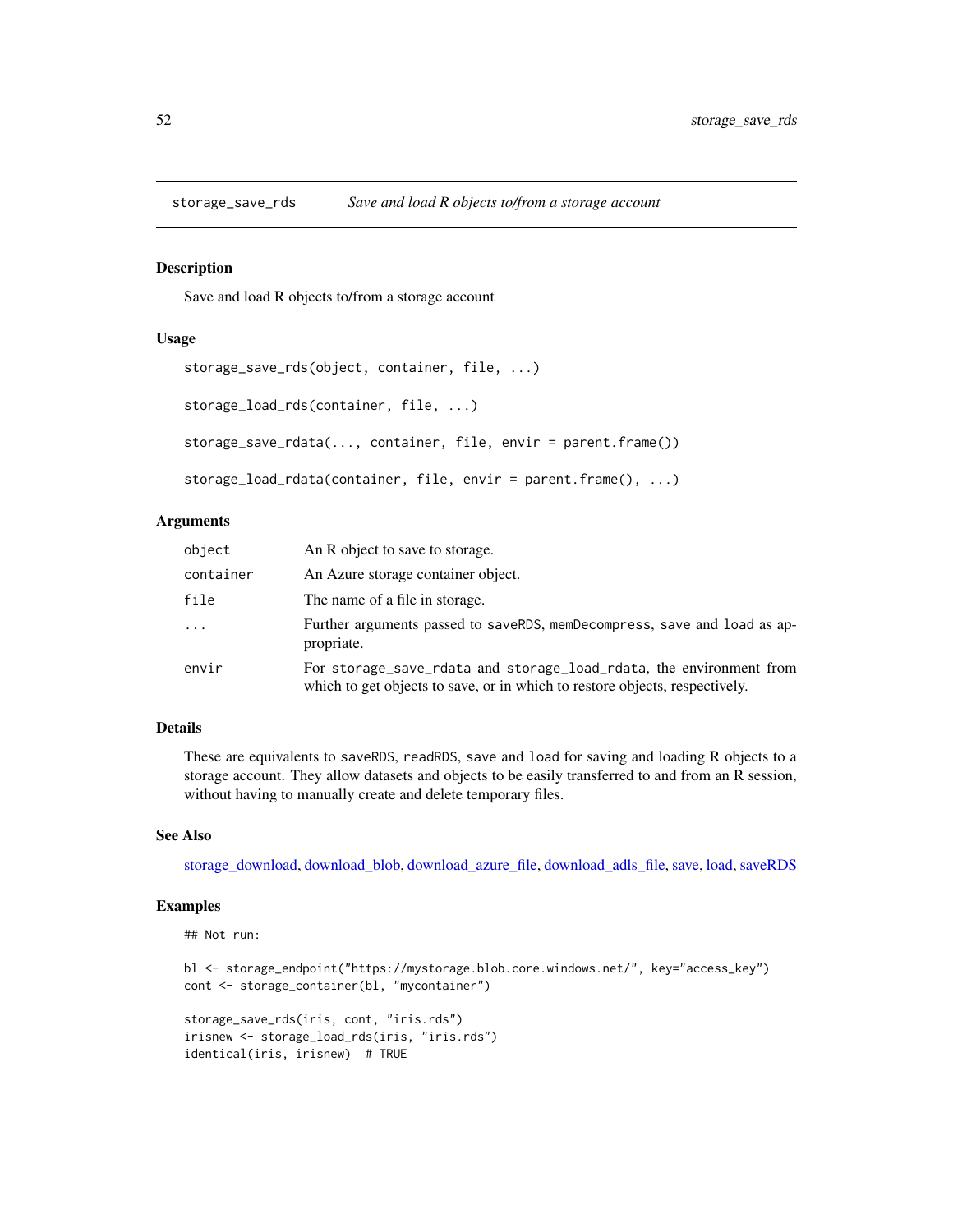```
storage_save_rdata(iris, mtcars, container=cont, file="dataframes.rdata")
storage_load_rdata(cont, "dataframes.rdata")
```
## End(Not run)

storage\_write\_delim *Read and write a data frame to/from a storage account*

#### Description

Read and write a data frame to/from a storage account

# Usage

```
storage_write_delim(object, container, file, delim = "\t", ...)
storage_write_csv(object, container, file, ...)
storage_write_csv2(object, container, file, ...)
storage_read_delim(container, file, delim = "\t", ...)
storage_read_csv(container, file, ...)
storage_read_csv2(container, file, ...)
```
#### Arguments

| object    | A data frame to write to storage.                                                                          |  |
|-----------|------------------------------------------------------------------------------------------------------------|--|
| container | An Azure storage container object.                                                                         |  |
| file      | The name of a file in storage.                                                                             |  |
| delim     | For storage_write_delim and storage_read_delim, the field delimiter. De-<br>faults to $\setminus t$ (tab). |  |
| $\cdots$  | Optional arguments passed to the file reading/writing functions. See 'Details'.                            |  |

#### Details

These functions let you read and write data frames to storage. storage\_read\_delim and write\_delim are for reading and writing arbitrary delimited files. storage\_read\_csv and write\_csv are for comma-delimited (CSV) files. storage\_read\_csv2 and write\_csv2 are for files with the semicolon ; as delimiter and comma , as the decimal point, as used in some European countries.

If the readr package is installed, they call down to read\_delim, write\_delim, read\_csv2 and write\_csv2. Otherwise, they use read\_delim and write.table.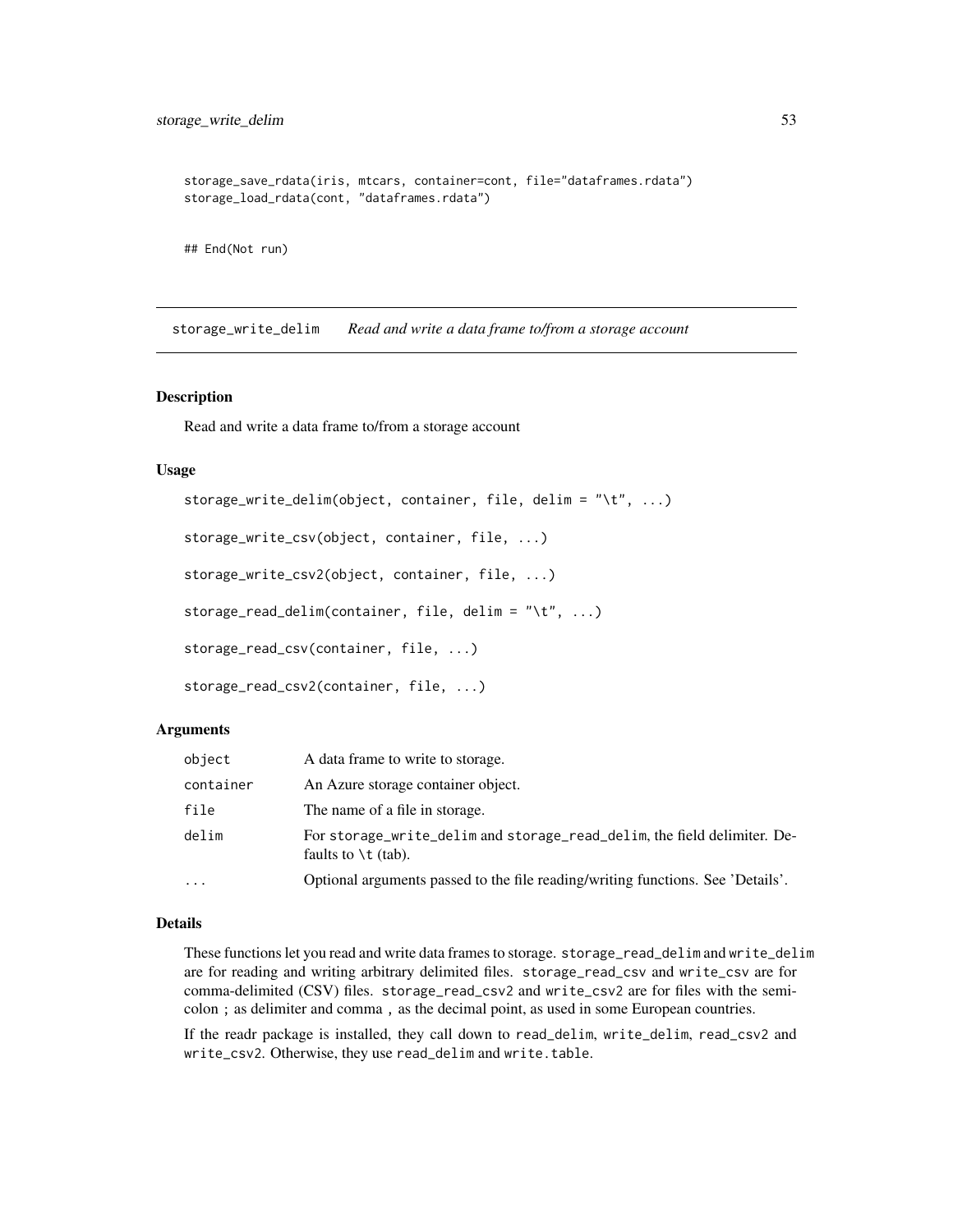# <span id="page-53-0"></span>See Also

[storage\\_download,](#page-11-1) [download\\_blob,](#page-37-1) [download\\_azure\\_file,](#page-34-1) [download\\_adls\\_file,](#page-31-1) [write.table,](#page-0-0) [read.csv,](#page-0-0) [readr::write\\_delim,](#page-0-0) [readr::read\\_delim](#page-0-0)

# Examples

```
## Not run:
```

```
bl <- storage_endpoint("https://mystorage.blob.core.windows.net/", key="access_key")
cont <- storage_container(bl, "mycontainer")
storage_write_csv(iris, cont, "iris.csv")
# if readr is not installed
irisnew <- storage_read_csv(cont, "iris.csv", stringsAsFactors=TRUE)
# if readr is installed
irisnew <- storage_read_csv(cont, "iris.csv", col_types="nnnnf")
all(mapply(identical, iris, irisnew)) # TRUE
```

```
## End(Not run)
```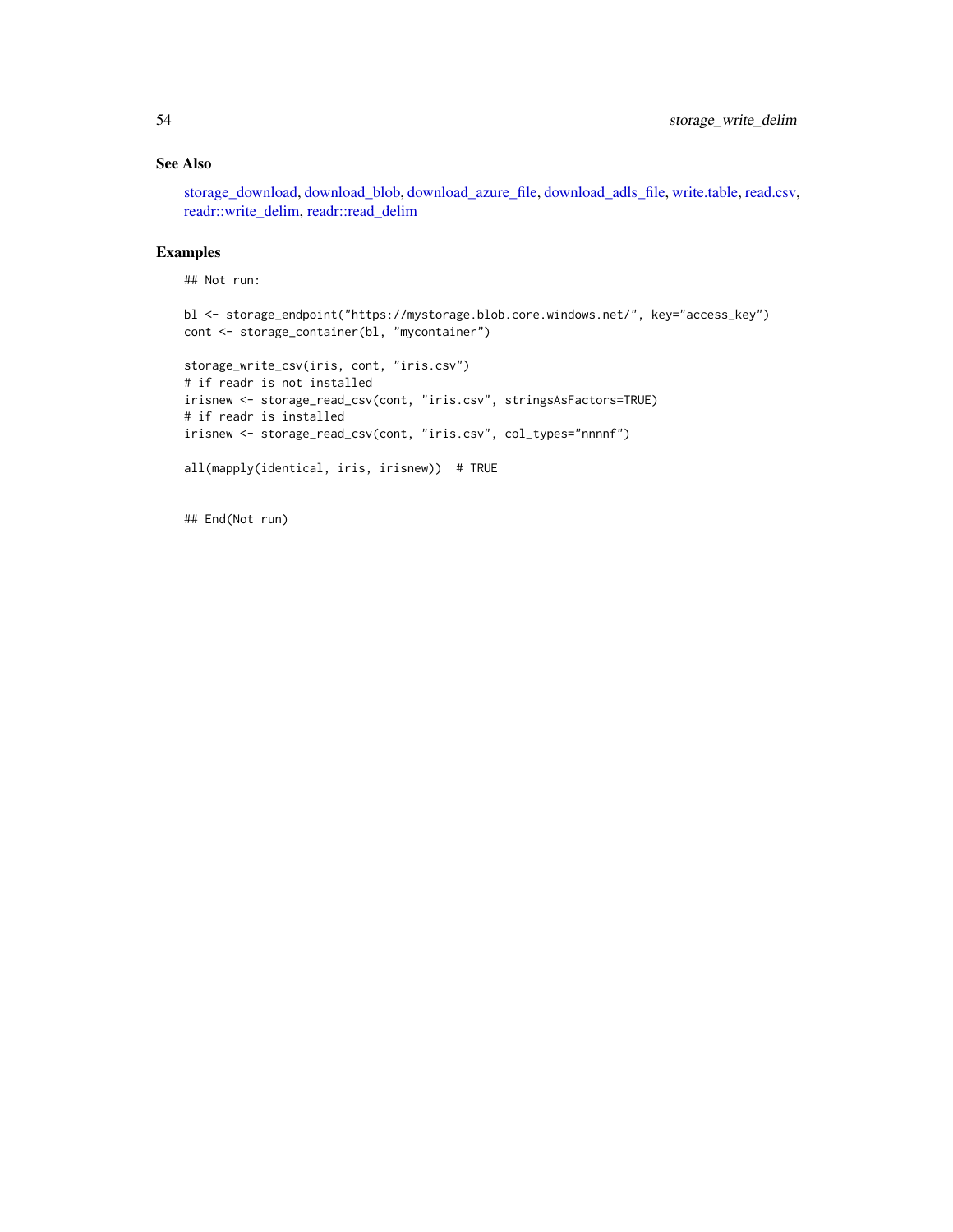# <span id="page-54-0"></span>**Index**

```
acquire_lease, 2
adls_dir_exists (list_adls_files), 32
adls_endpoint, 4, 20
adls_endpoint (storage_endpoint), 49
adls_file_exists (list_adls_files), 32
adls_filesystem, 3, 14, 20, 29, 31, 34, 49, 51
az_resource_group, 6
az_storage, 5, 6, 10, 17, 18, 22, 25, 28, 34,
        37, 41
azcopy (call_azcopy), 11
azure_dir_exists (list_azure_files), 35
azure_file_exists (list_azure_files), 35
AzureRMR::az_resource, 6
AzureRMR::az_resource_group, 16, 18, 27
AzureRMR::az_subscription, 27
AzureRMR::get_azure_token, 5, 10, 50
```

```
blob_container, 3, 8, 14, 20, 29, 31, 41, 49,
        51
blob_dir_exists (list_blobs), 38
blob_endpoint, 7, 20, 26
blob_endpoint (storage_endpoint), 49
blob_exists (list_blobs), 38
break_lease (acquire_lease), 2
```

```
call_azcopy, 11, 14, 34, 37, 41
call_storage_endpoint
        (do_container_op), 19
change_lease (acquire_lease), 2
copy_url_to_blob (list_blobs), 38
copy_url_to_storage, 12
create_adls_dir (list_adls_files), 32
create_adls_filesystem, 51
create_adls_filesystem
        (adls_filesystem), 3
create_azure_dir (list_azure_files), 35
create_blob_container, 51
create_blob_container (blob_container),
        8
create_blob_dir (list_blobs), 38
```

```
create_blob_snapshot, 15
create_file_share, 51
create_file_share (file_share), 21
create_storage_account, 7, 16, 18, 28, 51
create_storage_container
        (storage_container), 44
create_storage_dir (storage_container),
        44
create_storage_snapshot
        (storage_container), 44
Date, 7, 26
delete_adls_dir (list_adls_files), 32
delete_adls_file (list_adls_files), 32
delete_adls_filesystem
        (adls_filesystem), 3
delete_azure_dir (list_azure_files), 35
delete_azure_file (list_azure_files), 35
delete_blob (list_blobs), 38
delete_blob_container (blob_container),
        8
delete_blob_dir (list_blobs), 38
delete_blob_snapshot
        (create_blob_snapshot), 15
```

```
delete_blob_version
        (list_blob_versions), 43
delete_file_share (file_share), 21
delete_storage_account, 7, 17, 18, 28
delete_storage_container
        (storage_container), 44
delete_storage_dir (storage_container),
        44
delete_storage_file
        (storage_container), 44
delete_storage_snapshot
        (storage_container), 44
delete_storage_version
        (storage_container), 44
do_container_op, 19
download_adls_file, 12, 14, 52, 54
```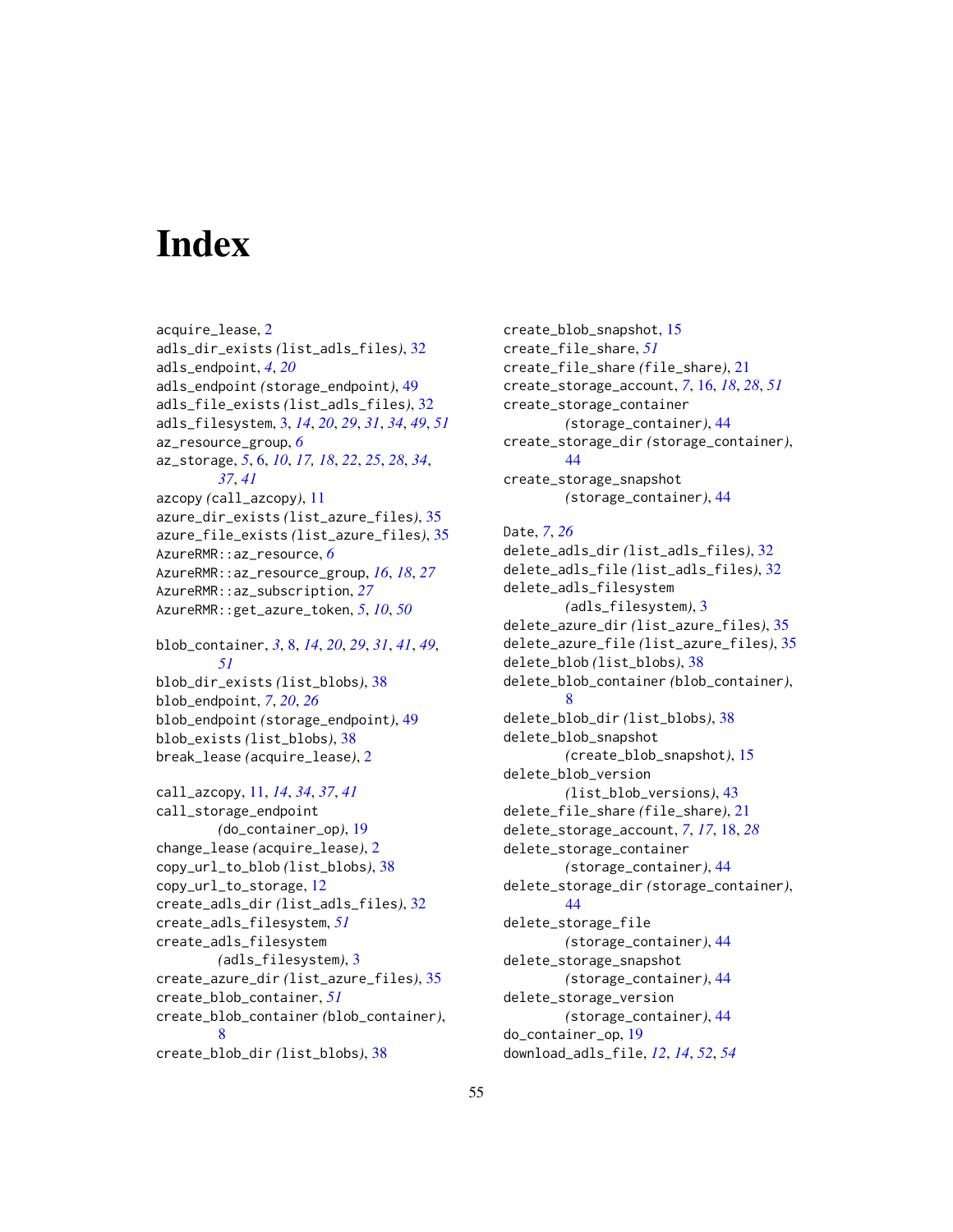```
download_adls_file (list_adls_files), 32
download_azure_file, 12, 14, 52, 54
download_azure_file (list_azure_files),
        35
download_blob, 12, 14, 16, 52, 54
download_blob (list_blobs), 38
download_from_url
        (copy_url_to_storage), 12
endpoint (storage_endpoint), 49
file_endpoint, 7, 20, 26
file_endpoint (storage_endpoint), 49
file_share, 14, 20, 21, 29, 31, 37, 49, 51
get_account_sas, 23
get_adls_file_acl
        (get_storage_properties), 30
get_adls_file_status
        (get_storage_properties), 30
get_service_sas (get_account_sas), 23
get_storage_account, 7, 17, 18, 27
get_storage_metadata, 16, 28, 31
get_storage_properties, 16, 29, 30
get_user_delegation_key
        (get_account_sas), 23
get_user_delegation_sas
        (get_account_sas), 23
httr::DELETE, 20
httr::GET, 20
httr::HEAD, 20
httr::PATCH, 20
httr::POST, 20
httr::PUT, 20
list_adls_files, 32, 49
list_adls_filesystems
        (adls_filesystem), 3
list_azure_files, 35, 49
list_blob_containers (blob_container), 8
list_blob_snapshots, 31, 41
list_blob_snapshots
        (create_blob_snapshot), 15
list_blob_versions, 41, 43
list_blobs, 38, 49
list_file_shares (file_share), 21
list_storage_accounts
        (get_storage_account), 27
```

```
list_storage_containers
        (storage_container), 44
list_storage_files (storage_container),
        44list_storage_snapshots
        (storage_container), 44
list_storage_versions
        (storage_container), 44
load, 52
multicopy_url_to_blob (list_blobs), 38
multicopy_url_to_storage
        (copy_url_to_storage), 12
multidownload_adls_file
        (list_adls_files), 32
multidownload_azure_file
        (list_azure_files), 35
multidownload_blob (list_blobs), 38
multiupload_adls_file
        (list_adls_files), 32
multiupload_azure_file
        (list_azure_files), 35
multiupload_blob (list_blobs), 38
POSIXt, 7, 26
print.adls_endpoint (storage_endpoint),
        49
print.adls_filesystem
        (adls_filesystem), 3
print.blob_container (blob_container), 8
print.file_share (file_share), 21
print.storage_endpoint
        (storage_endpoint), 49
processx::run, 12
queue_endpoint (storage_endpoint), 49
rawConnection, 33, 36, 40
read.csv, 54
readr::read_delim, 54
readr::write_delim, 54
release_lease (acquire_lease), 2
renew_lease (acquire_lease), 2
revoke_user_delegation_keys
        (get_account_sas), 23
```

```
sas (get_account_sas), 23
save, 52
saveRDS, 52
```